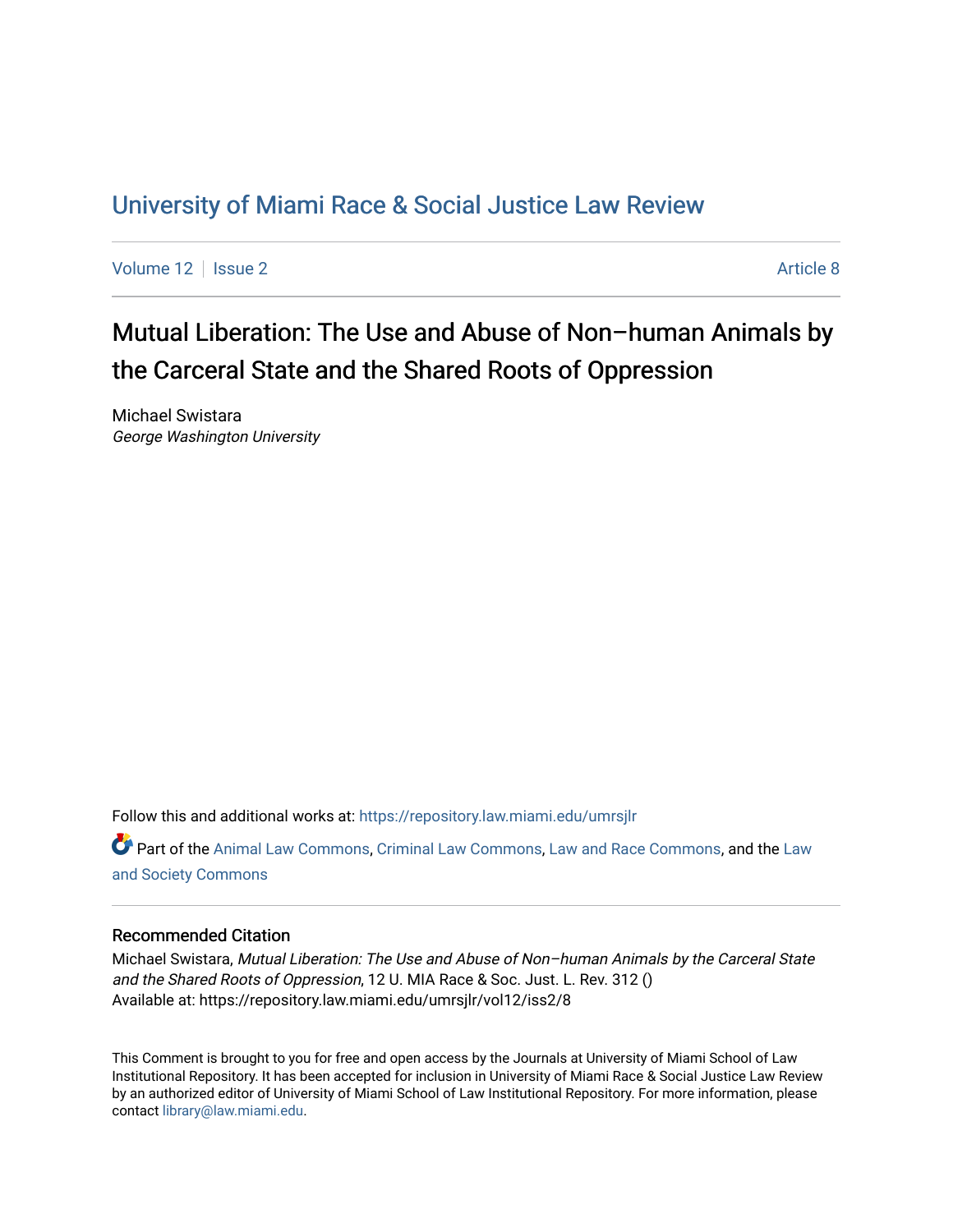# Mutual Liberation: The Use and Abuse of Non–human Animals by the Carceral State and the Shared Roots of Oppression

Michael Swistara\*

*The carceral state has used non–human animals as tools to oppress Black, Indigenous, and People of the Global Majority (BIPGM) for centuries. From bloodhounds violently trained by settlers to aid in their genocidal colonial project through the slave dogs that enforced a racial caste system to the modern deployment of police dogs, non–consenting non–human animals have been coopted into the role of agents of oppression. Yet, the same non– human animals are themselves routinely brutalized and oppressed by the carceral state. Police kill several thousands of family's companion dogs every year in the United States. Law enforcement agencies train animals in a violent and racist manner only to place them in the line of fire against their will. These systems of oppression share many of the same tools, from language that justifies violence to legal instruments like qualified immunity that protect officers of the state when they engage in violence. This paper charts this history, analyzes the intersectional tools and shared roots of oppression, and ultimately concludes that ending the use and abuse of non–human animals by the carceral state is a necessary part of the broader prison industrial abolition project.* 

*[Content Warning: this paper contains potentially triggering references to, and discussion of, racism, racist violence, police use of violence, and violence against non–human animals]* 

J.D./M.P.P., expected 2022, The George Washington University; M.A., Economics, 2016, Columbia University; B.A., Political Science and Economics, 2015, McGill University. I would like to thank Professor Iselin Gambert for her assistance and guidance in writing this paper.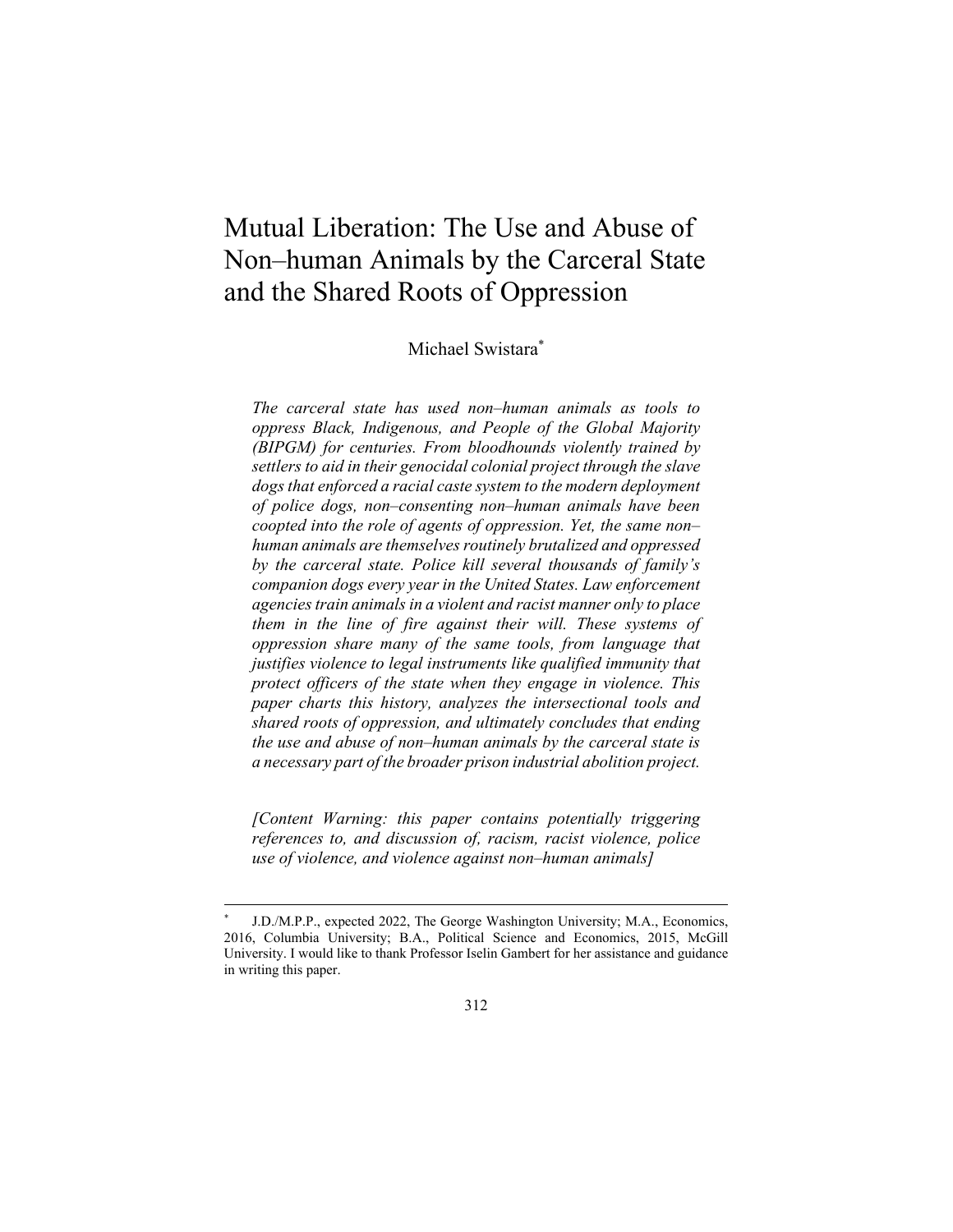## TABLE OF CONTENTS

|                                                              | 314 |
|--------------------------------------------------------------|-----|
| I. HISTORY: COLONIALISM, SLAVE DOGS, AND THE WAR ON DRUGS316 |     |
| A. The Origins of Police Use and Abuse of Animals in the     |     |
|                                                              |     |
| B. Escalation: Jim Crow and the Wars on Drugs and Terror 321 |     |
| II. THE MODERN USE OF ANIMALS TO POLICE AND TERRORIZE        |     |
|                                                              |     |
|                                                              |     |
| B. Using Companion Animals as Justification to Surveil and   |     |
|                                                              | 329 |
| III. THE OPPRESSION OF NON-HUMAN ANIMALS BY THE CARCERAL     |     |
|                                                              | 334 |
|                                                              |     |
| B. Police Killing of Companion Animals and Qualified         |     |
|                                                              |     |
|                                                              |     |
|                                                              |     |
| IV. ENDING THE USE OF ANIMALS BY THE CARCERAL STATE IS AN    |     |
|                                                              | 346 |
|                                                              | 348 |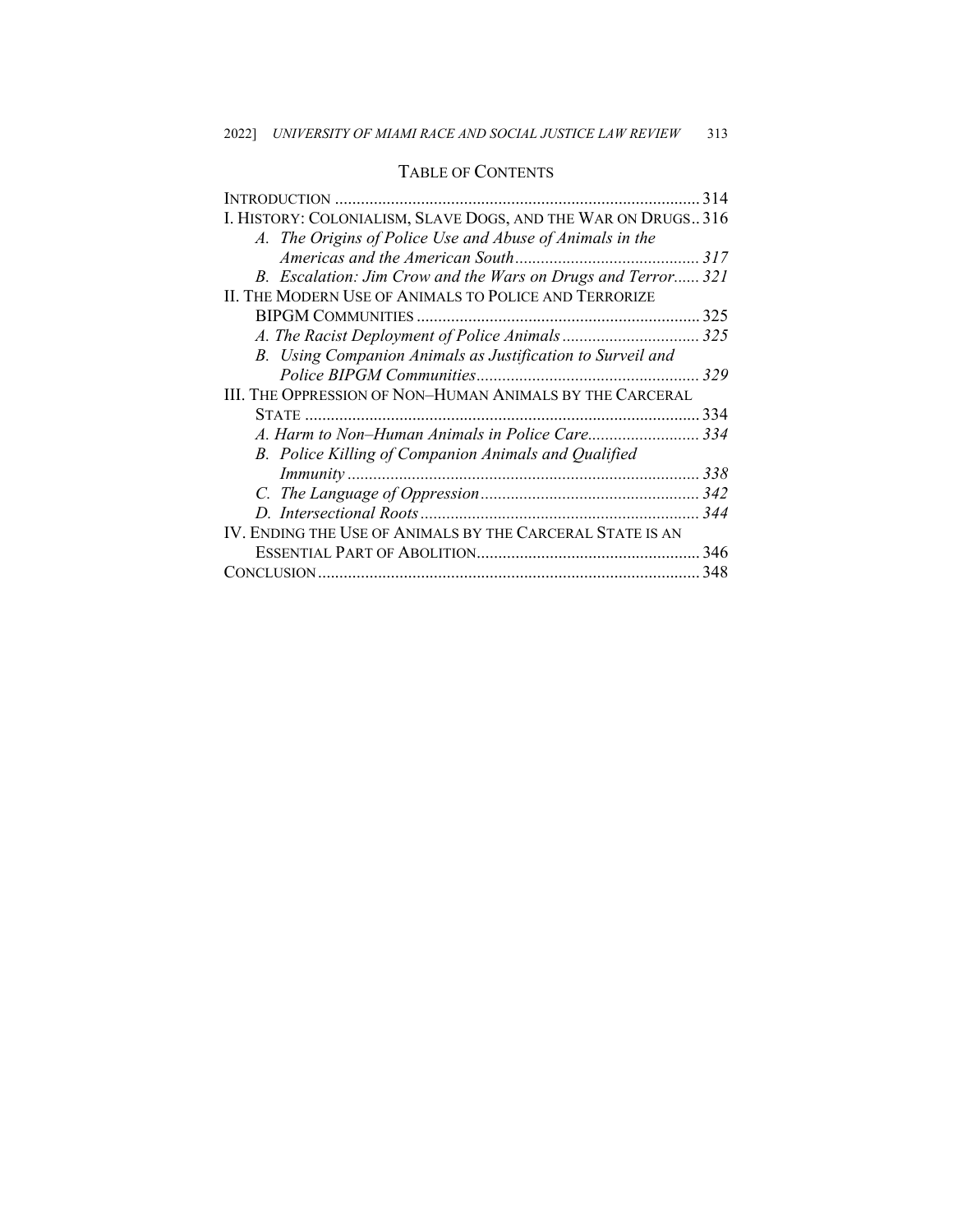#### **INTRODUCTION**

"A hundred years ago they used to put on a white sheet and use a bloodhound against N\*groes. Today they have taken off the white sheet and put on police uniforms and traded in the bloodhounds for police dogs, and they're still doing the same thing."<sup>1</sup> – Malcolm X

A 2013 study of police dog bites by the Los Angeles County Sheriff's Department found that every single bite they looked into targeted Black or Latinx Angelenos.<sup>2</sup> Similarly racially disparate deployment of police animals has been found in departments all across the country.<sup>3</sup> This is part of a much broader practice that traces back to the first colonizers of the Americas who trained bloodhounds to hunt down Native peoples.<sup>4</sup> It extends through antebellum slavery and Jim Crow to the present day in the form of police dogs.<sup>5</sup> Even when not used as tools of the carceral state, dogs and other companion animals are frequently used as a justification to police and surveil Black, Indigenous, and People of the Global Majority  $(BIPGM)$  communities.<sup>6</sup>

Law enforcement agencies not only exploit and oppress the non– human animals in their direct care, but they also harm companion animals belonging to the citizens they allegedly exist to protect. As non–consenting partners to law enforcement, non–human animals are themselves oppressed by the same carceral state that perpetuates racist policing. Animals in police service, such as dogs and horses, are subject to trauma during training and then seen as disposable relative to their human partners and are involuntarily thrust into harm's way.<sup>7</sup> Police also shoot and kill several thousands of companion animals every year in the United States.<sup>8</sup> The epidemic of police killings of dogs has gone effectively unchallenged,

<sup>1</sup> *A Summing Up: Louis Lomax interviews Malcolm X*, TEACHING AM. HIST., https://teachingamericanhistory.org/library/document/a–summing–up–louis–lomax– interviews–malcolm–x/ (last visited Apr. 29, 2021). 2 *See* Tim Walker, *'Racist' LA police dogs only bite Latinos and African–Americans*,

INDEP. (Oct. 28, 2013), https://www.independent.co.uk/news/world/americas/racist–la– police–dogs–only–bite–latinos–and–african–americans–8874913.html. 3 *See* PHILLIP ATIBA GOFF ET AL., CTR. FOR POLICING EQUITY, SCIENCE OF JUSTICE: CITY

REPORT 43 (2016).<br>
<sup>4</sup> See infra Part I.A.<br>
<sup>5</sup> See infra Part II.B. Additionally, please note that this paper follows The New York<br>
<sup>6</sup> See infra Part II.B. Additionally, please note that this paper follows The New York

Times style guide in capitalizing Black and Indigenous but not capitalizing brown or white. *See* Nancy Coleman, *Why We're Capitalizing Black*, N.Y. TIMES (July 5, 2020), https://www.nytimes.com/2020/07/05/insider/capitalized–black.html. 7 *See infra* Part III.A. 8 *See infra* Part III.B.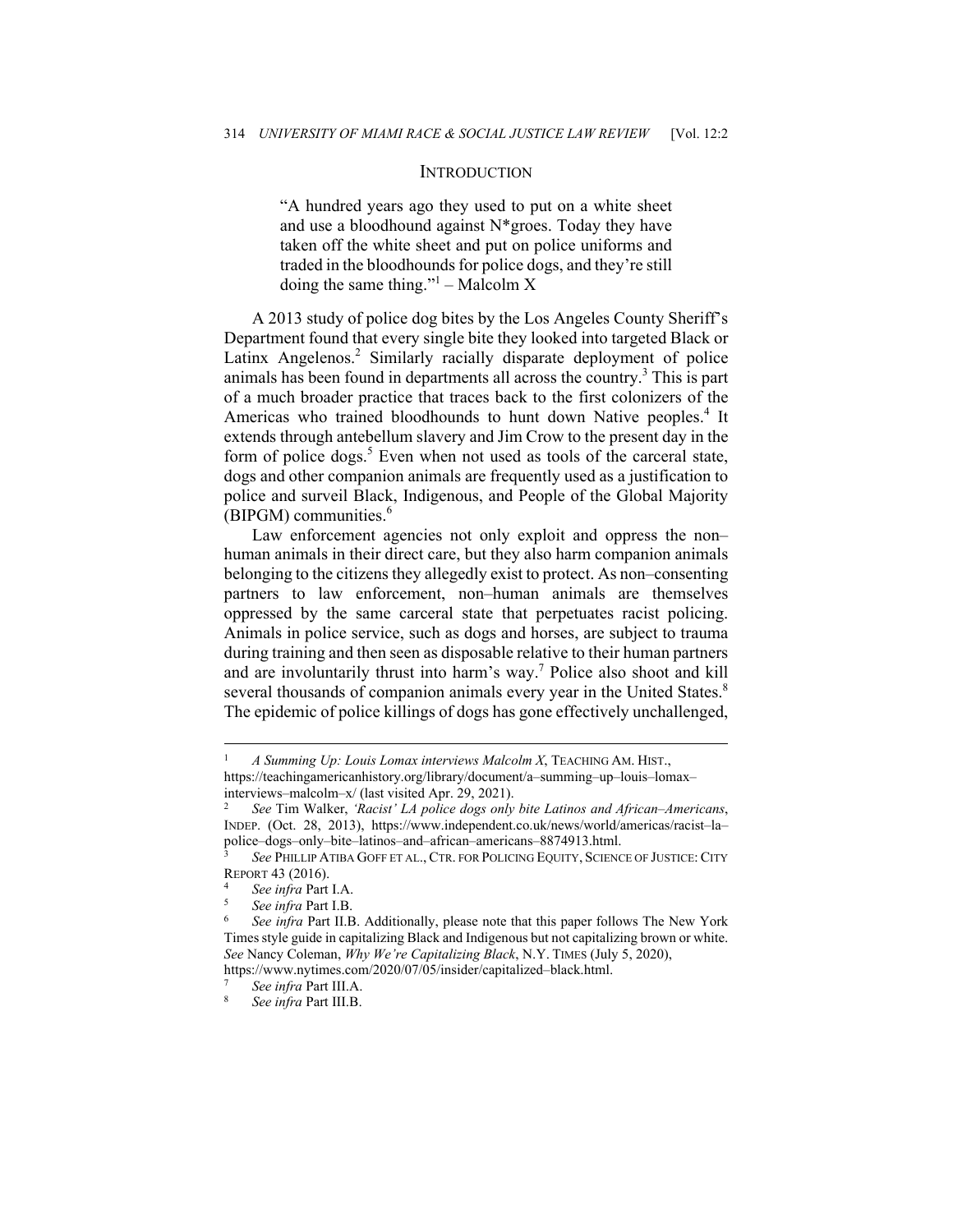with courts regularly granting immunity to officers who kill pets and department "use of force" definitions failing to even consider discharging a weapon towards a non-human animal as a serious use of force.<sup>9</sup> At the same time, penalties for putting a police dog in danger are often harsh and involve lengthy sentences.<sup>10</sup>

The disparity between how non–human animals in direct care of the police are treated relative to non–police companion animals speaks to how non–human animals are valued by the carceral state only to the extent they serve its interests. Common tools of oppression, such as language that justifies or perpetuates violence, physical violence, and even sacrificing one of their own to preserve the institution, are regularly deployed to maintain this dualism that separates humans as distinct from and superior to non–human animals. These same tools are deployed in service of the dualism that effectuates racial oppression. Seeing these intersectional systems of oppression as sharing a common origin is key to truly addressing the problems stemming from this entrenched hierarchy.

Animal liberationists and police and prison abolitionists should work together to pursue this shared goal of mutual liberation and in combatting the common source of oppression: white supremacy. This paper recommends that this work begin by ending the use of non–human animals by the carceral state. Animals should not be forced to face violence or to perpetuate violence themselves. There is also the threshold question as to whether it is ever morally justified to use animal labor in service of humans,<sup>11</sup> and while that is largely beyond the scope of this paper, it seems clear that eliminating needless harm and suffering to animals is a moral imperative that will require a radical transformation in human relations with non–human animals. Current police animals should be adopted out or provided with sanctuary as the practice of police use of animals is ended. Discriminatory laws with racist origins that harm humans and non– humans like breed–specific legislation should be eliminated as well. The

<sup>9</sup> *See id.* 

 $10$  *See id.*<br><sup>11</sup> This is

This is an incredibly complex and interesting question, and as one that has taken up entire books, is far beyond the scope of this paper. Many scholars of animal rights and moral philosophy have dedicated time to thinking about the moral status of animals and whether things like medical testing or even seeing eye dogs are justifiable. *See, e.g.*, CARL COHEN & TOM REGAN, THE ANIMAL RIGHTS DEBATE 4–5 (2001) (arguing that some medical research using animals is justifiable, though most human uses of animals are not morally acceptable under their framework); LORI GRUEN, ETHICS AND ANIMALS: AN INTRODUCTION 118–126 (2011) (describing the two main schools of thought amongst animal advocates on this issue; abolitionism and utilitarianism); PETER SINGER, ANIMAL LIBERATION 91–94 (HarperCollins 2009) (1975) (arguing that animal use in experimentation cannot be justified by potential benefits to humans, although without ruling out experimentation for other possible reasons).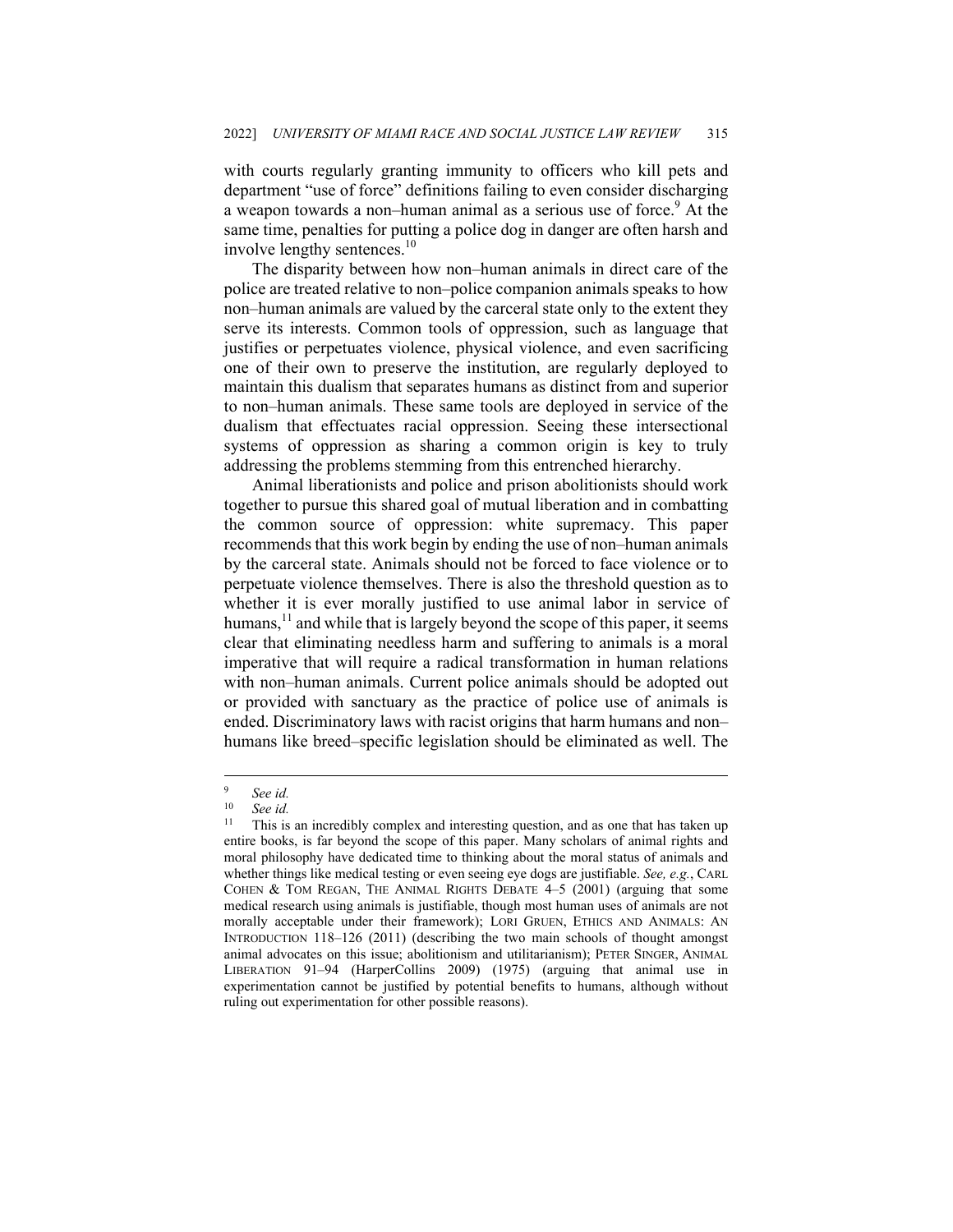end of the use and abuse of animals by the carceral state can only come about as part of a broader decarceral effort, and so this paper also recommends disinvestment from police forces and investment in communities to create a people– and animal–focused community–based vision of safety.

Part I of this paper provides background on the history of the use of animals as non–consenting agents of the carceral state. It traces the origins of modern police animals back to the first colonizers of the Americas through the Atlantic slave trade and into the present era via the Wars on Drugs and Terror. Part II provides an overview of the racially disparate deployment of police animals today and a look into how companion animals are used as justification to further police BIPGM communities. Part III evaluates the oppressed status of animals in this system, including the harsh training conditions for police animals and the killing of non– police animals by law enforcement. Part III then draws connections between the systems of oppression that work to oppress both non–human animals and BIPGM communities, looking at such tools as conditional rights, language use, and physical violence. Part IV offers a set of policies to begin deconstructing these interlocking systems of oppression to work towards a safer, more just world.

#### I. HISTORY: COLONIALISM, SLAVE DOGS, AND THE WAR ON DRUGS

The history of the use and abuse of animals by the carceral state is marked primarily by changes in tone rather than of tactic. The European invaders who colonized the Americas bred and trained dogs to act as the literal teeth of their invasion: to hunt and to kill the Native peoples.<sup>12</sup> Animals as non–consenting parties were subjected to torture and violence in order to perpetuate further terror and violence against people of color.<sup>13</sup> These tactics were borrowed by antebellum slaveholders and plantation owners to enforce a racist hierarchy of order.<sup>14</sup> As law and order increasingly became the providence of government, the co–option of non– human animals was merged into newly created police departments.<sup>15</sup>

<sup>12</sup> *See* Charlton Yingling & Tyler Parry, *Slave Hounds and Abolition in the Americas*, 246 PAST & PRESENT 69, 77 (2020). 13 *See* Charlton Yingling & Tyler Parry, *The Canine Terror*, JACOBIN (May 19, 2016),

https://www.jacobinmag.com/2016/05/dogs–bloodhounds–slavery–police–brutality– racism/.

<sup>14</sup> *See id.* 

<sup>15</sup> *See* Shontel Stewart, *Man's Best Friend? How Dogs Have Been Used to Oppress African Americans*, 25 MICH.J. RACE & L. 183, 191 (2020); *see also* Grant Stitt, *Practical, Ethical And Political Aspects Of Engaging "Man's Best Friend" In The War On Crime*, 5 CJPR 53, 53 (1991).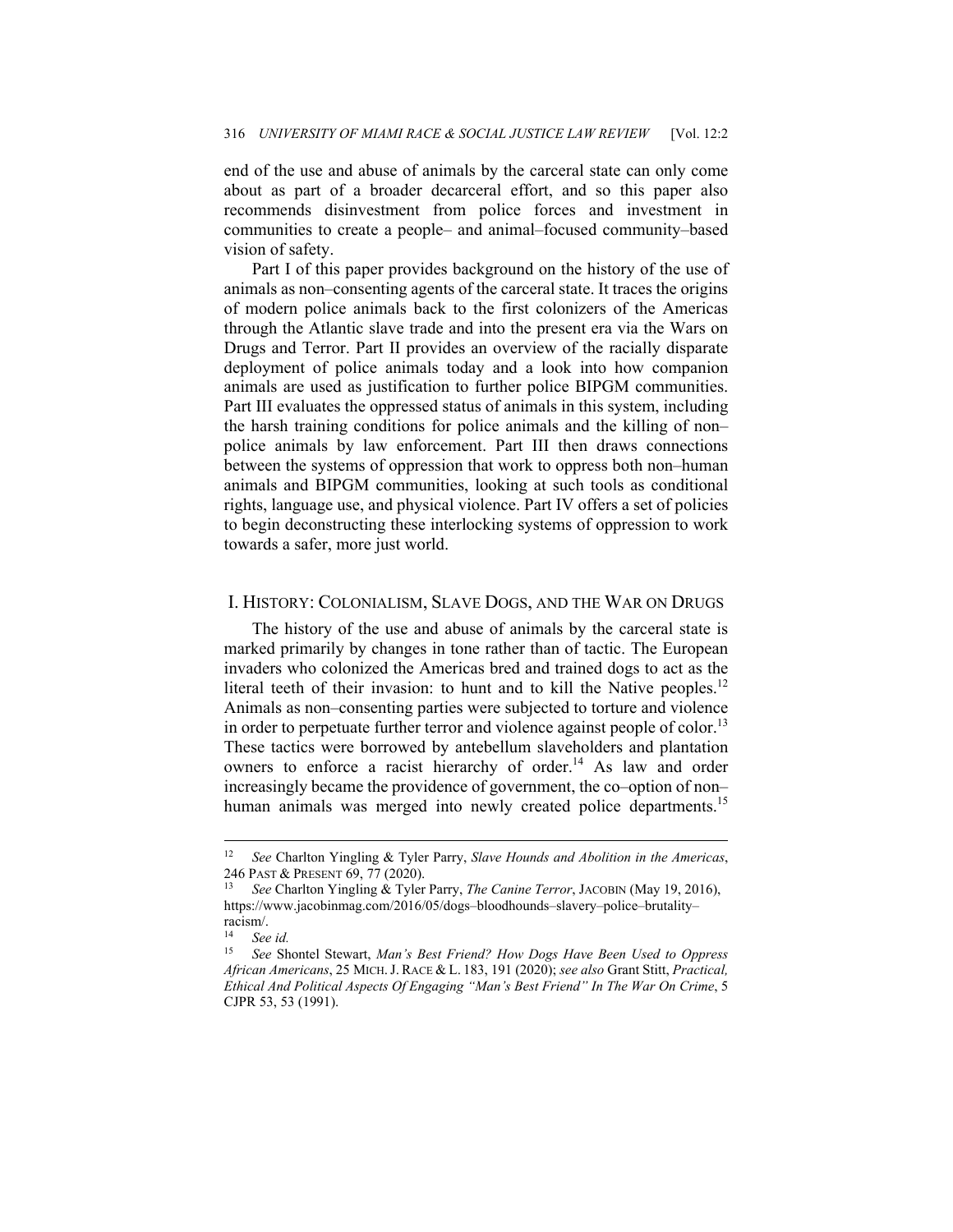Today, police forces deploy dogs, horses, and other non–human animals against BIPGM communities with targeted intimidation and violence. The scale of the carceral state's reach, including its use and abuse of animals, has only grown over the last sixty years as part of the escalating Wars on Drugs and Terror. But as Malcolm X poignantly argued, while the uniform may have changed, the function is largely still the same; using violence to maintain a power hierarchy that favors white men at the expense of all others.<sup>16</sup>

## *A. The Origins of Police Use and Abuse of Animals in the Americas and the American South*

When European invaders first arrived in the Americas, they brought with them disease, death, destruction, and dogs. Throughout the Middle Ages, the Old World's elite owned and trained dogs, primarily types of greyhound, for hunting.<sup>17</sup> The first wave of continental colonizers brought with them canines for the purposes of chasing down and killing those Indigenous to the Americas.18 As a part of his genocide on Hispaniola, Christopher Columbus deployed mastiffs to "hunt, torture and . . . feed off the flesh of the indigenous."19 Dogs became non–consenting partners in the destruction of Native cultures and people as the white settlers pillaged the Caribbean.<sup>20</sup>

The Atlantic slave trade and emergence of chattel slavery in the New World saw grotesque new innovations in how to inflict terror through the forced use of animals as weapons of white supremacy. The most notorious were the feared Cuban Bloodhound, a breed specially bred and trained by the Spanish to be the most effective and brutal colonial agents possible.<sup>21</sup> They were bred to hone their ability to smell, hear, and outrun their victims.22 These dogs were trained to torture and harm Native peoples by themselves being tortured and harmed,<sup>23</sup> a cycle indicative of how violence begets violence and demonstrating the shared hierarchy of oppression that inflicts suffering on both humans and non–human animals.

<sup>16</sup> *See A Summing Up*, *supra* note 1. 17 *See* Beatrice Johnston, *The World of Medieval Dogdom*, HIST. TODAY (Oct. 3, 2019), https://www.historytoday.com/miscellanies/world–medieval–dogdom. 18 *See* Yingling & Parry, *supra* note 12, at 77 (describing how the first Spanish invaders

used their Iberian canines to "execute indigenous labourers simply for disobedience").<br><sup>19</sup> Tyler Wall, *Legal terror and the police dog*, 188 RADICAL PHIL. 1, 4 (2014).<br><sup>20</sup> In Hispaniola and later in Panama, the Spanish

the forests for any Indigenous people (and later African slaves) that had runaway. *See*  Yingling & Parry, *supra* note 12, at 78. 21 *See* Yingling & Parry, *supra* note 13. 22 *Id*. 23 *See generally id*.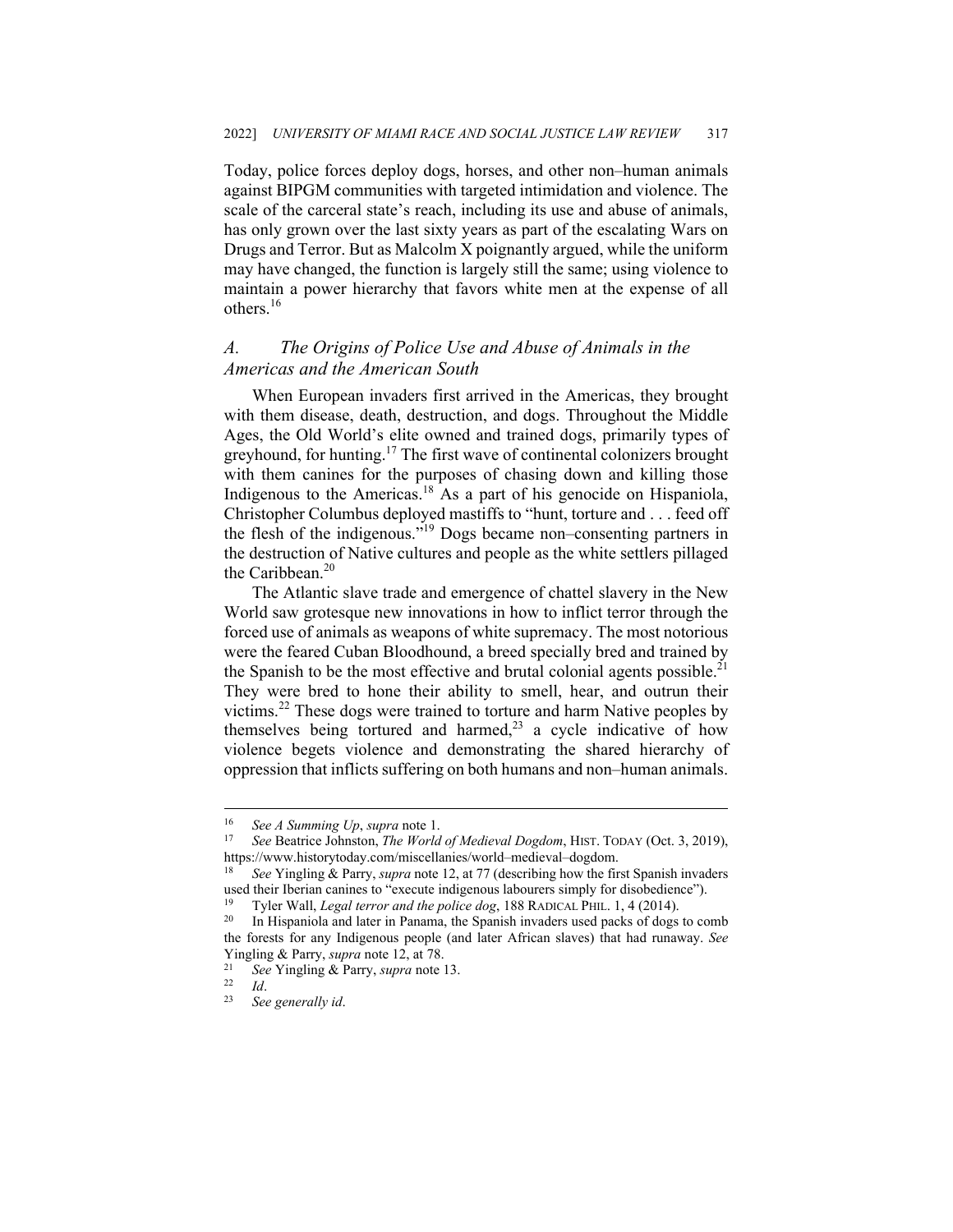In Cuba, bloodhounds were trained by forcing Black men to whip and abuse them daily, with trainers encouraging the dogs to bite and chase their abusers.<sup>24</sup>

By the late 18th Century, the Cuban Bloodhound was being used by a range of European powers to quell Black resistance across the Caribbean. The British and French bought hounds from the Spanish to suppress the Second Maroon War on Jamaica and the Haitian Revolution, respectively.25 The French, overpowered by the most successful slave revolt in history, were unrelentingly cruel in their deployment of dogs as weapons of anti–Black terror.<sup>26</sup> Stories abound of complaints in Haiti "not because of the inhumanity, but because the sound of the attacking dogs and the dying prisoners was so loud."27 These European canines were bred and used for the purpose of Indigenous extermination so broadly that they even led to the end of most native dogs in the Americas.<sup>28</sup> Yet, like so many other features of the Atlantic slave trade, the use of animals took on new levels of brutality in the colonies that would become the United States.

As early as 1790, there are reports of opposition to the use of slave dogs in northern newspapers,<sup>29</sup> but it was not until the 19th Century that the antebellum South wholeheartedly embraced white terror by canines.<sup>30</sup> Reported stories in papers like the *Maryland Herald* and the *Richmond Enquirer* about the use of dogs in Jamaica and Haiti caught the intrigue of slaveholders in the United States.<sup>31</sup> By the 1820s, the use of slave dogs had become widespread across the South.<sup>32</sup> An entire economy emerged around the breeding, training, and handling of dogs for the sole purpose of disciplining, terrorizing, catching, and sometimes killing slaves.<sup>33</sup> Owning "pure" Cuban Bloodhounds became a status symbol amongst

 $\frac{24}{25}$  *Id.* 

<sup>25</sup> *See id.*; *see also* Yingling & Parry, *supra* note 12, at 76. 26 *See* Yingling & Parry, *supra* note 12, at 87. 27 *Id.*

<sup>28</sup> *See* Karin Brulliard, *America's first dogs vanished after Europeans arrived, study finds*, WASH. POST (Jul. 7, 2018),

https://www.washingtonpost.com/news/animalia/wp/2018/07/07/americas–first–dogs– vanished–after–europeans–arrived–study–finds/.

<sup>&</sup>lt;sup>29</sup> See Yingling & Parry, *supra* note 12, at 89.<br><sup>30</sup> During the early 19th Century, General Andrew Jackson's reign of terror in Florida also relied heavily on the use of dogs as weapons of white supremacy. The Second Seminole War included the first recorded sale of Cuban Bloodhounds to the United States, when the U.S. military purchased bloodhounds for a recorded \$151.72 each to aid in their genocidal campaign against Seminole Nation. *See id.* at 90.<br><sup>31</sup> *See id.* at 89.<br><sup>32</sup> *See id.* 33<sup>2</sup> See id.

See generally id. at 91.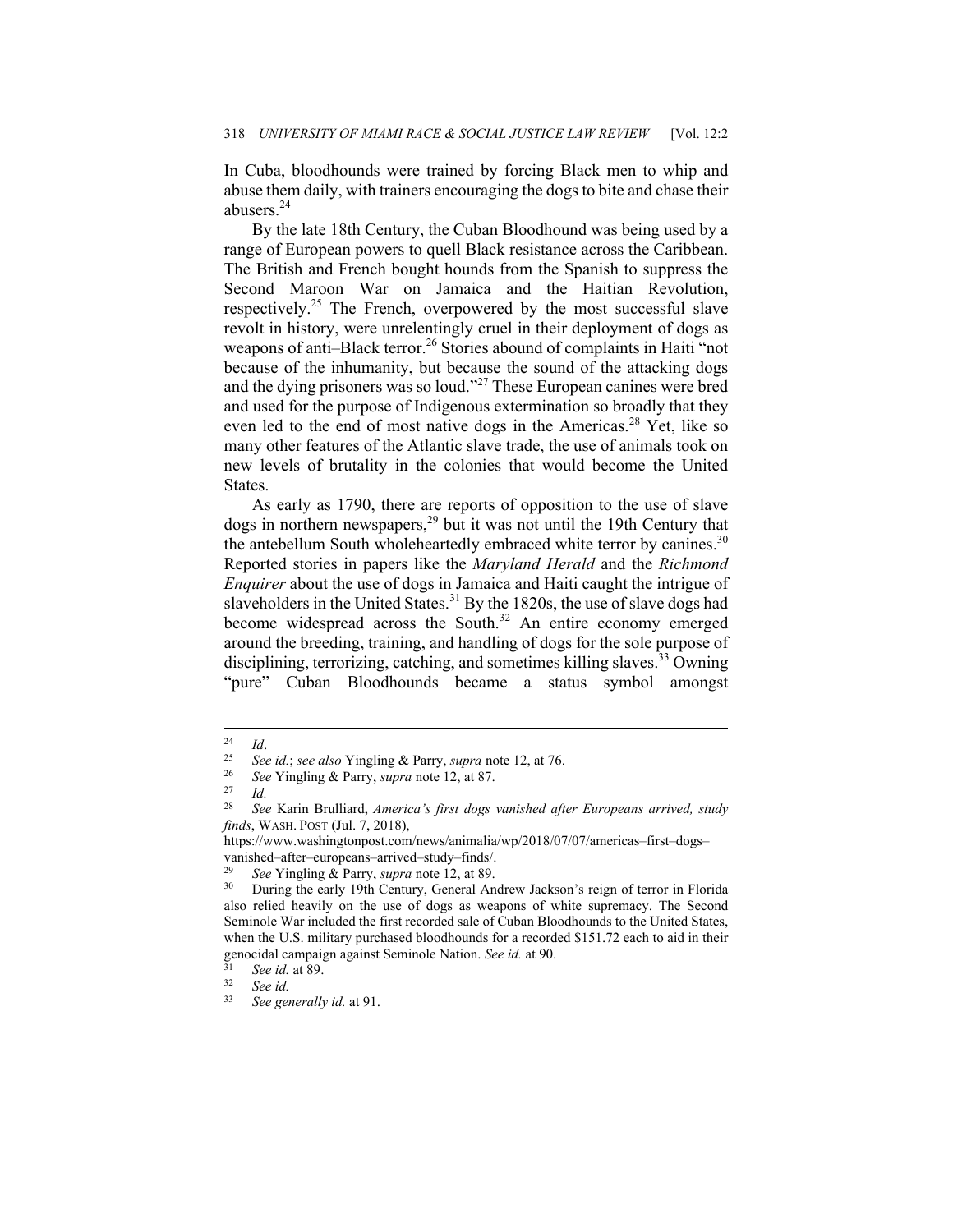slaveholders.<sup>34</sup> Their training in the South was as cruel as anywhere, as Frederick Douglass described:

> Enmity is instilled into the blood–hounds by these means—A master causes a slave to tie up the dog and beat it unmercifully. He then sends the slave away and bids him climb a tree; after which he unties the dog, puts him upon the track of the man and encourages him to pursue it until he discovers the slave. Some–times, in hunting the n\*groes, if the owners are not present to call off the dogs, the slaves are torn in pieces; this has often occurred.<sup>35</sup>

This cultivation of racist hate in bloodhounds was used by slaveholders to reinforce what they saw as a natural racist hierarchy.<sup>36</sup> In conjunction with phrenology and other junk racist 'sciences,' whites argued that their dogs could smell or otherwise detect racial differences.<sup>37</sup> Slaveholders further engrained inter–species conflict between their dogs and their slaves by forcing them to fight over the same food.<sup>38</sup> This exemplifies the racist and speciesist<sup>39</sup> tradition of comparing racial minorities to animals or otherwise putting them on the same level in a way meant to enshrine the hierarchy that whites predominate over all other races and species. In many ways, slaveholders worked to place their dogs as further up the hierarchy than their slaves—a trend reflected in the modern–day treatment of police dogs relative to Black and brown civilians.<sup>40</sup>

Slave dogs arguably became the most effective tool for instilling fear and managing slave labor.<sup>41</sup> Dogs were used to chase down runaways and

<sup>34</sup> *See id.* 

<sup>35</sup> Frederick Douglass, *The Horrors of Slavery and England's Duty to Free the Bondsman: An Address Delivered in Taunton, England, on September 1, 1846*, SOMERSET COUNTRY GAZETTE, Sep. 5, 1846, *reprinted in* 1 THE FREDERICK DOUGLASS PAPERS: SERIES ONE: SPEECHES, DEBATES, AND INTERVIEWS, 1841–46, at 371, 377 (John W. Blassingame ed., Yale University Press, 1979), https://glc.yale.edu/horrors–slavery–and–englands– duty–free–bondsman.

<sup>36</sup> *See* Yingling & Parry, *supra* note 12, at 70. 37 *See id.* at 72 (citing G. L. Reisback, *Instructions for Training Young Bloodhounds to* 

*Trail*, pamphlet (n.d.)).<br><sup>38</sup> See id. at 94.<br><sup>39</sup> "Speciesism" refers to the assumption that humans are superior to other species and the resulting discrimination or "unjustified differential moral consideration" on the basis of species. *Speciesism*, ANIMAL ETHICS, https://www.animal–ethics.org/ethics–animals– section/speciesism/ (last visited Apr. 29, 2021); *see Speciesism*, MERRIAM–WEBSTER, https://www.merriam–webster.com/dictionary/speciesism (last visited Apr. 29, 2021). 40 *See infra* Part II.A. 41 *See* Yingling & Parry, *supra* note 12, at 70.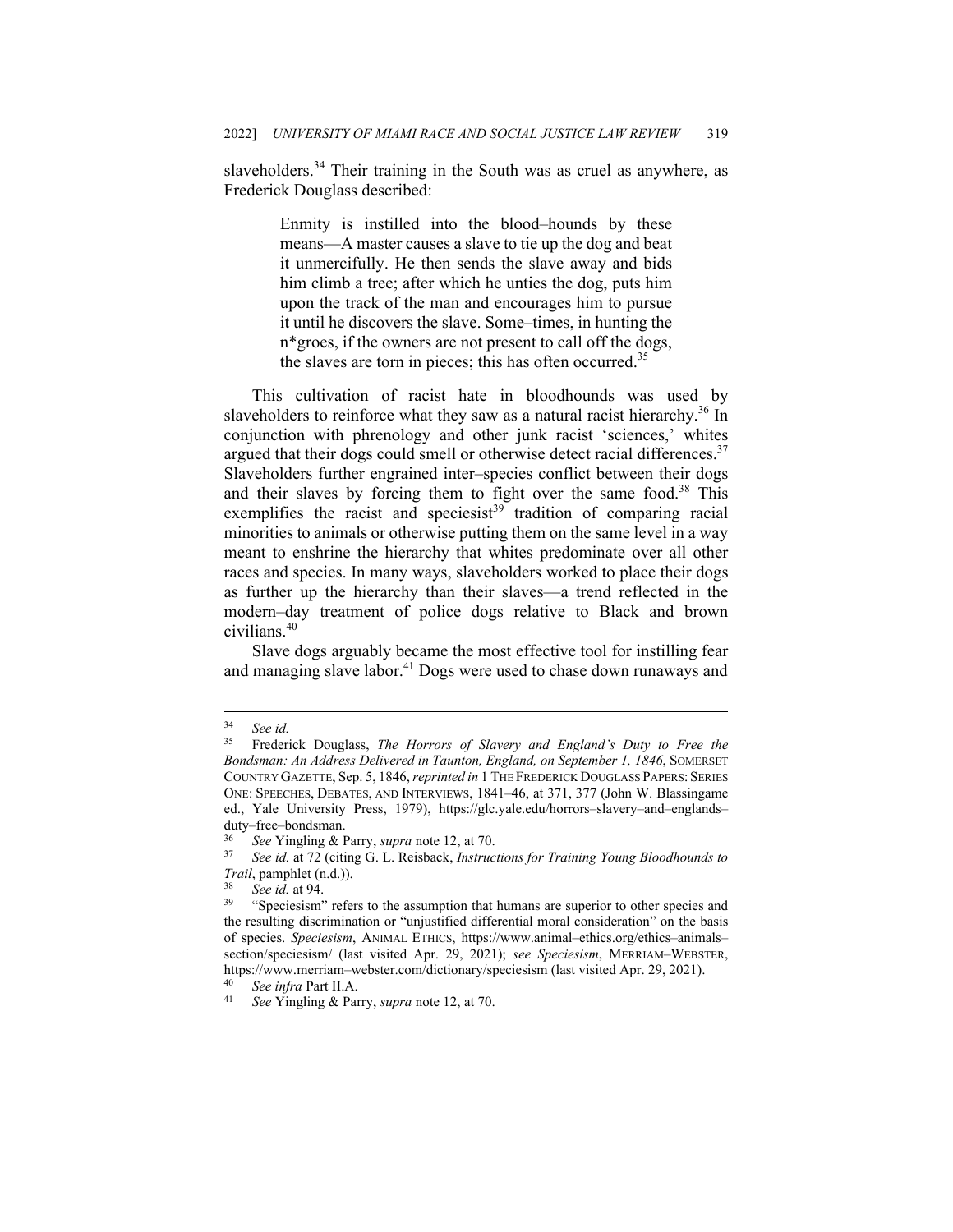to intimidate and exert brutal violence against those who broke the slaveholder's rules. Charlton Yingling and Tyler Parry, historians of the Atlantic slave trade, have described this as a form of "biopower" for slave economies as slave dogs "subdued human property, enforced legal categories of subjugation, and built efficient economic regimes."42

Dogs were not the only non–human animals made unwilling co– conspirators to the regime of slavery. Horses were routinely used as tools for slaveholders to exact fear and manage their labor.<sup>43</sup> When surveying a field of slaves, a mounted white rider had a heightened vantage point and could easily outrun any slave who was on foot.<sup>44</sup> Like slave dogs, horses were used for intimidation because of their strength and relative unpredictability.<sup>45</sup> To punish slaves, owners sometimes placed a noose around their neck and tied it to the back of a horse.<sup>46</sup> Slave horses were also used to chase down runaway slaves, who, once free of their plantations, continued to find "the sound of an approaching horse" to be a "fearful portent."<sup>47</sup> Even more so than dogs, horses were used as an extension of the human rider perpetrating white supremacy.<sup>48</sup> This twisted combination of biopower in the service of man's racist intentions and the unpredictability of a horse ready to bolt made slave horses some of the most valued and most feared tools in the slaveholders armory.

The fear instilled by slave dogs and horses has been described in writing from Solomon Northup's *Twelve Years a Slave*, in which he describes slave dogs chasing him,<sup>49</sup> to dogs being the "fiercest enemies" in Harriet Beecher Stowe's novel *Dred: A Tale of the Great Dismal* 

<sup>42</sup> *Id.* at 72. 43 *See generally* Colleen Walsh, *The Landscape of Slavery*, HARV. GAZETTE (Dec. 17, 2010), https://news.harvard.edu/gazette/story/2010/12/the–landscape–of–slavery/. 44 *See id.*

<sup>45</sup> *See id.*

<sup>46</sup> *See id.*; *see also* David Grundy, *Horses and History*, SOC. TEXT (Jun. 30, 2020), https://socialtextjournal.org/periscope\_article/horses–and–history/ ("Slaveholders played on the fears generated by the essential unpredictability of the horse—its liability to run wild and loose, against directive—by tethering slaves to the horse, where they faced the risk of being dragged or trampled beneath its hooves.").

<sup>47</sup> Grundy, *supra* note 46. 48 *See id.*

See SOLOMON NORTHUP, TWELVE YEARS A SLAVE 137 (1853) ("[T]heir long, savage yells announced they were on my track. Leaping down from my position, I ran towards the swamp. Fear gave me strength, and I exerted it to the utmost. Every few moments I could hear the yelpings of the dogs. They were gaining upon me. Every howl was nearer and nearer. Each moment I expected they would spring upon my back—expected to feel their long teeth sinking into my flesh. There were so many of them, I knew they would tear me to pieces, that they would worry me, at once, to death.").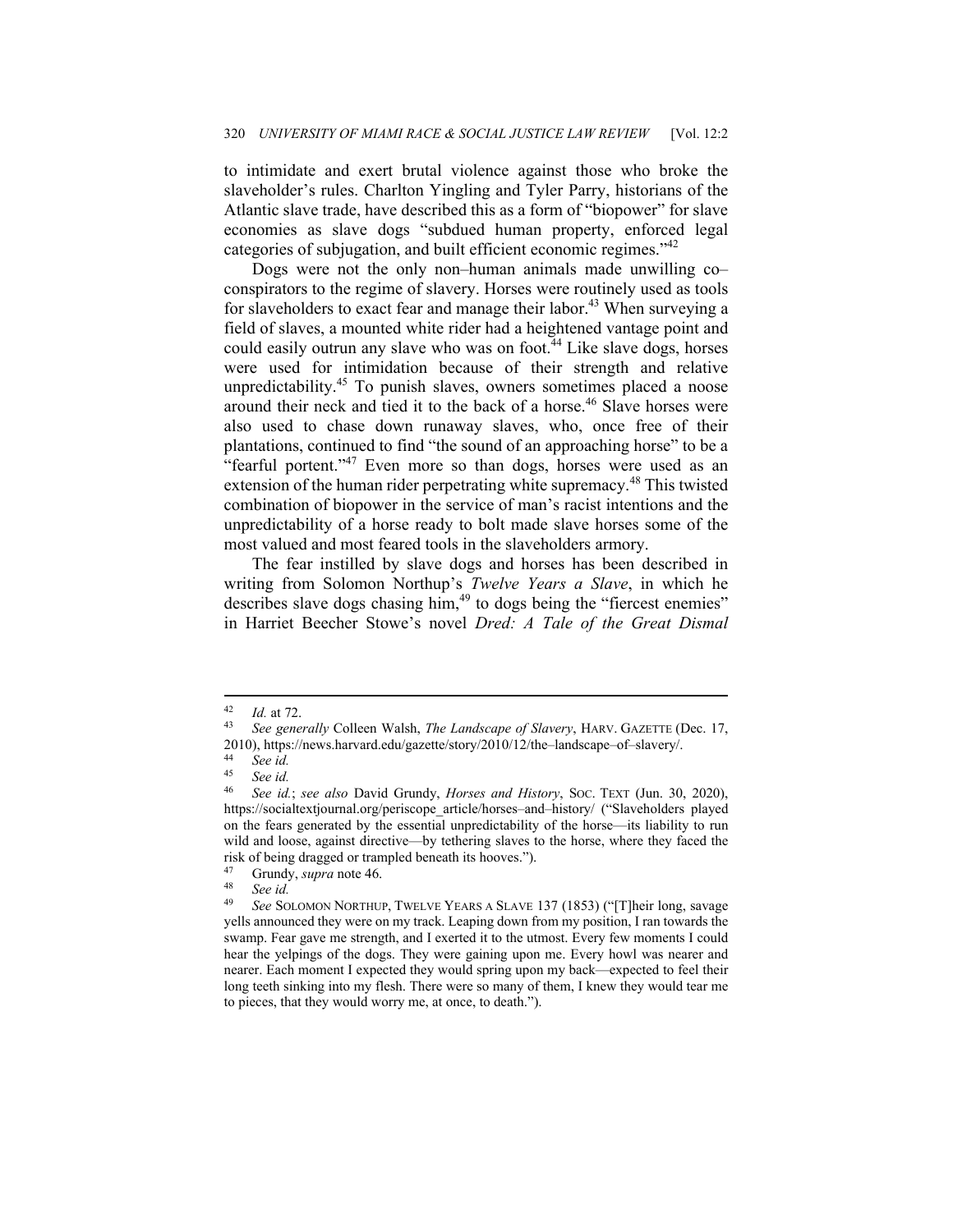*Swamp*. 50 A student of Stowe's work was later a witness in Washington, D.C. to a slave catcher setting his dogs on a young Black child.<sup>51</sup> Just off Pennsylvania Avenue, hardly a stone's throw from the White House, the dog leapt into a lumber yard where the witness heard "the most hideous and heart–rending screams of a child" as the slave catcher screamed at the child "I'll learn you to run away!"<sup>52</sup>

While private slave catchers with dogs were incredibly cruel, as former slave William Parker noted, slave hunters and their dogs were most dangerous when they collaborated with the state.<sup>53</sup> Slave catchers worked hand–in–glove with local police officers, constables, and other members of the legal profession.<sup>54</sup> This granted government–sanctioned legitimacy to the practice and ensured that whites could pocket their share of the reward when slaves were returned.55 It also meant that the apparatus of the state could be moved to support slave hunters. Many slave states even criminalized the ownership of dogs by slaves on the grounds that it constituted possessing a weapon.<sup>56</sup> This fear of Black–owned dogs continues to this day in the form of racist breed–specific legislation and the use of animal cruelty as pretextual motive to police Black communities.<sup>57</sup>

## *B. Escalation: Jim Crow and the Wars on Drugs and Terror*

In the early years of the  $20<sup>th</sup>$  Century, institutional police forces – which were themselves born of slave patrols and union–busting<sup>58</sup>—began to incorporate and train dogs into their forces. The first forces to do so were the northern cities of New York City and South Orange, New Jersey in 1907.<sup>59</sup> During this same time, attack dogs in the south were still being used to hunt down deserters from plantations; all that had changed was that the label of "slave" had become "sharecropper."<sup>60</sup> The Civil Rights

<sup>50</sup> Yingling & Parry, *supra* note 12, at 102 (citing to HARRIET BEECHER STOWE, DRED: A TALE OF THE GREAT DISMAL SWAMP 255 (1856)).<br><sup>51</sup> *Id.* at 101.<br><sup>52</sup> *Id. Sacked* at 92. 93

<sup>53</sup> *See id.* at 92–93. 54 *See id.* at 93. 55 *See id.* 

See id. at 95 (citing THEODORE BRANTNER WILSON, THE BLACK CODES OF THE SOUTH (1965)).

<sup>&</sup>lt;sup>57</sup> See infra Part II.B.<br><sup>58</sup> See The History of Police In Creating Social Order In The U.S., NPR (June 5, 2020), https://www.npr.org/2020/06/05/871083599/the–history–of–police–in–creating–social– order–in–the–u–s; *see also* Olivia B. Waxman, *How the U.S. Got Its Police Force*, TIME (May 18, 2017), https://time.com/4779112/police–history–origins/. 59 *See* Stitt, *supra* note 15, at 53. 60 *See* Tyler Parry, *Police Dogs and Anti–Black Violence*, BLACK PERSP. (July 31, 2017),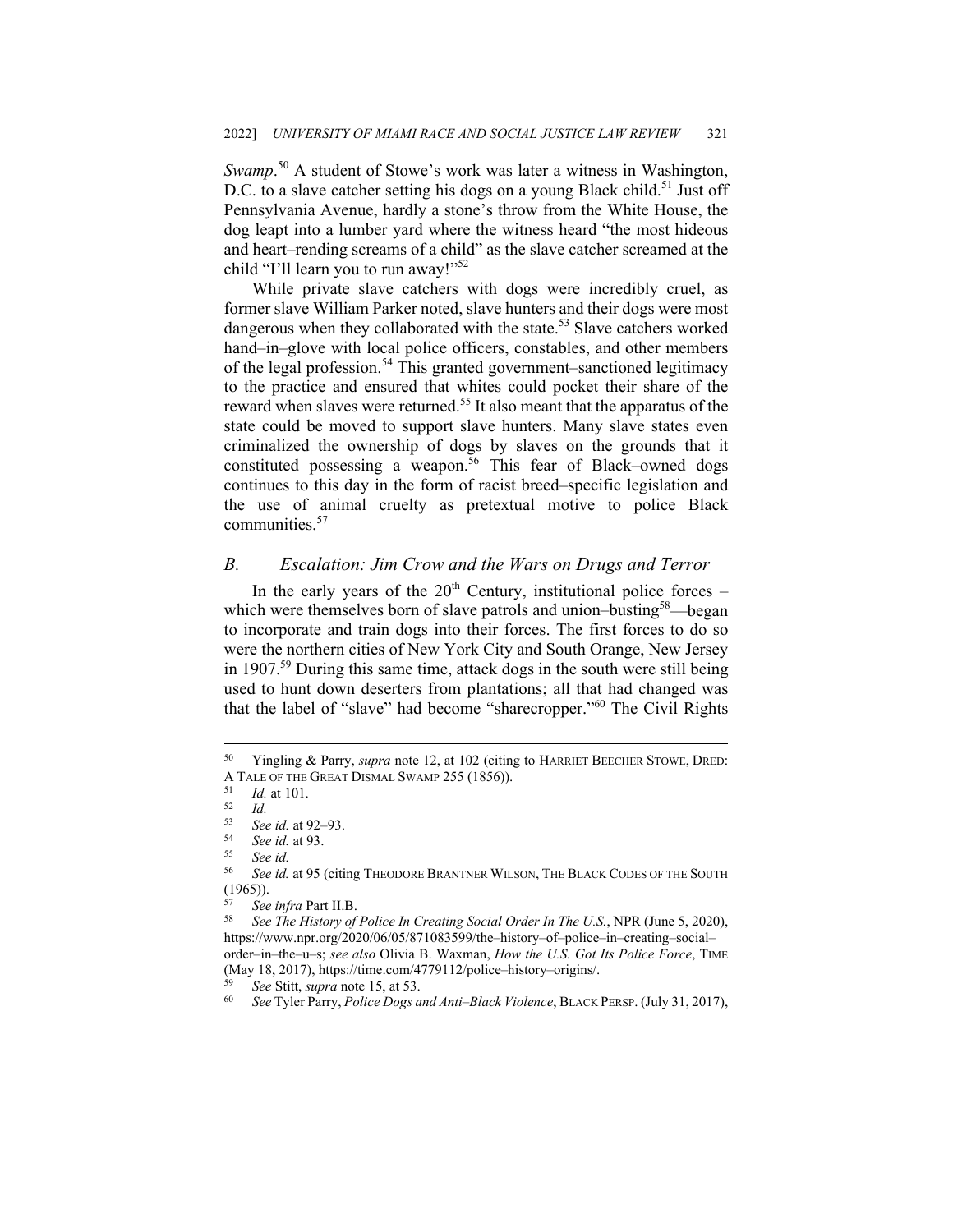movement was also met not just with guns and hoses but with snarling police dogs.<sup>61</sup> All across the south, Black activists, protesters, and ordinary citizens were attacked by police dogs as a means of keeping the racist hierarchy in place. $62$ 

In Birmingham, Alabama, Sheriff Bull Connor deployed police dogs at the front lines of his assault on civil rights demonstrators.<sup>63</sup> Police attack dogs mauled the young Black protestors. Lee Shambry had his clothes ripped off him by a dog's teeth and his arms, legs, and hips were bitten.<sup>64</sup> Jennifer Fancher, only 7–years–old at the time, was charged at and knocked to the ground by a German Shepherd with a police handler in tow.<sup>65</sup> Student protestors were hospitalized with dog bite wounds.<sup>66</sup> In Greenwood, Mississippi, police dogs attacked and wounded a Black minister.<sup>67</sup> All throughout the South, police dogs were a symbol of white supremacist violence and a tool to perpetuate fascistic white rule. This quickly spread throughout the country, and by the 1980s, attack dogs were being used in service of police against Black and brown communities in urban centers across the country.<sup>68</sup>

The 1980s also saw the emergence at scale of the War on Drugs and the resulting mass incarceration crisis. $69$  The federal government used racial fears, as well as public health and poverty crises, to crack down on communities of color with brutal might. A "zero tolerance" approach to drugs and crime had disastrous consequences across the country, particularly in Black and brown communities.70 Just as slave dogs had

https://www.aaihs.org/police–dogs–and–anti–black–violence/. 61 *See id.* 

<sup>62</sup> *See id.* 

<sup>63</sup> *See* Fred Gaboury, *Eight days in May: Birmingham and the struggle for civil rights*, PEOPLE'S WORLD (May 22, 2003), https://peoplesworld.org/article/eight–days–in–may– birmingham–and–the–struggle–for–civil–rights/.

 $\begin{array}{cc} 64 & Id. \\ 65 & Id. \end{array}$ 

 $\frac{65}{66}$  *Id.* 

<sup>66</sup> *See* Stewart, *supra* note 15, at 187. 67 *See* Parry, *supra* note 60 (citing Murray Illson, *Cruelty in South is Laid to Police: CORE Chief says Greenwood Used Dogs on Negroes*, N.Y. TIMES (Apr. 7, 1963)). 68 *See generally id.* 

<sup>69</sup> *See generally* ELIZABETH HINTON, FROM THE WAR ON POVERTY TO THE WAR ON CRIME: THE MAKING OF MASS INCARCERATION IN AMERICA (2016). 70 *See A Brief History of the War on Drugs*, DRUG POLICY ALLIANCE,

https://www.drugpolicy.org/issues/brief–history–drug–war (chronicling the rise of zero tolerance drug policies in the 1980s and their negative impacts despite little to no evidence they worked at all in reducing drug use); Lorna Hermosura, *School–to–Prison Pipeline is a Direct Policy Descendant of Nixon's War on Drugs*, TEXAS PERSP. (Apr. 25, 2016),

https://news.utexas.edu/2016/04/25/school–to–prison–pipeline–caused–by–war–on– drugs–policy/ (detailing how zero–tolerance drug policies contributed to the over– criminalization of minors and the school–to–prison pipeline, which affects African American students as a highly disproportional rate); Graham Boyd, *The Drug War is the*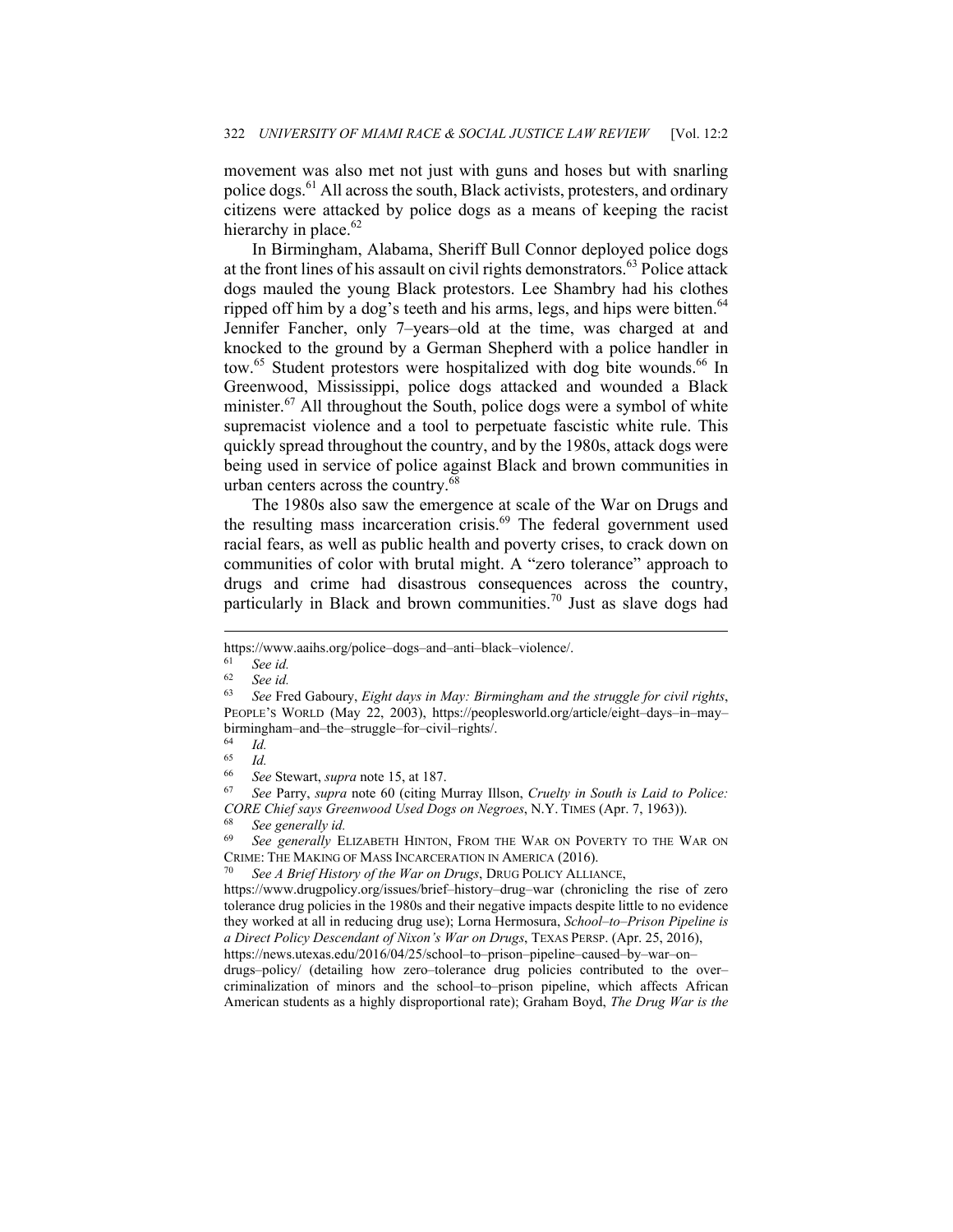been the most effective tool for plantation owners to manage forced labor through terror, so too did dogs become the "best weapon in [the] Drug  $\text{War.}^{571}$ 

The largest escalation in the employment of police dogs throughout the War on Drugs was through the use of dogs as drug–sniffers.<sup>72</sup> Drug– sniffing canines became a "necessity" for local police forces.<sup>73</sup> Officers swear by their sniffer dogs and judges often view dogs as "one of the few parties in court whose objectivity is beyond reproach."74 Yet, despite the value given to sniffer dogs by judges, their accuracy has been called into serious question. One study conducted in Australia found that in 74 percent of cases where a sniffer dog indicated it smelled drugs, none were found on the person.<sup>75</sup> Sniffer dog use has also exhibited racial bias as dogs search Black motorists' vehicles at much higher rates despite finding more contraband on white motorists.<sup>76</sup> One explanation for these racially biased and high false positive rates is that dogs are good at reading human body language and they want to please their handler, so if their handler displays even subtle animus towards a Black motorist, the sniffer dog may be more likely to alert them.<sup>77</sup>

Given their perceived infallibility in court, in contrast with their mixed results in practice, sniffer dogs seem to exhibit much of the same naturalization of racist biases as dogs deployed in the antebellum South. Then, dogs were trained to exhibit racial bias and this trained response was in turn seen by whites as a reason to uphold the racist hierarchy; while today, police dogs reflect the biases of their handlers and yet are seen as objective arbiters of drug possession and suspicion. This olfactory

*New Jim Crow*, NACLU REP. ON AM. (July/Aug. 2001), https://www.aclu.org/other/drug– war–new–jim–crow (describing the "caustic effect" of tough–on–crime drug policy on communities of color).

<sup>71</sup> Richard Beene, *Best Weapon in Drug War May Be Man's Best Friend*, L.A. TIMES (Mar. 3, 1990), https://www.latimes.com/archives/la–xpm–1990–03–03–mn–1405– story.html.

 $\frac{72}{73}$  See id.

 $\frac{73}{74}$  *See id.* 

 $\frac{74}{75}$  *Id.* 

<sup>75</sup> *Are drug sniffer dogs incorrect 75 per cent of the time?*, ABC NEWS (Dec. 2, 2018), https://www.abc.net.au/news/2018–12–03/fact–check–are–drug–dogs–incorrect–75–pc– of–the–time/10568410; *see also* Radley Balko, *The Supreme Court's 'Alternative Facts' About Drug–Sniffing Dogs*, WASH. POST (Feb. 4, 2019),

https://www.washingtonpost.com/opinions/2019/02/05/supreme–courts–alternative– facts–about–drug–sniffing–dogs/ (stating that trained sniffer dogs have been shown in field records to have false positive rates above 50 percent).

<sup>76</sup> *See Racial Disparity in Consent Searches and Dog Sniff Records*, ACLU ILL (Aug. 13, 2014), https://www.aclu–il.org/en/publications/racial–disparity–consent–searches– and–dog–sniff–searches.

<sup>77</sup> *See* Stewart, *supra* note 15, at 200.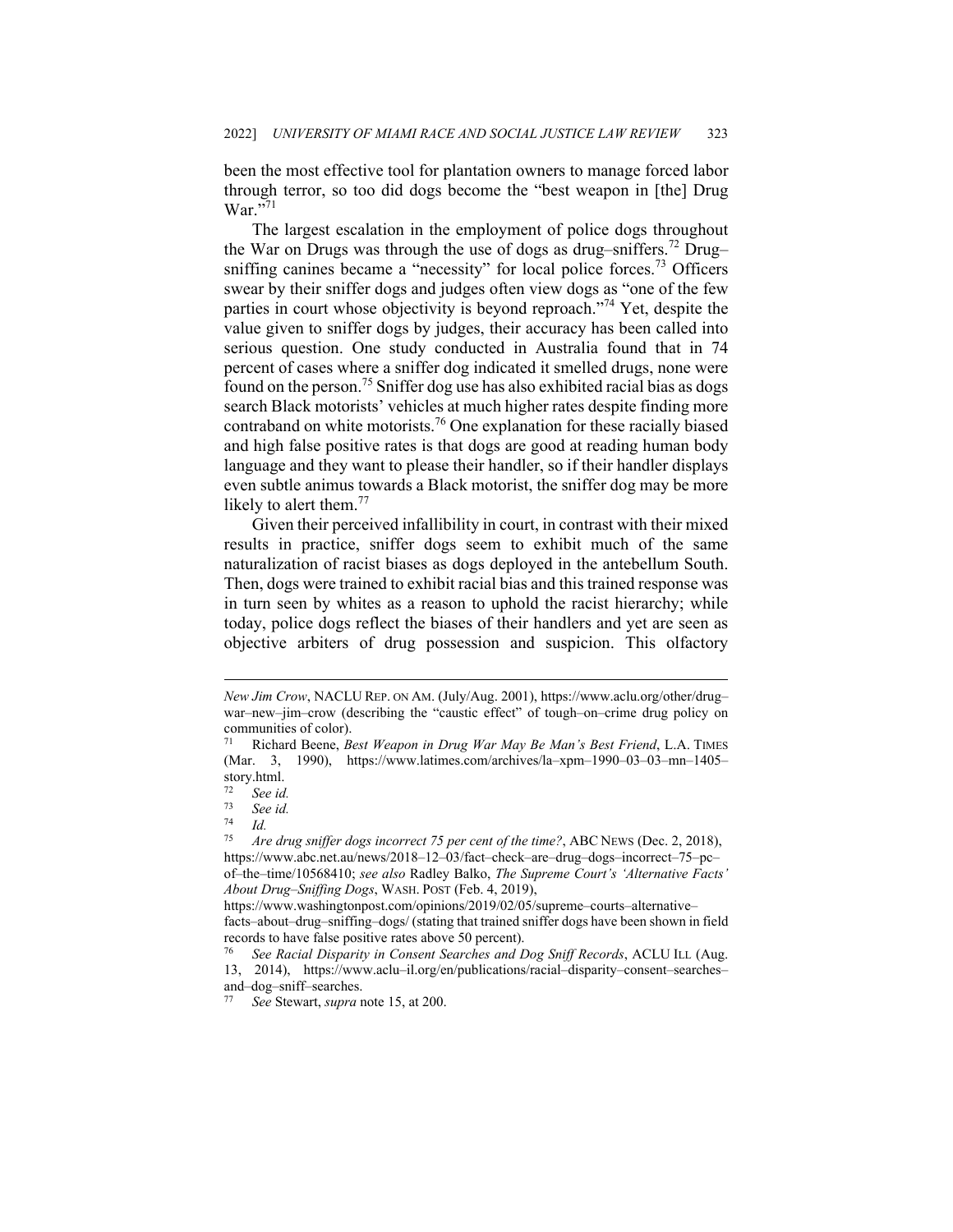"political vehicle" has been criticized as a "technology of state power" that expands the surveillance state beyond the ocular.<sup>78</sup> This can be framed as part of a broader whittling away of privacy rights from the War on Drugs, as dogs' sensory signals are another arrow in the quiver of police who carry out warrantless searches and pretextual traffic stops.<sup>79</sup> The law enforcement community has acknowledged that an important value of sniffer dogs is their ability to instill fear in suspects. $80$ 

This use of dogs as vehicles of carceral fear was again put to use in service of the War on Terror in the years after the 9/11 terrorist attacks. Following the horrific history of dogs used for prisoner torture in concentration camps and gulags, $81$  the U.S. military used dogs to traumatize inmates in both the Abu Gharib prison in Iraq and the Guantanamo Bay Detention Camp in Cuba.82 Detainees at Guantanamo Bay reported attack dogs "brutalizing" inmates who later demonstrated "'extreme' psychological trauma."<sup>83</sup> Like with the instilling of fear being an integral component of police dogs, during the War on Terror, it was the violence and terror that dogs caused which was the ultimate point of their deployment. This incitement of fear in "the enemy," as well as their perceived disposability relative to humans, is a part of why non–human animals have been used in wars and major conflicts across the globe.<sup>84</sup>

From the very first colonial dogs on American soil through chattel slavery and Jim Crow into the present day, dogs have been and continue to be used as unwilling biological weapons of the carceral state and of white supremacy. Modern policing has adopted the use of the dog and horse as weapons with which to wage war against criminalized populations and to surveil and intimidate BIPGM communities. This paper

<sup>78</sup> Wall, *supra* note 19, at 2. 79 *See* Jacob Sullum, *End the War on Drugs*, REASON (Oct. 2020),

https://reason.com/2020/09/19/end–the–war–on–drugs/. 80 *See* Stitt, *supra* note 15, at 54 ("The fear exhibited by drug traffickers is in itself a reward to the law enforcement community").

<sup>&</sup>lt;sup>81</sup> See Wall, *supra* note 19, at 4.<br><sup>82</sup> See id.; *Prisoner Says Gitmo Detainees Abused with Attack Dogs, Drugs*, Fox NEws (Dec. 9, 2004), https://www.foxnews.com/story/prisoner–says–gitmo–detainees–abused– with–attack–dogs–drugs; *US approved use of dogs on Guantanamo prisoners*, ABC NEWS (June 22, 2004), https://www.abc.net.au/news/2004–06–23/us–approved–use–of–dogs– on–guantanamo–prisoners/1997692.

<sup>83</sup> *Prisoner Says Gitmo Detainees Abused with Attack Dogs, Drugs*, *supra* note 82. 84 *See generally* Ryan Hediger, *Animals in War*, *in* THE PALGRAVE INTERNATIONAL HANDBOOK OF ANIMAL ABUSE STUDIES (Jennifer Maher et al. eds., 2017) (detailing the suffering animals experience in war, in particular horses, dogs, and pigeons, who are most abused by the very same mechanisms of war that terrorize humans); ANIMALS AND WAR: CONFRONTING THE MILITARY–ANIMAL INDUSTRIAL COMPLEX (Anthony J. Nocella II et al. eds., 2013) (covering everything from the exploitation of animals in military training to the non–consenting use of non–human animals as weapons of war).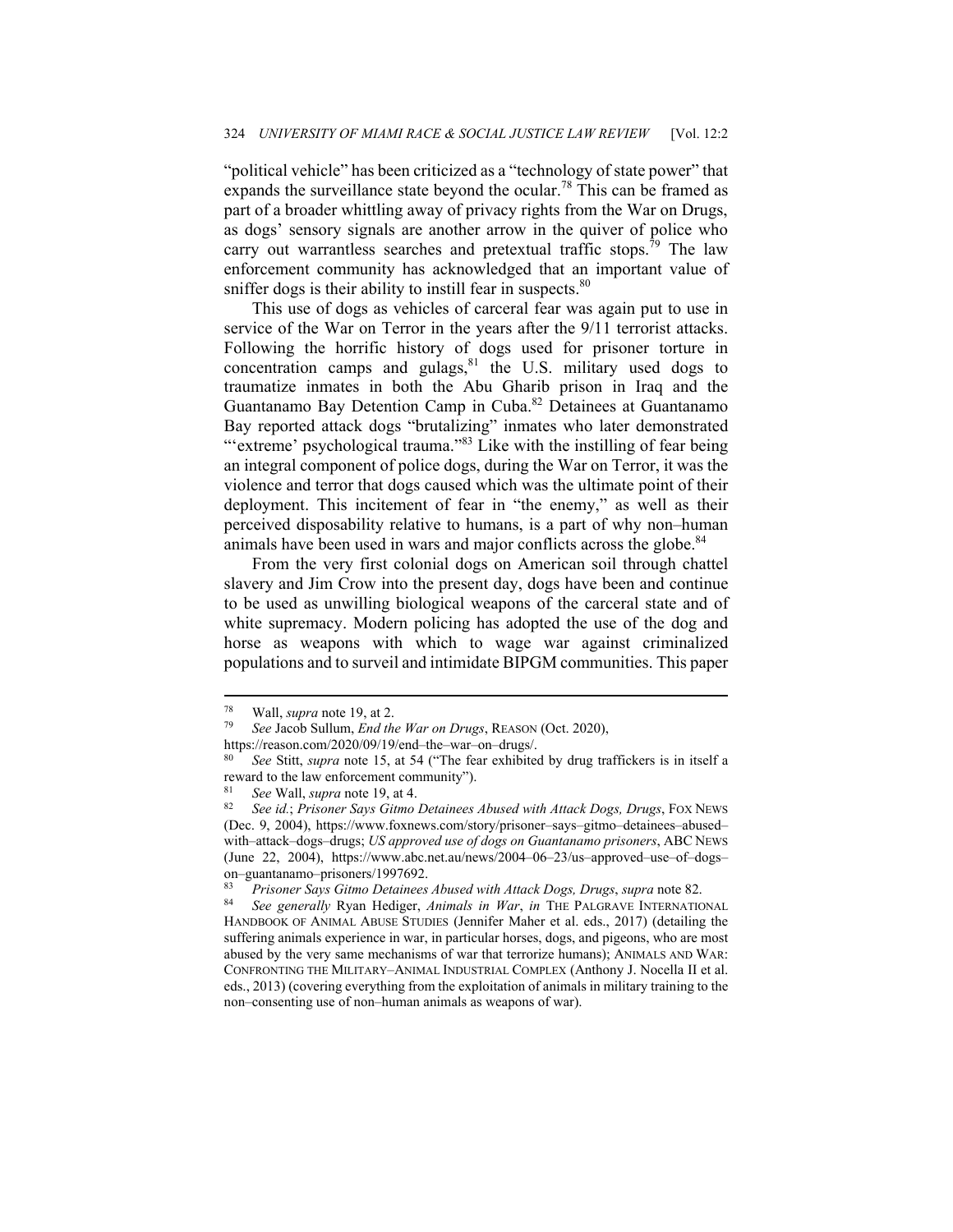analyzes this intersection between the oppression of humans and non– human animals by the carceral state and argues that an essential part of dismantling the prison industrial complex is to radically transform our relationship with non–human animals. Breed–specific legislation should be banned, as should the use of non–human animals by the police as part of the broader abolition project.

## II. THE MODERN USE OF ANIMALS TO POLICE AND TERRORIZE BIPGM COMMUNITIES

The use of dogs as tools of oppression for Black, Indigenous, and other communities of color may have its roots in colonialism and slavery, but it is very much a continuing daily factor of life for many in the United States with no end in sight. Today, there are estimated to be more than 50,000 police dogs actively working across the United States,<sup>85</sup> and they are disproportionally used to target people of color. Studies have shown police dogs are used to attack and injure Black and brown residents at much higher rates than other racial groups,  $86$  and police use sniffer dogs to search Black drivers' cars more often than white motorists. $87$  Horses are used to quell political and racial dissent, sometimes violently disrupting protests.<sup>88</sup> At the same time, police animals are rarely considered a use of lethal force despite their violent records, and police can shoot at or kill animals with little to no accountability.<sup>89</sup>

#### *A. The Racist Deployment of Police Animals*

Police departments across the United States continue to deploy non– human animals in violent and invasive ways, primarily against Black and brown Americans. A study of the Los Angeles Sheriff's Department use of dogs found that in the first half of 2013 every single victim of a police

<sup>85</sup> JoAnna Lou, *Surprising Cause of Death for Police Dogs*, BARK (Nov. 2015), https://thebark.com/content/surprising–cause–death–police–

dogs#:~:text=Diesel's%20role%20in%20Wednesday's%20mission,dogs%20in%20the% 20United%20States ("Jim Watson, director of the North American Police Work Dog Association estimated that there may be around 50,000 active police dogs in the United States. But that number may be higher now, given the growing need for trained pups to assist officers and sniff out bombs and drugs.").

<sup>&</sup>lt;sup>86</sup> See Walker, supra note 2; GOFF ET AL., supra note 3, at 43.<br><sup>87</sup> See Racial Disparity in Consent Searches and Dog Sniff Records, supra note 76.<br><sup>88</sup> See Jessica Scott–Reid, At Black Lives Matter Protests, Police Horse

*Another Troubling Symbol of Oppression*, SENTIENT MEDIA (Jun. 25, 2020),

https://sentientmedia.org/black–lives–matter–protests–police–horses–oppression/. 89 *See infra* Part III.B.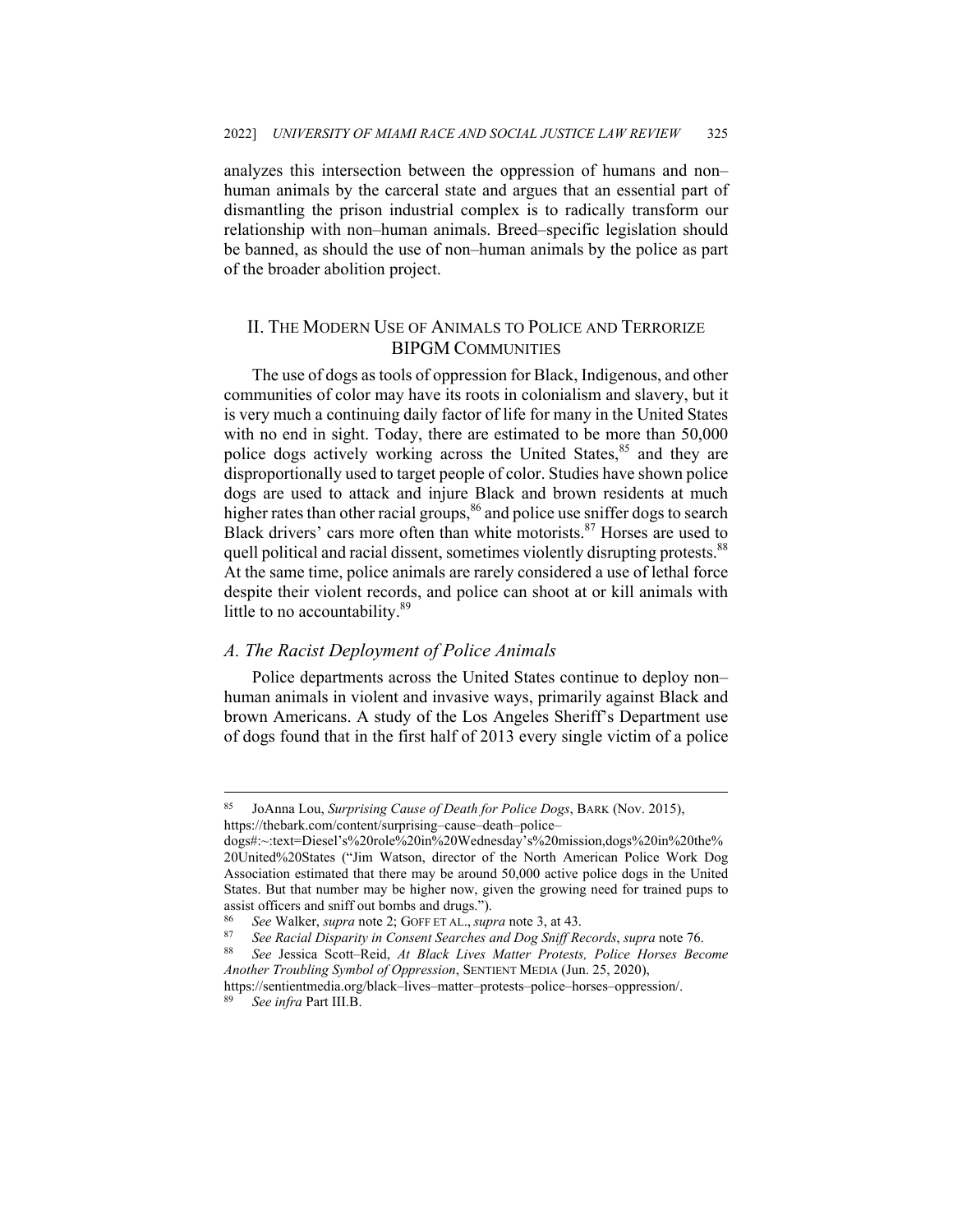dog bite was Black or Latinx.<sup>90</sup> The report also found that police dog bites occurred almost entirely in poorer communities of color and hardly ever in the most affluent parts of the city.<sup>91</sup> This 2013 study only affirmed a long–known trend amongst Los Angeles criminal justice circles. In 1991 the Christopher Commission, created after the violent beating of Rodney King by LAPD officers earlier that year, released its report on police violence in the city. It found, unsurprisingly to many, that LAPD attack dogs were being used primarily against Black and Latinx residents of the city.92 During a five–year period in the 1980's, more than 80 percent of police dog attacks targeted racial minorities in Los Angeles—with over 98.5 percent of those victims being unarmed.<sup>93</sup>

Of course, the problem of racist police use of animals as force is not limited to Los Angeles, or even the United States. A 2015 report by the Center for Policing Equity found that across several police departments nationwide the rate of bites targeting Black people was more than double that targeting white people.<sup>94</sup> In Ferguson, Missouri, the United States Department of Justice (DOJ) found that deployment of dogs was "frequently unreasonable."<sup>95</sup> The DOJ report found that Ferguson officers used dogs when it was not necessary to protect the officer and that oftentimes the deployment of police dogs was more for inflicting punishment than for countering physical threats.<sup>96</sup>

In one story the DOJ report tells, Ferguson police set an attack dog on a 14–year–old boy who was meeting up with his friends in an abandoned lot.<sup>97</sup> The young boy told the DOJ investigators that he was surprised by the police dog who leapt at him, biting his left arm.<sup>98</sup> He also reported that the police officers were laughing about the attack.<sup>99</sup> In Montgomery, Alabama, police sent a dog and handler into a house in response to an alleged burglary call.<sup>100</sup> The police dog mauled the man inside,  $51$ -year-

<sup>100</sup> *See* Melissa Brown, *Authorities want fatal Joseph Pettaway K9 mauling body cam footage under wraps. Here's why*, MONTGOMERY ADVISOR (Oct. 19, 2020), https://www.montgomeryadvertiser.com/story/news/2020/10/19/joseph–pettaway– police–dog–mauling–city–argues–body–cam–footage–puts–cops–officers–at–

<sup>90</sup> *See* Walker, *supra* note 2. 91 *See id.*; Wall, *supra* note 19, at 5. 92 *See The Christopher Commission on Tuesday issued a 228–page report on the activities of the Los Angeles Police Department. Here are excerpts:*, L.A. TIMES (July 10, 1991), https://www.latimes.com/archives/la–xpm–1991–07–10–mn–1962–story.html. 93 *See* Wall, *supra* note 19, at 5.

<sup>&</sup>lt;sup>94</sup> See GOFF ET AL., *supra* note 3, at 43.<br><sup>95</sup> UNITED STATES DEP'T OF JUSTICE CIVIL RIGHTS DIV., INVESTIGATION OF FERGUSON POLICE DEPARTMENT 33 (2015).<br><sup>96</sup> See id.<br><sup>97</sup> See id. at 31, 32

<sup>97</sup> *See id.* at 31–32. 98 *See id.* at 32. 99 *See id.*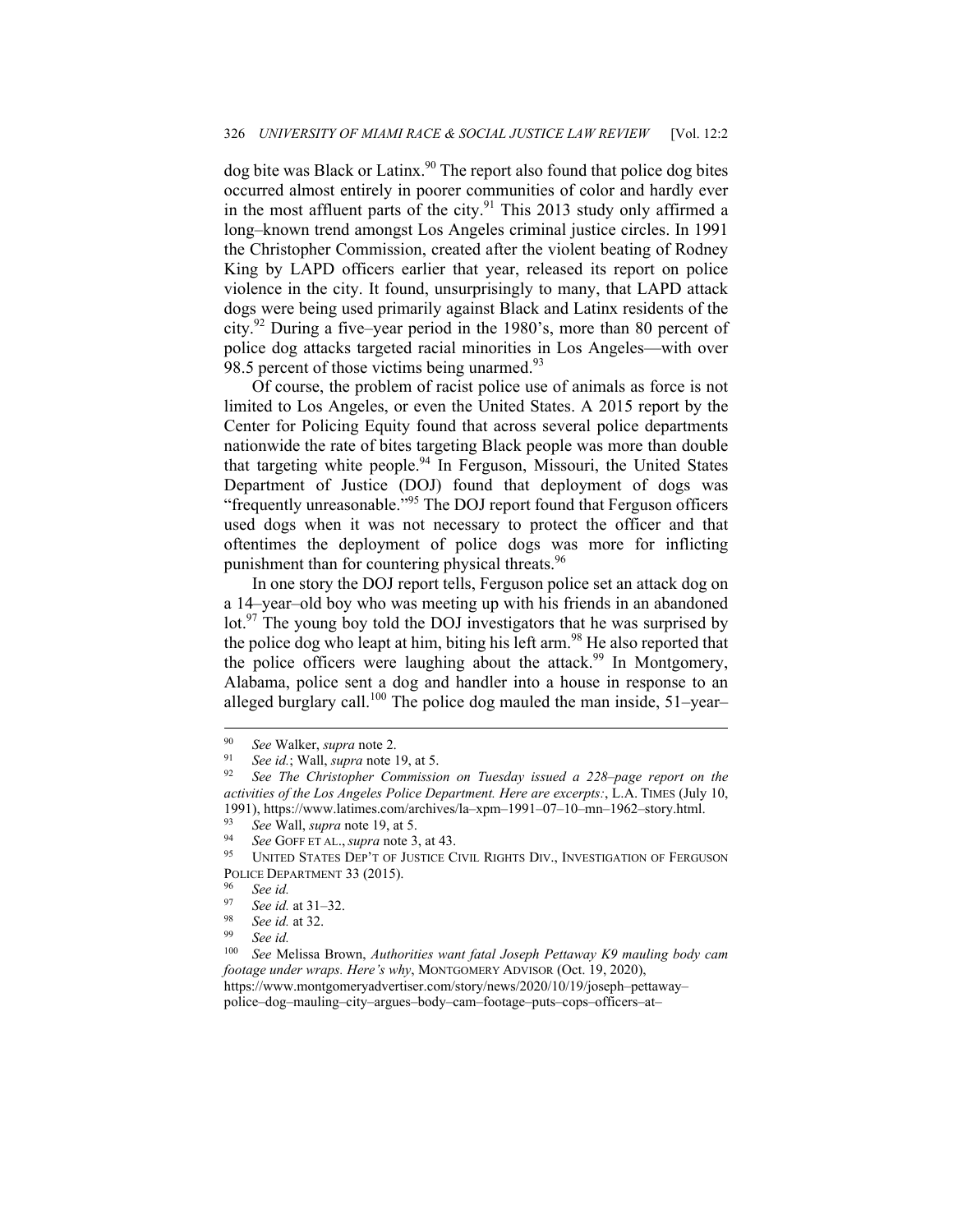old Joseph Pettaway, to death.<sup>101</sup> During the response to Hurricane Katrina in New Orleans, a National Guardsman used an M–16 rifle to order a man trying to find his family down onto the ground, whereby the Guardsman then directed (or allowed) his police dog to violently tear at the man's limbs until another officer eventually called the canine off.<sup>102</sup>

More broadly, the use of attack dogs is one of the most common ways that police exert violent and even lethal force on suspects. In British Columbia, Canada, for example, dog bites are the most common form of police use of force.<sup>103</sup> In Los Angeles, on a per–use basis, police dogs have a higher rate of causing injury than any other police use of force including batons, tear gas, and even firearms.<sup>104</sup>

In addition to using dogs as excessively violent force, police also use animals to intimidate and shame the communities they are policing. LAPD officers have been accused of referring to Black suspects as "dog biscuits."105 In Talladega, Alabama, an officer swore in a deposition that his police Lieutenant had said while recruiting and training canines "they wanted a dog that would bite a  $[n–word]$ ".<sup>106</sup> Such trained racial animus in canines is the same bio–justification for subjugation used by plantation owners.107 In Ferguson, just hours after the police killing of Michael Brown, a Ferguson Police Department officer had his canine urinate on a makeshift memorial at the scene of the killing.<sup>108</sup> This grotesque sign of hatred and disrespect is in line with the placement and valuing of attack dogs above Black people that dates back to antebellum slavery.<sup>109</sup> But it is not just police dogs whose use harkens back to slavery with frightening clarity.

In 2019, police in Galveston, Texas arrested a Black man for allegedly trespassing and transported him back to the police station by tying his

risk/5967193002/; Ashley Remkus & Challen Stephens, *Alabama's Ugly Secret: Police Dog Attacks*, MARSHALL PROJECT,

https://www.themarshallproject.org/2020/10/13/alabama–s–ugly–secret–police–dog– attacks.

<sup>&</sup>lt;sup>101</sup> See Remkus & Stephens, *supra* note 100.<br><sup>102</sup> See Andrea J. Ritchie & Joey L. Mogul, *In the Shadows of the War on Terror*: *Persistent Police Brutality and Abuse of People of Color in the United States*, 1 DEPAUL J. Soc. JUST. 175, 230 (2008).<br>
<sup>103</sup> See Wall, *supra* note 19, at 5.<br>
<sup>104</sup> See Walker, *supra* note 2.<br>
<sup>105</sup> Parry, *supra* note 60.<br>
<sup>106</sup> Challen Stephens, *Police Wanted "A Dog That Would Bite a Black Person"*,

MARSHALL PROJECT (Oct. 29, 2020),

https://www.themarshallproject.org/2020/10/29/police–wanted–a–dog–that–would–bite– a–black–person.

<sup>107</sup> *See* Yingling & Parry, *supra* note 12, at 70. 108 *See* Stewart, *supra* note 15, at 187–88. 109 *See supra* Part I.A.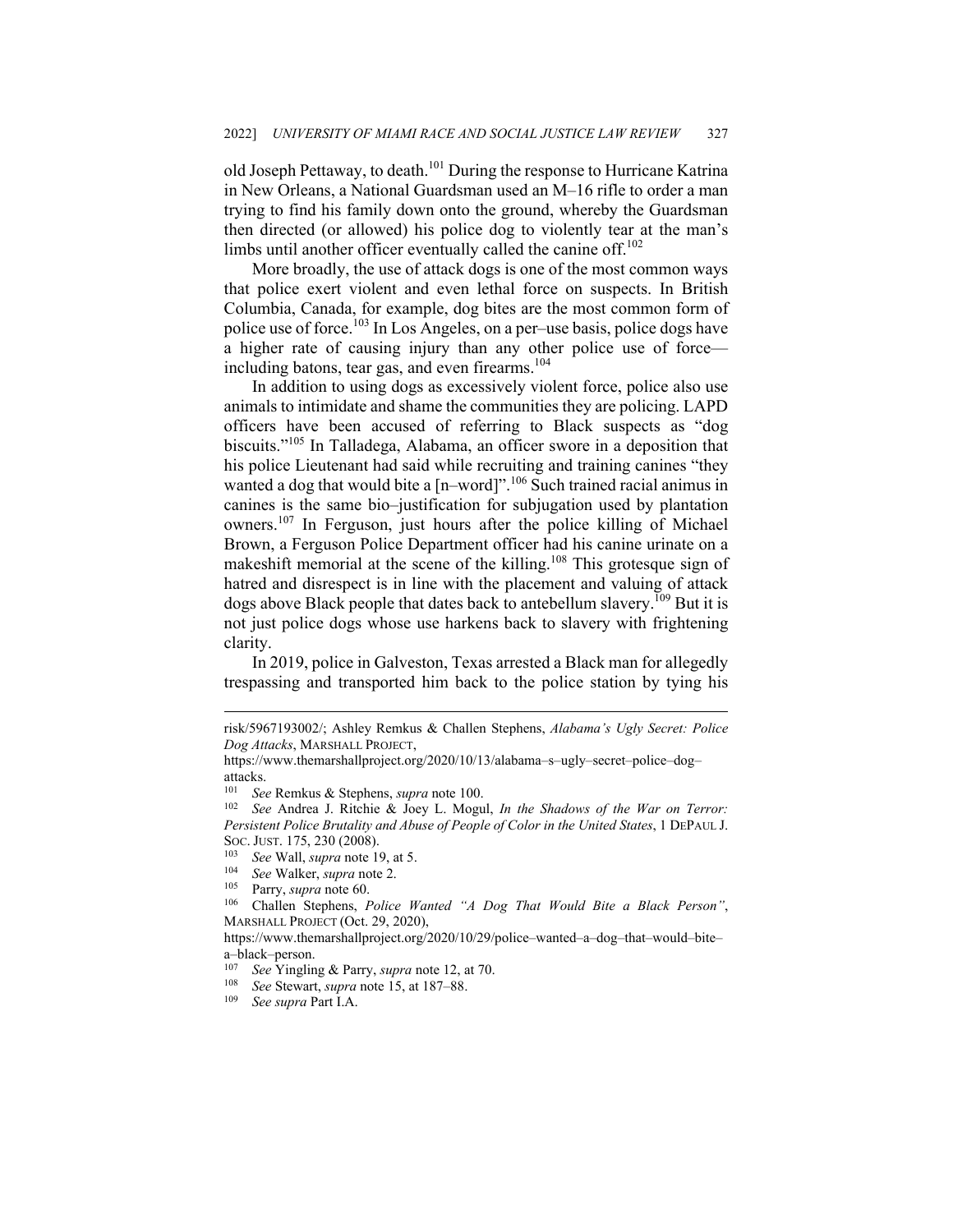hands and leading him with a rope behind a horse through the streets.<sup>110</sup> Many were quick to make the comparison to how slaves were punished by being dragged behind horses.<sup>111</sup> The size and strength of horses has also, tragically, made them very popular for police to take advantage of when responding to protests. During the racial uprising and national protests in the wake of George Floyd's murder at the hands of police in the summer of 2020, horses were used by officers to intimidate and attempt to control crowds.112 Animal and human rights advocates alike criticized this deployment of police horses as unnecessary, cruel, and of a kind to how slaveholders used horses to survey and police their slaves.<sup>113</sup>

Modern domestic surveillance and policing have been defined by the War on Drugs. The growth of policing and mass incarceration during this period was concurrent with an increase in the use of non–human animals by police forces in service of this drug war. The mechanisms, both animal and not, of policing are biased against people of color, and the use of sniffer dogs is no different. An ACLU report from Illinois found in 2014 that Black drivers were 55 percent more likely to be subjected to dog sniffs than white drivers, even though white drivers were found with contraband 14 percent more often.114 Similarly, Illinois State Troopers subjected Latinx drivers to drug sniffs more than twice as frequently as white motorists, despite white drivers being found with contraband 64 percent times more often than Latinx drivers.<sup>115</sup> In spite of the well–documented racial bias in their deployment for both physical attacks and drug searches, police dogs continue to be used nationwide with little accountability.

Courts have declined to find police dogs a per se lethal force,  $116$  instead typically applying the more lenient 'totality of circumstances' analysis they would apply to cases of human use of force against a suspect under a

https://www.nj.com/news/2021/01/njs–new–rules–for–when–cops–can–use–force– leaves–1–big–unanswered–question–what–about–police–dogs.html.

<sup>110</sup> *See* Scott–Reid, *supra* note 88. 111 *See supra* Part I.A. 112 *See* Scott–Reid, *supra* note 88. 113 *See id.* 

<sup>114</sup> *See Racial Disparity in Consent Searches and Dog Sniff Records*, *supra* note 76. 115 *See id.* 

<sup>116</sup> *See, e.g.*, Becker v. Elfreich, 821 F.3d 920, 926 (2016) (holding that police dog's "bite and hold" technique is not per se use of deadly force); Garlick v. County of Kern, 167 F.Supp.3d 1117, n.14 (2016) (level of force is determined based on unique factual circumstances of each case on not on whether or not a dog was used or not); Robinette v. Barnes, 854 F.2d 909, 913 (1988) (discussing how "even if" use of police dogs constituted lethal force, their use in this case would still be reasonable under *Garner* analysis). *See also* Blake Nelson, *N.J.'s new rules for when cops can use force leaves 1 big unanswered question: What about police dogs?*, NJ.COM (Jan. 4, 2021),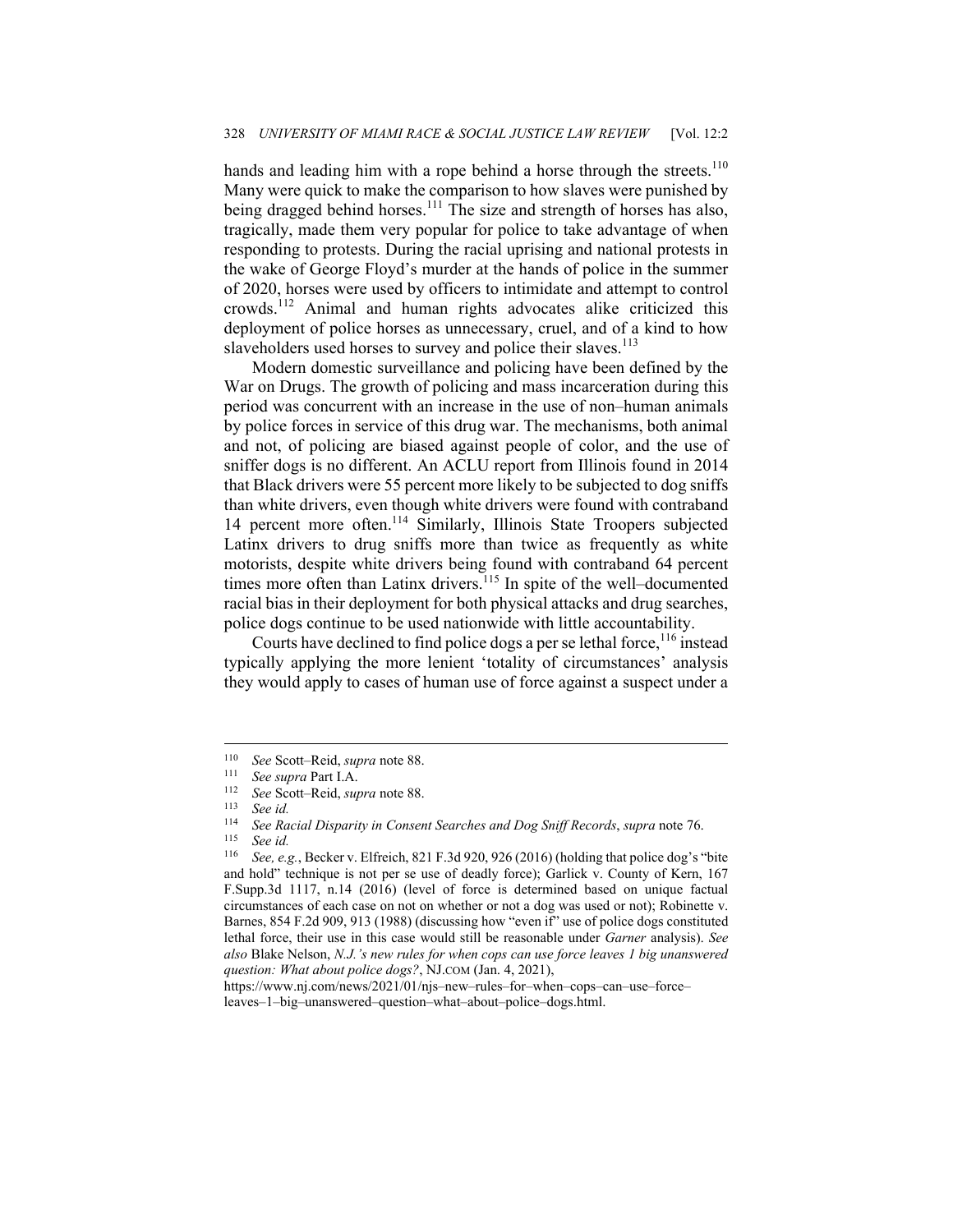Fourth Amendment balancing inquiry.<sup>117</sup> The factors in this analysis include consideration of whether or not the suspect was fleeing police, the severity of the alleged crime, or whether the suspect posed a threat to police.<sup>118</sup> Courts are highly deferential to police dog handlers when such cases are brought.<sup>119</sup> At the same time, officers can often use lethal force against non–human animals with little to no repercussions.<sup>120</sup>

The criminal legal system in the United States is systemically racist and unjust, $121$  and police use of animals as a part of that system is no different. Police dogs are disproportionally set loose on Black and brown suspects and sniffer dogs are used on Black motorists more often than white drivers. Horses and dogs are used in a manner that harkens back to slavery to control and humiliate people of color. This violence is not recognized as a per se deployment of lethal force, and police are given greater leeway to exert violence directed at non–human animals. Officers and departments across the country have used this authority to use pet ownership as a pretext for policing and surveilling BIPGM communities.

## *B. Using Companion Animals as Justification to Surveil and Police BIPGM Communities*

In addition to their use as non–consenting agents of the carceral state, non–human animals are also used as a pretext to police communities of color. Legislative efforts often passed with the best intentions to reduce

<sup>117</sup> *See* Brewer v. City of Napa, 210 F.3d 1093, 1097 (2000) (applying totality of circumstances test from *Graham* for reasonableness of use of force in case where police dog bit a suspect on his lower leg, upper leg, hand, and face); *see also* Graham v. Connor, 490 U.S. 386, 396 (1989) (outlining test of reasonableness when considering officer use of force); Natasha Dobrott, *Excessive Force, Police Dogs, and the Fourth Amendment in the Ninth Circuit: The Use of Summary Judgement in Lowery v. City of San Diego*, 59 B.C. L.

REV. 1, 2 (2018).<br><sup>118</sup> See Graham, 490 U.S. at 396.<br><sup>119</sup> See Stewart, *supra* note 15, at 195–96.<br><sup>120</sup> See infra Part III.B; *see, e.g.*, District of Columbia Metropolitan Police General Order–RAR–901.07: Use of Force (Nov. 3, 2017) (defining "serious use of force" as any firearm discharges except for those directed at non–human animals). 121 *See* SENTENCING PROJECT, REPORT OF THE SENTENCING PROJECT TO THE UNITED

NATIONS SPECIAL RAPPORTEUR ON CONTEMPORARY FORMS OF RACISM, RACIAL DISCRIMINATION, XENOPHOBIA, AND RELATED INTOLERANCE: REGARDING RACIAL DISPARITIES IN THE UNITED STATES CRIMINAL JUSTICE SYSTEM (2018); VERA INST. JUST., AN UNJUST BURDEN: THE DISPARATE TREATMENT OF BLACK AMERICANS IN THE CRIMINAL JUSTICE SYSTEM (2018); Wendy Sawyer, *Visualizing the racial disparities in mass incarceration*, PRISON POL'Y INITIATIVE (Jul. 27, 2020),

https://www.prisonpolicy.org/blog/2020/07/27/disparities/; Radley Balko, *There's overwhelming evidence that the criminal justice system is racist. Here's the proof.*, WASH. POST (Jun. 10, 2020), https://www.washingtonpost.com/graphics/2020/opinions/systemic– racism–police–evidence–criminal–justice–system/.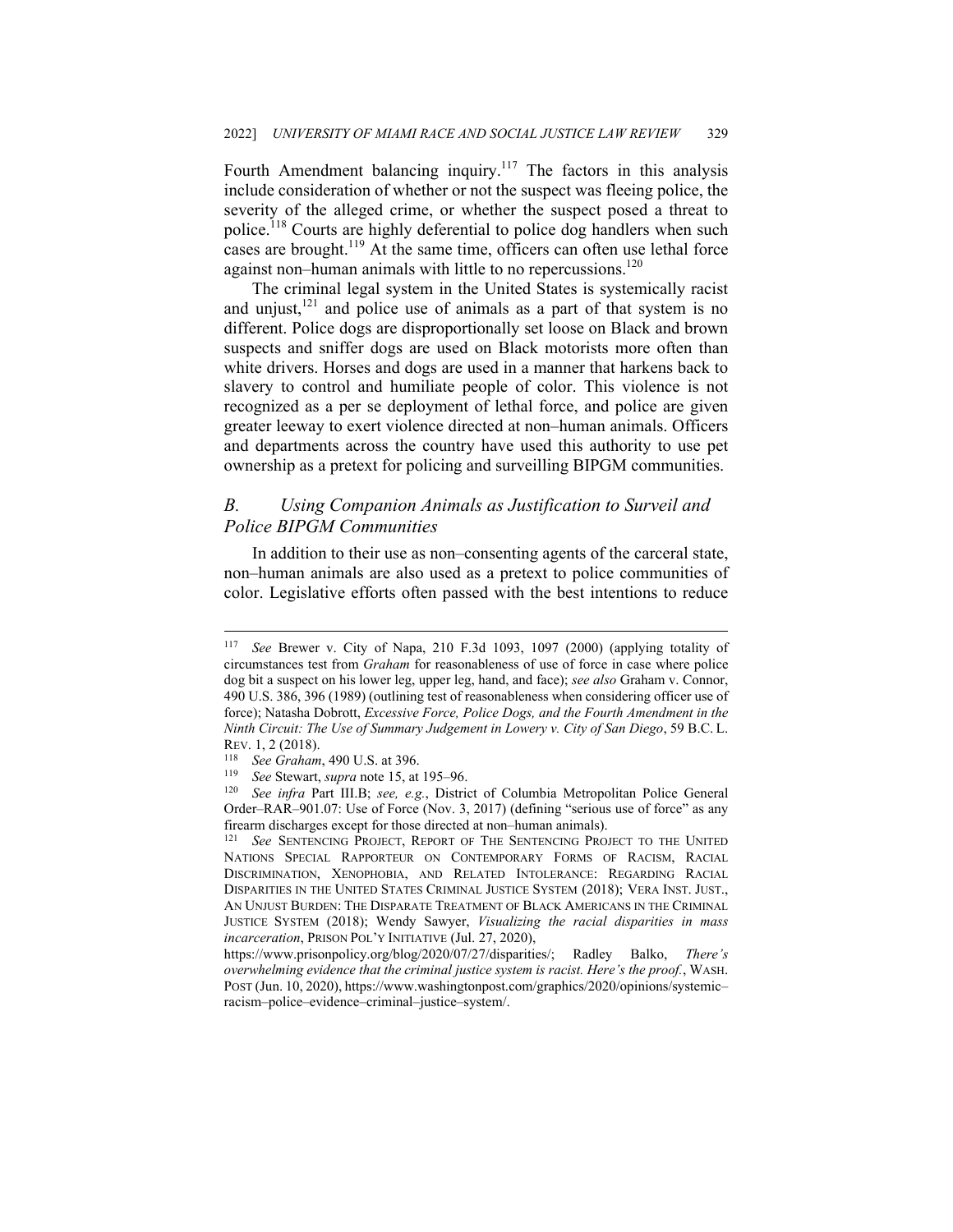animal cruelty, such as anti–tethering, leash laws, and licensing requirements, are regularly enforced in a socioeconomically and racially disparate manner.<sup>122</sup> Restrictions on ownership of certain breeds of dog, much like the nation's drug laws, are rooted in a history of racist association of ownership between certain breeds and certain marginalized communities.<sup>123</sup> These laws and their unequal enforcement ultimately harms both people and non–human animals, as police kill an alarming number of pet animals while using the guise of protecting animals to surveil and lock up humans.

The last several decades have seen the range of criminalized acts and the prison time for violations expand in the name of animal justice.<sup>124</sup> As part of this expansion, more than thirty states now have codified anti– tethering laws, meant to protect animals from extended periods of time being chained up.<sup>125</sup> While noble in intent, such laws often grant too much discretion to police officers and the result is a racial and socioeconomic bias in enforcement.<sup>126</sup> Officers can usually unilaterally make the call as to how long is too long to leave a pet tied  $up, <sup>127</sup>$  and in doing so disproportionally impact "visibly poor pet owners" who not only have fewer options for care for their dogs while performing daily functions but also are more likely to face prison time as they cannot pay excessive monetary fines.<sup>128</sup> Mandatory license and registration fees can also be prohibitively expensive for some pet owners who are then met not with support to help them manage their pet but with criminalization.<sup>129</sup>

Similarly, leash laws that require dogs be leashed at all times in most public spaces, are not enforced across cities in a racially equitable manner. In Chicago, for example, the largest share of tickets for violating the city's leash law are handed out in the poorer and blacker neighborhoods on the south side of the city.<sup>130</sup> These neighborhoods are already overpoliced, but on top of that, they are dog park deserts.<sup>131</sup> The City of Chicago oversees several dog parks—areas where dogs are allowed and encouraged to run

<sup>&</sup>lt;sup>122</sup> See infra notes 124–39 and accompanying text.<br>
<sup>123</sup> See infra notes 140–48 and accompanying text.<br>
<sup>124</sup> See JUSTIN MARCEAU, BEYOND CAGES 56 (2019).<br>
<sup>125</sup> See RUBY ALIMENT, SEATTLE SCH. L. HOMELESS RTS. ADVOC. PRO ALLOWED: DISCRIMINATION, HOMELESSNESS & PET OWNERSHIP 27 (Sara Rankin & Kaya Lurie eds., 2016).

<sup>126</sup> *See id.*

<sup>127</sup> See id. at 27–28.<br>
128 Id. at 28.<br>
129 See id. at 22–27.<br>
130 See Kriston Capps, *Are Dog Parks Exclusionary?*, BLOOMBERG CITYLAB (Feb. 28, 2019), https://www.bloomberg.com/news/articles/2019–02–28/not–everyone–loves– your–new–dog–park–this–is–why.

<sup>131</sup> *See id.*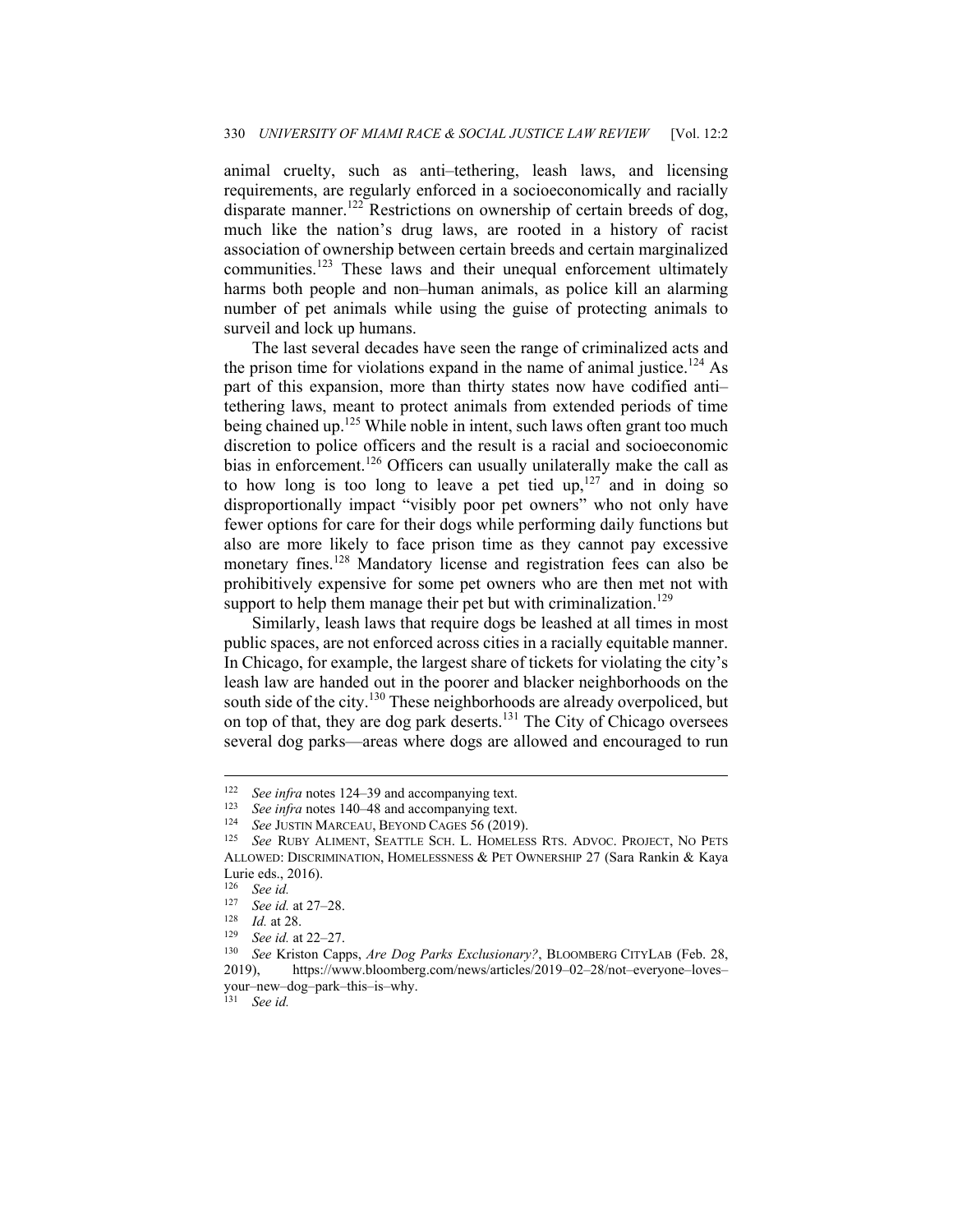off–the–leash—and all but one of them are located in the wealthier, whiter parts of the city to the north.<sup>132</sup>

When Black dog owners take their pets to these supposedly petfriendly spaces, they often find themselves policed by other citizens as well as state agents. For example, in Brookline, Massachusetts, dog– owner Mohamed was threatened with pepper spray by a white woman because he had his dog off the leash.<sup>133</sup> Yet, often the converse is true for white pet owners who use their privilege to get out of obeying rules they would enforce against others. Christian, a Black bird watcher, had the police called on him in Central Park when he reminded Amy Cooper that her dog should have been leashed in that part of the park.<sup>134</sup>

In fact, the very standards by which law enforcement often become involved in matters of pet ownership are racially coded. Most states criminalize lack of adequate care for pet animals.<sup>135</sup> Again, this is facially a decent and worthy intention, but the vagueness in the black letter of the law means that these statutes can be used to criminalize already marginalized communities.<sup>136</sup> Animal control agencies "disproportionally target communities of color with their enforcement interventions" since the vague codified standards of care as written are often "unattainable for anyone  $\dots$  other than white, middle and upper–class individuals."<sup>137</sup>

It is not only law enforcement who use companion animals as a pretext to surveil people of color. White neighbors, in the name of protecting animals, often take it upon themselves to surveil people of color who own pets.<sup>138</sup> This is already invasive and can make people of color feel unsafe in white–coded spaces, but it also frequently leads to law enforcement being called. One study conducted in Creekridge Park, a multi–racial

<sup>132</sup> *See id.*

<sup>133</sup> *See* Jenna Fisher, *'Are You From This Country?' Woman Asks Man With Dog*, PATCH (Aug. 7, 2019), https://patch.com/massachusetts/brookline/are–you–country–woman– confronts–man–brookline.

<sup>134</sup> *See* Jan Ransom, *Amy Cooper Faces Charges After Calling Police on Black Bird– Watcher*, N.Y.TIMES (July 6, 2020), https://www.nytimes.com/2020/07/06/nyregion/amy– cooper–false–report–charge.html; *see generally* Sarah Mayorga–Gallo, *Whose Best Friend? Dogs and Racial Boundary Maintenance in a Multiracial Neighborhood*, 33 SOC. F. 505, 508 (2018) (discussing how dogs are used by white neighbors to enforce racial boundaries and how white residents often refuse "to obey leash laws and pick up their dogs' waste.").

<sup>&</sup>lt;sup>135</sup> See ALIMENT, *supra* note 125, at 29.<br><sup>136</sup> See id. at 30

<sup>&</sup>lt;sup>136</sup> See id. at 30.<br><sup>137</sup> Sloane M. Hawes et al., *Punishment to Support: The Need to Align Animal Control Enforcement with the Human Social Justice Movement*, 10 ANIMALS 1902, 1902–03 (2020).

<sup>138</sup> *See* Mayorga–Gallo, *supra* note 134, at 515 ("Sometimes specific dog breeds, such as pit bulls, were the marker white Creekridge Park homeowners used to justify surveillance.").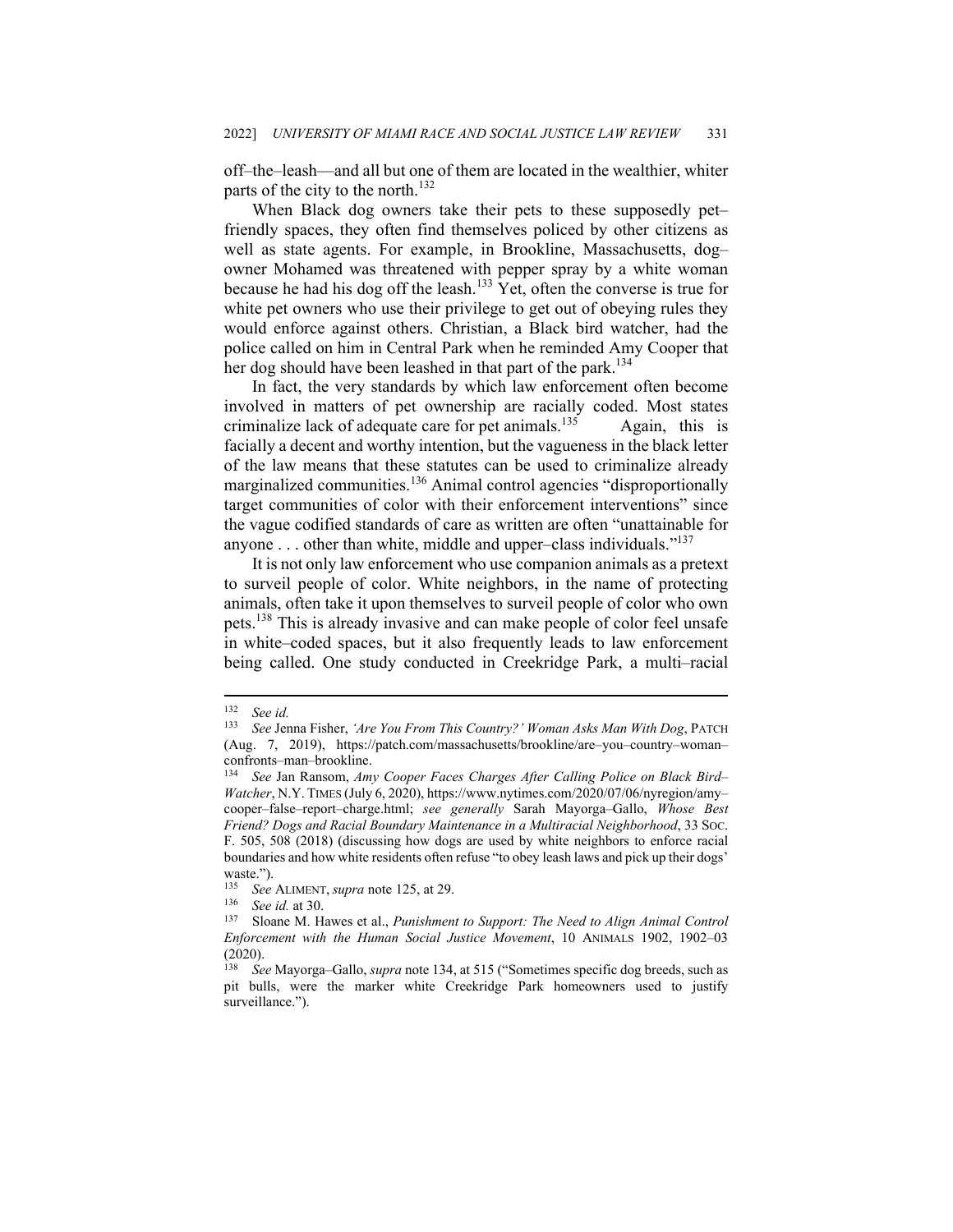mixed–income neighborhood of Durham, North Carolina detailed how white residents repeatedly called police on a house with Latinx residents who owned pit bulls out of a fear of alleged dog fighting taking place on the property.139 This story is indicative of the broader breed–specific discrimination trend that regulates and restricts certain dog breeds based largely on the historically racist notions of who owned what types of dogs.

In 1989, New York City's Mayor, Ed Koch, pushed to ban pit bulls citywide as part of the city health code, citing the breed's association with "drug dealers."<sup>140</sup> Yet, at the same time, Mayor Koch was more than happy to advocate for violent dogs to work on behalf of the state – at one point saying "I wouldn't put in dogs, but wolves" when talking about his preference for unsupervised German Shepherds patrolling subway storage yards.141 Mayor Koch's language echoes that used by the Nixon White House when ramping up the drug war, which we know from Nixon's domestic policy chief John Ehrlichman was part of a concerted effort to link marijuana and heroin with his political opponents.<sup>142</sup> Ehrlichman has publicly stated that by falsely associating in the public's eye certain drugs with certain demographic groups, "[w]e could arrest their leaders, raid their homes, break up their meetings, and vilify them night after night."<sup>143</sup> The same racially coded associations have been made with dog breeds and form the basis for modern breed–specific legislation.

When Miami–Dade County was contemplating breed–specific laws, legislators played on fears of Cuban migration and associated newcomers to the city with pit bulls.144 In Ellenville, New York, the dog whistling was put aside and officials specifically enumerated the reason for breed– specific legislation as a means of addressing a growing share of "Mexicans moving into the community."<sup>145</sup> Supporters of a pit bull ban in Sterling Heights, Michigan commented that it was needed to exclude "inner–city people" who had bought homes in the community.146 Given this explicit targeting of people of color, some have called breed–specific legislation "a new form of redlining."<sup>147</sup> The racist association of Black men with violence has been transposed onto their pets as well, to the point that Black

<sup>139</sup> *See id.*

<sup>&</sup>lt;sup>140</sup> BRONWEN DICKEY, PIT BULL: THE BATTLE OVER AN AMERICAN ICON 215 (2016).<br><sup>141</sup> Id. *See* Tom LoBianco *Report: Aide says Nixon's war on drugs targeted blacks him* 

<sup>142</sup> *See* Tom LoBianco, *Report: Aide says Nixon's war on drugs targeted blacks, hippies*, CNN (Mar. 24, 2016), https://www.cnn.com/2016/03/23/politics/john–ehrlichman– richard–nixon–drug–war–blacks–hippie/index.html.

 $\frac{143}{144}$  *Id.* 

<sup>144</sup> DICKEY, *supra* note 140, at 215. 145 *Id.* 

 $\frac{146}{147}$  *Id.* 

<sup>147</sup> Ann Linder, *The Black Man's Dog: The Social Context of Breed Specific Legislation*, 25 ANIMAL L. 51, 52 (2018).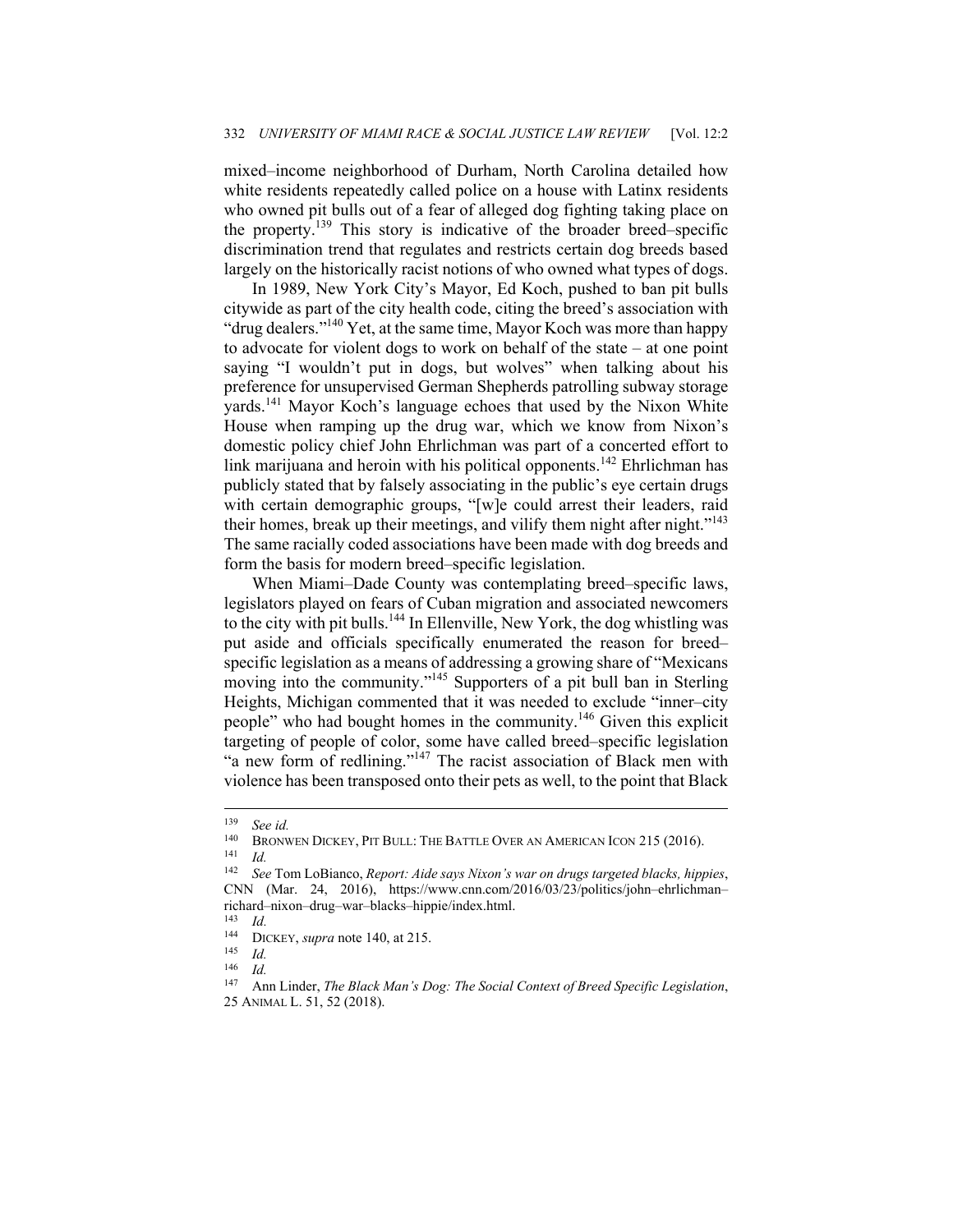men's dogs are blamed for violence they never caused and may falsely suffer consequences just as their owners have been falsely accused of crimes for centuries.<sup>148</sup>

Just as Ehrlichman freely admitted that the Nixon Administration had lied about the science of drug use in order to police its political opponents,149 so too do supporters of breed–specific legislation fail to cite any concrete evidence of its necessity or efficacy.<sup>150</sup> In particular, there is no reliable agreed upon method by which law enforcement officers can determine a given dog's species,<sup>151</sup> and so enforcement often becomes highly subjective—allowing for greater bias against owners to infiltrate the analysis.

As was the case with the War on Drugs, it was never about scientific evidence or broad community safety when it comes to breed–specific legislation. At best, breed–specific legislation has been a thinly veiled attempt to exclude and police marginalized communities. The same cannot be said for other anti–cruelty statutes, many of which do seem to have originated from a place of good faith. However, the mechanisms of the carceral state are such that enforcement of anti–tethering laws and other ordinances passed in the name of animal safety result in the criminalization

<sup>148</sup> For example, when actor Ving Rhames' caretaker died of a heart attack, the LAPD was quick to jump to the conclusion that his dogs must have mauled him to death. Animal control swiftly arrived and seized all four of his dogs. However, the coroner's report later confirmed that he died of a heart attack and not a dog attack. *See Ving Rhames' Caretaker Died of Heart Attack, Dogs Cleared*, DOGSTER (Jan. 22, 2008),

https://www.dogster.com/lifestyle/ving–rhamescaretaker–died–of–heart–attack–dogs–

cleared; *Coroner: Ving Rhames' dogs didn't kill man*, TODAY (Aug. 17, 2007), https://www.today.com/popculture/coroner–ving–rhames–dogs–didnt–kill–man–

<sup>1</sup>C9429364; *see also* Daniele Selby, *From Emmett Till to Pervis Payne – Black Men in America Are Still Killed for Crimes They Didn't Commit*, INNOCENCE PROJECT (July 25, 2020), https://innocenceproject.org/emmett–till–birthday–pervis–payne–innocent–black– men–slavery–racism/ (detailing the long history of falsely accusing Black men of violent crimes in America).

<sup>149</sup> *See* LoBianco, *supra* note 142 (Ehrlichman told a reporter: "Did we know we were lying about the drugs? Of course we did.").

<sup>150</sup> *See* AM. VETERINARY MED. ASS'N, A COMMUNITY APPROACH TO DOG BITE PREVENTION 5 (2001) ("[L]aw enforcement personnel typically have no scientific means for deter– mining a dog's breed that can withstand the rigors of legal challenge, nor do they have a foolproof method for deciding whether owners are in compliance or in violation of laws. "); *What Is Breed–Specific Legislation?*, ASPCA, https://www.aspca.org/animal– protection/public–policy/what–breed–specific–legislation (last visited Apr. 13, 2021) ("There is no evidence that breed–specific laws make communities safer for people or companion animals."); *Breed–Specific Legislation*, HUMANE SOC'Y UNITED STATES, https://www.humanesociety.org/resources/breed–specific–legislation (last visited Apr. 13, 2021) ("The CDC recommends against using breed as a factor in dog–bite prevention policy.").

<sup>151</sup> *See* AM. VETERINARY MED. ASS'N, *supra* note 150, at 5.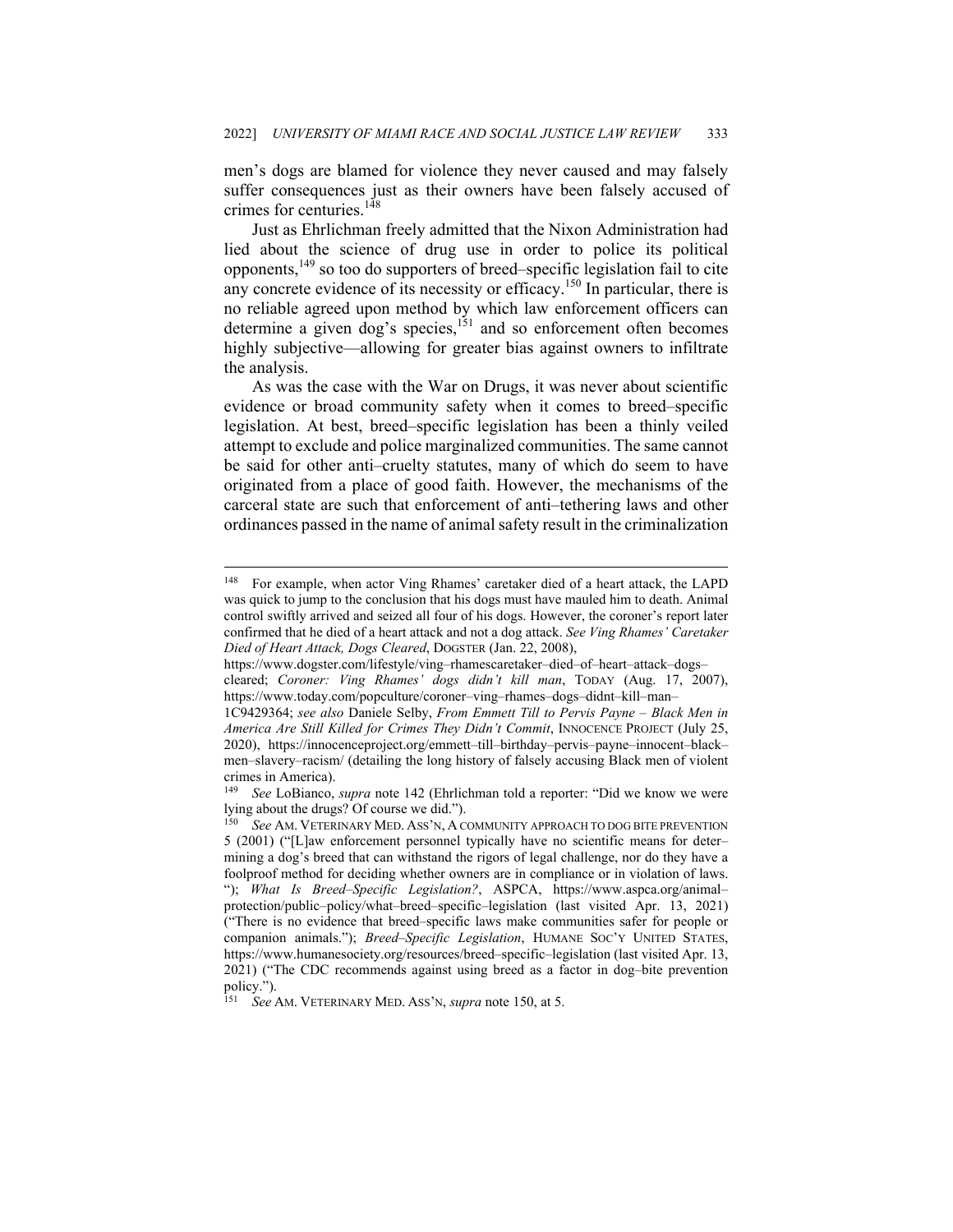of BIPGM communities. This expansion of policing with racially and socioeconomically disparate outcomes not only betrays the animal movement's core value of compassion for all beings, but ultimately reinforces the speciesist hierarchy that sees non–human animals as disposable and subservient to humans in a way that causes enormous harm to human and non–human animals alike.

#### III. THE OPPRESSION OF NON–HUMAN ANIMALS BY THE CARCERAL **STATE**

Non–human animals—including dogs, dolphins, horses, and other animals—are more than just non–consenting co–oppressors, forced into service in the name of the carceral state. They are also victims of the same system of oppression that has created and reproduced harm to marginalized human communities. The carceral state inflicts untold harm on non–human animals, from the brutality of training for police animals and their placement in harm's way to the direct murder of tens of thousands of companion animals each year by police officers. As animal activist Laura Schleifer put it, animals "are the victims of violence" by a state that believes only in the personhood of those animals it can take advantage of to perpetuate and legitimize its use of violence.<sup>152</sup> It is essential to recognize the intersection between the oppression of human and non–human animals by the same carceral state, and to end the state use and abuse of animals as part of the broader abolitionist movement.

#### *A. Harm to Non–Human Animals in Police Care*

Police forces have been training and using dogs for over one hundred years in the United States,<sup>153</sup> but the history of abusing dogs in order to literally beat racism and violence into them is much older.<sup>154</sup> Current methods of training police dogs remains alarmingly medieval, with police trainers often using "prong collars, choke chains, and forced submission accomplished by seizing dogs' testicles."155 Police dogs are bred for aggressiveness—with jaws and teeth powerful enough to bore through

<sup>152</sup> Timothy Hurwitz, *A History of Animal Use by American Police*, COLLECTIVELY FREE (Oct. 6, 2016), http://www.collectivelyfree.org/animal-use-american-police/.<br>
<sup>153</sup> See Stewart, *supra* note 15.<br>
<sup>154</sup> See *supra* Part I.A.<br>
<sup>155</sup> D. T. Renaud, *Captain's story – a tragic window into police service do* 

PIVOT LEGAL (June 20, 2013),

https://www.pivotlegal.org/the\_tragic\_truth\_of\_police\_dog\_training\_practices\_in\_bc.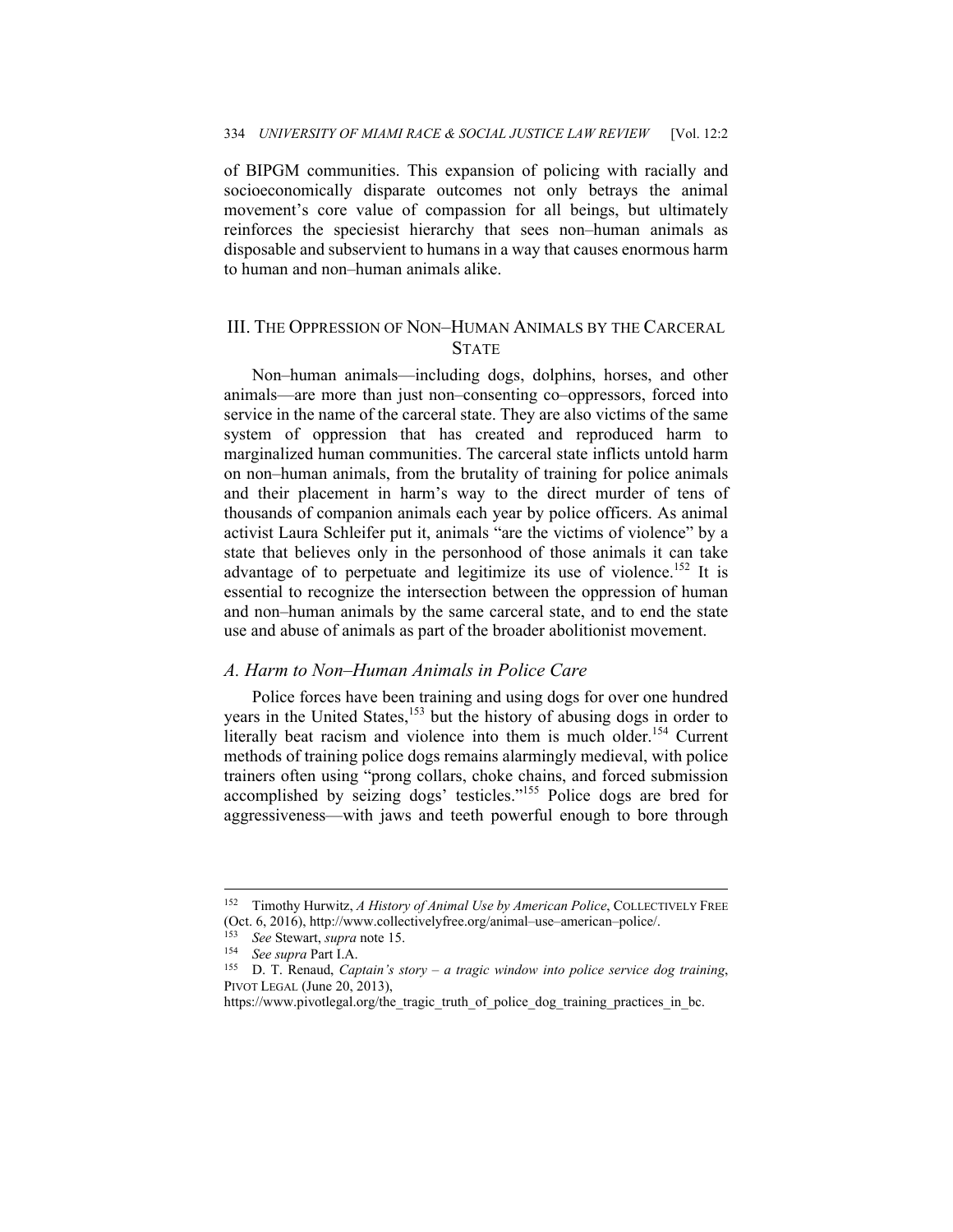sheet metal.<sup>156</sup> Training practices reinforce aggression and reactivity by causing harm to the dogs with the promise that the pain and suffering will end when they bite someone.<sup>157</sup> This echoes the same cycle of violence seen in other parts of the carceral system. When someone causes harm to another and is entered into the criminal legal system, they are subjected to even more harm at the hands of the carceral state rather than addressing other underlying needs or problems;158 the cycle of harm is repeated through incarceration.<sup>159</sup> Here too, police dogs are made to suffer during training only so that they can later be made to induce suffering in others.

Even under standard practices, the harm caused to future police dogs during training is unnecessarily cruel. But there are also reported instances of police officers assaulting dog trainees in ways that go above and beyond the cruelty already permitted during training. In one such instance in Salisbury, North Carolina, an officer was caught on video body slamming a dog into a patrol car.<sup>160</sup> The officer lifted the dog up off the ground by his neck, swung him into a car several times, yelled at him, and beat him on the head.<sup>161</sup>

The brutality of this training does little to create better trained police dogs. In fact, the violence of it likely makes police dogs more fearful and aggressive. Even the "best–trained" police dogs still bite infants or attack people who are asleep.162 Given this inefficacy at improving outcomes when it comes to biting babies and the unconscious, it seems that the cruelty of training is instead intentionally creating angrier and more volatile dogs. Officers have readily admitted that the fear dogs instill in suspects "is in itself a reward."<sup>163</sup> Slaveowners similarly found that the brutal beating of their dogs led to them being more unpredictable and

<sup>156</sup> *See* Abbie Vansickle et al., *When Police Violence Is a Dog Bite*, MARSHALL PROJECT (Oct. 2, 2020), https://www.themarshallproject.org/2020/10/02/when–police–violence–is– a–dog–bite.

<sup>&</sup>lt;sup>157</sup> See Renaud, *supra* note 155.<br><sup>158</sup> See Press Release, Alexi Jones & Wendy Sawyer, Arrest, Release, Repeat: How police and jails are misused to respond to social problems(Aug. 2019),

https://www.prisonpolicy.org/reports/repeatarrests.html.<br>159 Sea id

<sup>159</sup> *See id.* 

<sup>160</sup> *See* Annette Weston, *N.C. officer resigns after viral video showed him body– slamming K–9 into car*, LOCAL 12 (Apr. 2, 2021), https://local12.com/news/nation– world/nc–officer–resigns–after–viral–video–showed–him–body–slamming–k–9–into– car–james–hampton.

<sup>161</sup> *See id.* 

<sup>162</sup> *See* Richard H. Polsky, *Animal behavior analysis of attack–trained police dogs*, DOG EXPERT, https://www.dogexpert.com/animal–behavior–analysis–ofattack–trained–police– dogs/.

<sup>163</sup> Stitt, *supra* note 15, at 54.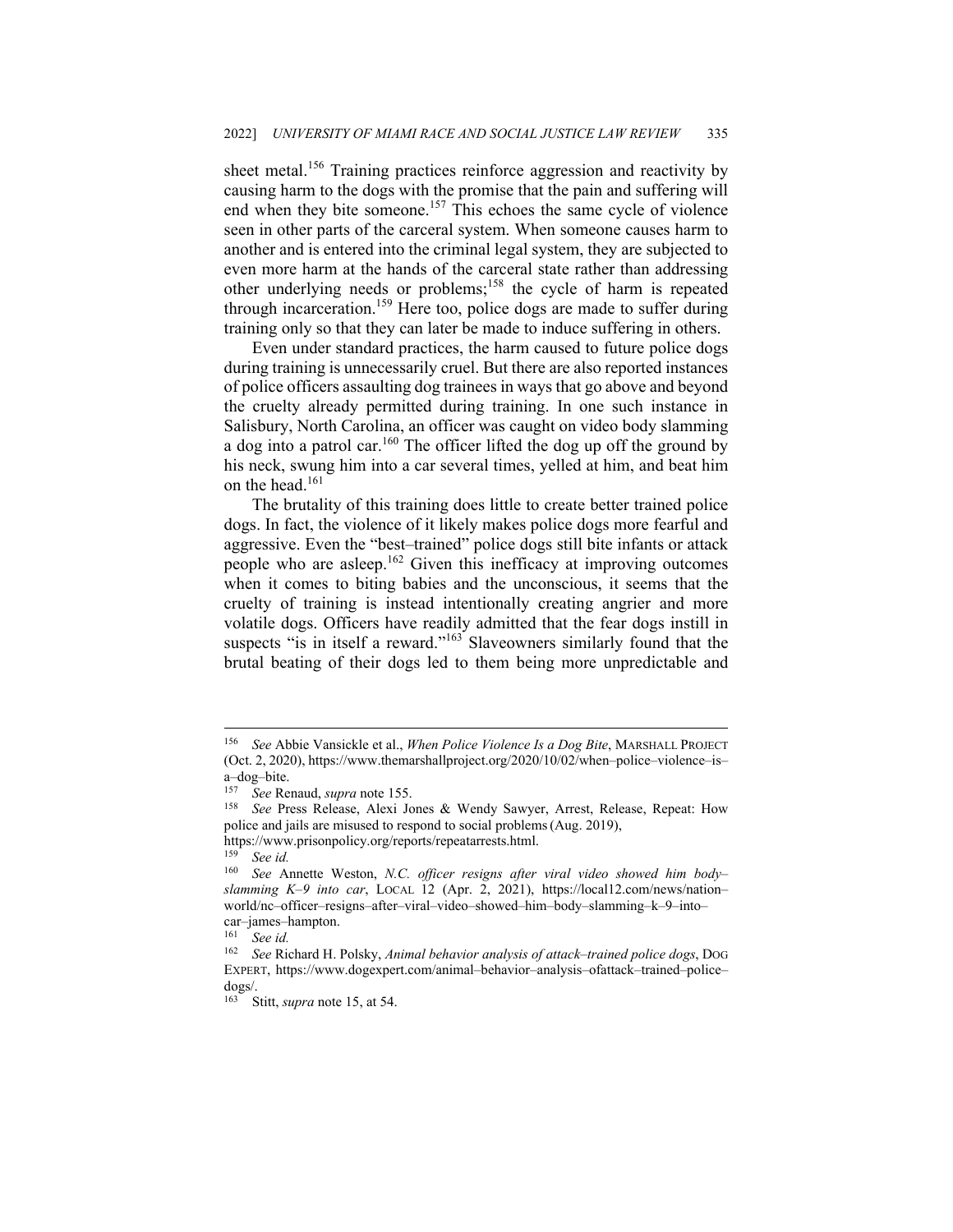violent in a manner that proved useful at enforcing the slave economy status quo.<sup>164</sup>

As the cruel training practices demonstrate, police dogs and other non–human animals used by law enforcement and military are seen as disposable in relation to their human counterparts. Police departments and military forces continually put their non–consenting animal workers in harm's way, subjecting them to psychological and physiological trauma on a regular basis. The U.S. Navy, for example, has placed dolphins and sea lions in harm's way as part of its Marine Mammal Program.<sup>165</sup> Non– consenting marine mammals are used by the Navy as bomb detectors and are deployed in arenas of war.166 Dolphins forced into military service have died both in combat and even during training activities due to blast trauma.<sup>167</sup>

In the policing context, K–9s have been left in hot cars to overheat<sup>168</sup>—in fact, one investigation found that 40 percent of law enforcement dog fatalities are due to heat exhaustion.<sup>169</sup> The investigation cited numerous examples of police dogs dying in hot cars due either to their handler's carelessness or to mechanical failings that, given the dogs already vulnerable status, left them without help. $170$ 

Even when they are not forgotten about in hot cars, the primary role of most police dogs is to be pushed into harm's way, allegedly to protect human officers. Police dog handlers have said their use is to "help[] officers go home at night" by putting their dog in the line of danger instead of a human police officer.<sup>171</sup> This perpetuates speciesism as it places non– human animals firmly below human in the hierarchy of moral value. Their lives are seen as disposable in a way that humans are not, despite the fact that police dogs cannot provide consent to their labor or the danger it

<sup>&</sup>lt;sup>164</sup> See infra Part I.A.<br><sup>165</sup> See Lina Zeldovich, *The Great Dolphin Dilemma*, HAKAI MAG. (Feb. 5, 2019), https://www.hakaimagazine.com/features/the-great-dolphin-dilemma/.

See id.; *Dolphin's Death Laid to Bacterial Infection*, TOLEDO BLADE, Nov. 18, 1987, at 18 (describing the death of a Navy dolphin that had been deployed in the Gulf War). 167 *See* Tony Barboza, *Dolphins die after underwater Navy training exercise near San* 

*Diego*, L.A. TIMES (Mar. 26, 2011), https://www.latimes.com/local/la–xpm–2011–mar–

<sup>26–</sup>la–me–0326–dolphins–military–20110326–story.html. 168 *See* Krista Kihlander, *Police Dogs: A Necessity or a Disservice*, SENTIENT MEDIA (Oct. 22, 2019), https://sentientmedia.org/police–dogs–a–necessity–or–a–disservice/.

<sup>&</sup>lt;sup>169</sup> See Lou, *supra* note 85.<br><sup>170</sup> For example, two police dogs cited in the study died when the air conditioning failed in the police car they were locked inside. *See id.* In another instance, an officer "inadvertently left" two dogs in his police car leading to their overheating. *See id.* 

Maurice Chammah & Abbie Vansickle, *She Went Out For A Walk. Then Drogo The Police Dog Charged.*, MARSHALL PROJECT (Oct. 15, 2020),

https://www.themarshallproject.org/2020/10/15/she–went–out–for–a–walk–then–drogo– the–police–dog–charged.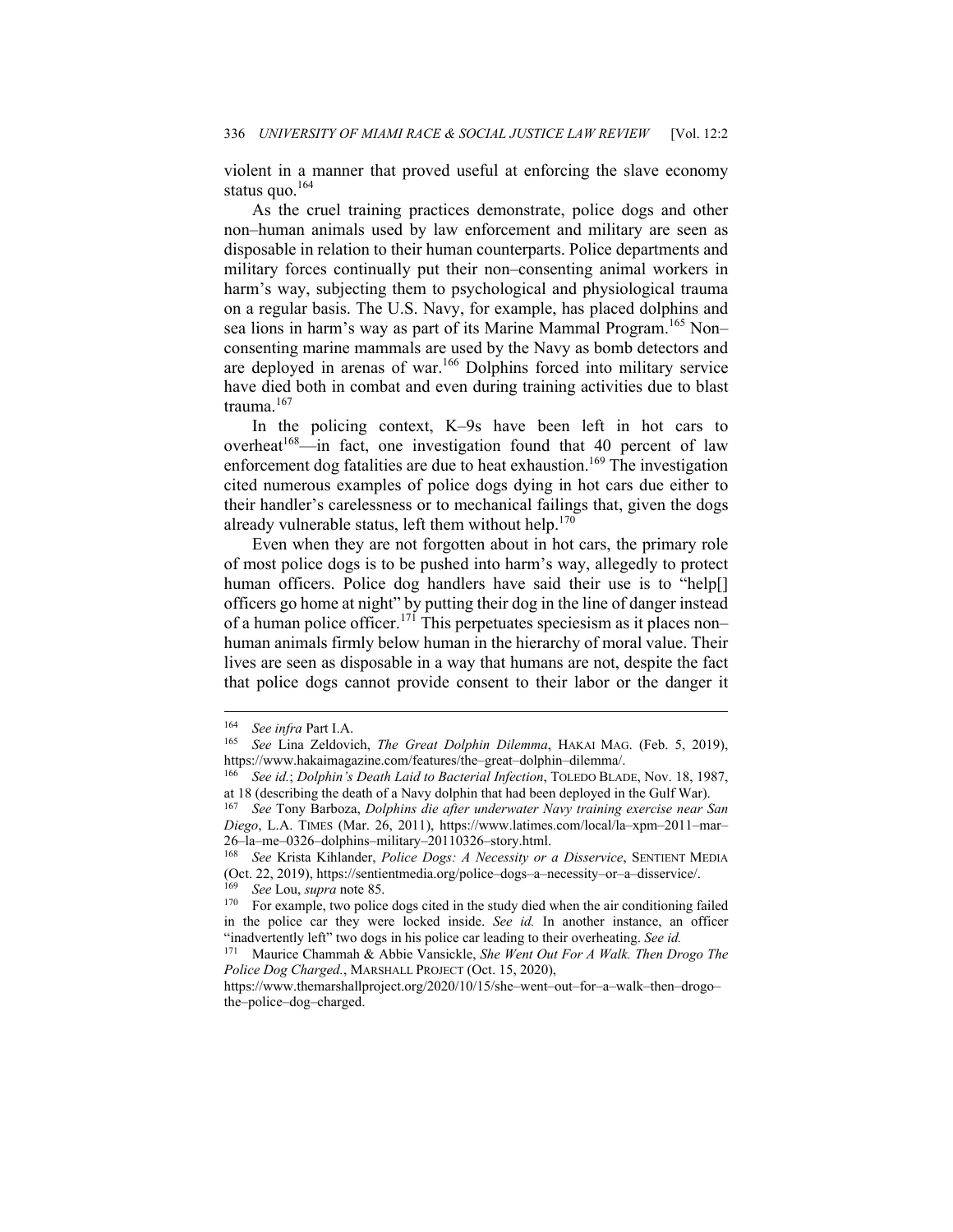entails. Even when their service ends, many police dogs are euthanized rather than adopted out or sent to sanctuaries.<sup>172</sup>

Furthermore, police use of dogs as little more than modern–day cannon–fodder relies on the assumption that engaging suspects by giving chase or exacting violence is always the proper approach to policing. This ignores the alternative abolitionist framework for community safety that argues chasing suspects and engaging in violence is not the right approach at all.173 Thus, instead of debating whether or not it should be a human officer or a canine who chases down a suspect or runs into an abandoned home primed for violence, we should be asking why we have so many armed state agents so ready to perpetuate violence to begin with.

The movement to divest from or defund the police, in order to invest more in communities, was moved to the forefront of the national discourse following the widespread uprisings and protests over the summer of 2020 following the deaths of George Floyd, Breonna Taylor, and other Black Americans at the hands of police.<sup>174</sup> The way these peaceful calls for an end to police terror were met with brutal crackdowns only further demonstrated the need to recenter safety away from police.<sup>175</sup> However, the law enforcement response also further exemplified their deployment of non–human animals in the service of white supremacy.

Police officers used horses' bodies as weapons to disrupt protests, positioning them as co–oppressors and thus instilling fear of and resentment against sentient beings who are also suffering under the same boot of the carceral state.<sup>176</sup> Horses are sensitive animals, and placing them

<sup>172</sup> *See* Kihlander, *supra* note 168. 173 *See generally* CRITICAL RESISTANCE, OUR COMMUNITIES, OUR SOLUTIONS: AN ORGANIZER'S TOOLKIT FOR DEVELOPING CAMPAIGNS TO ABOLISH POLICING (2020); Mariame Kaba, *Yes, We Mean Literally Abolish the Police*, N.Y. TIMES: OPINION (June 12, 2020), https://www.nytimes.com/2020/06/12/opinion/sunday/floyd–abolish–defund– police.html; Madison Pauly, *What a World Without Cops Would Look Like*, MOTHER JONES (June 2, 2020), https://www.motherjones.com/crime–justice/2020/06/police–abolition– george–floyd/; *10 Action Ideas for Building a Police–Free Future*, MPD 150, https://www.mpd150.com/10–action–ideas–for–building–a–police–free–future/(last

visited Apr. 14, 2021).

<sup>174</sup> *See* Sam Levin, *Movement to defund police gains 'unprecedented' support across US*, THE GUARDIAN (June 4, 2020),

https://www.theguardian.com/us–news/2020/jun/04/defund–the–police–us–george– floyd–budgets.

<sup>175</sup> *See, e.g.*, Jamelle Bouie, *The Police Are Rioting. We Need to Talk About It.*, N.Y. TIMES (June 5, 2020), https://www.nytimes.com/2020/06/05/opinion/sunday/police– riots.html; Matthew Dessem, *Police Erupt in Violence Nationwide*, SLATE (May 31, 2020), https://slate.com/news–and–politics/2020/05/george–floyd–protests–police– violence.html?fbclid=IwAR0Ukyhl7–M21eSg2PH5WLv8NPevQXa14q4tjfeeIn–– E0yVJU7UGXVKNGk.

<sup>176</sup> *See* Scott–Reid, *supra* note 88.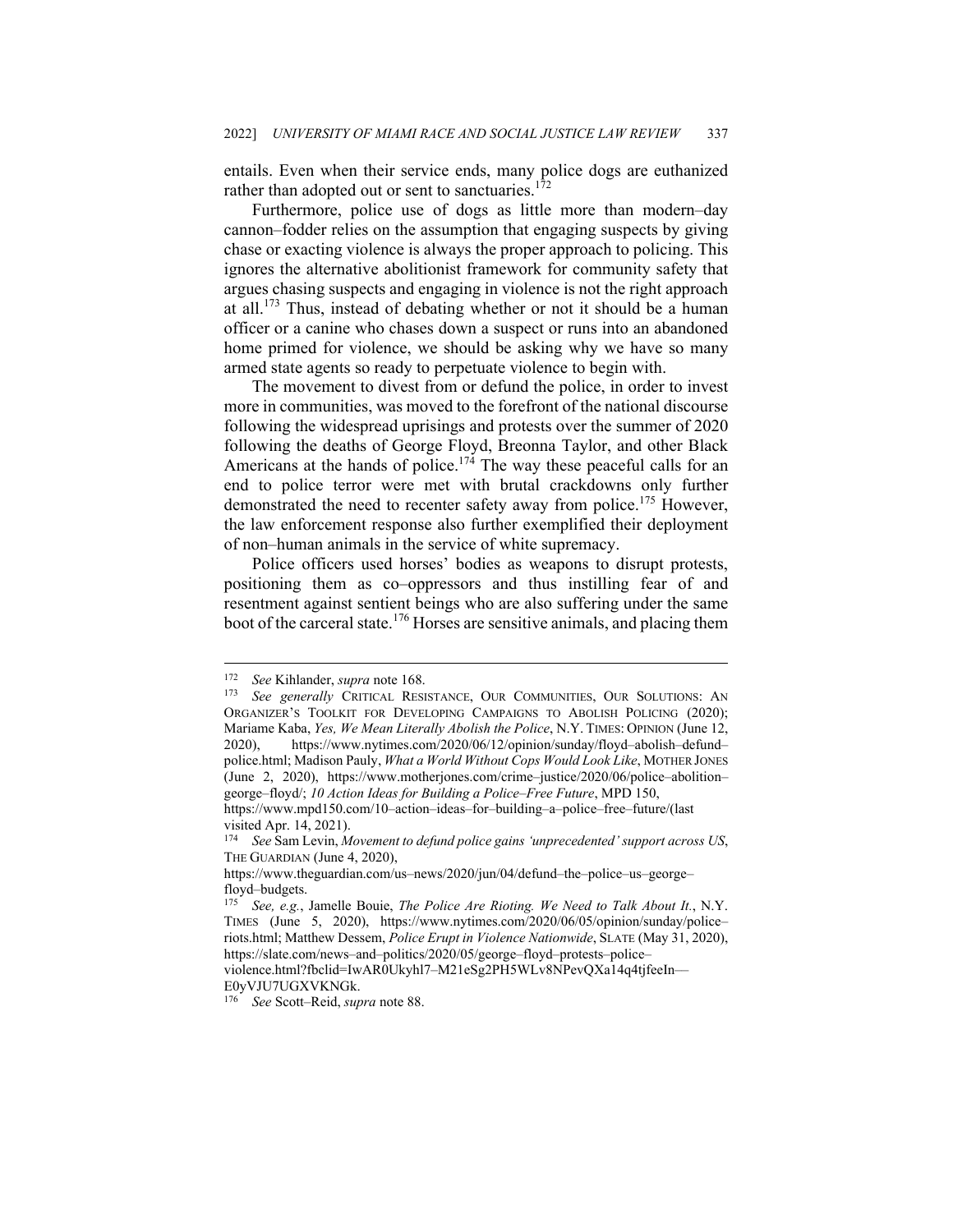in the middle of chaotic crowd conditions leads to erratic stress–induced behavior.177 After reviewing footage of police horses being used to break up Occupy Wall Street protests in New York City, philosopher and author of *Animal Liberation*, Peter Singer, said this was highly unethical and that it was clear the horses were trying to resist being used as weapons.<sup>178</sup> As the suffering of Navy dolphins, as well as police horses and dogs demonstrates, non–human animals are only valued by the carceral state for their ability to perpetuate and legitimize state violence.

## *B. Police Killing of Companion Animals and Qualified Immunity*

Non–human animals that do not serve this pro–carceral purpose, including personal companion animals, are granted even less moral consideration. Police routinely kill pet animals with no consequences. A somewhat conservative estimate from the U.S. Department of Justice said that police shoot and kill over 10,000 pet dogs per year.<sup>179</sup> Some observers have suggested that number is much higher, such as the Puppycide Database Project that argues the true number is closer to 180,000 annually.<sup>180</sup>

In many of these cases, officers seem to go out of their way to kill dogs that clearly pose no threat. Take the case of Arzy, a young Lab–Newfie mix who was tied on a leash when, as eyewitnesses recall, a police officer walked up and–unprovoked–shot Arzy between the eyes.<sup>181</sup> Seven, a St. Bernard, was shot and killed by a police officer in front of his 12–year– old owner after the officer entered their backyard without a warrant on the

<sup>177</sup> *See* Michael Tracey, *Why Did the NYPD Use Horses on Occupy Wall Street Protesters?*, NATION (Oct. 25, 2011), https://www.thenation.com/article/archive/why–did– nypd–use–horses–occupy–wall–street–protesters/.

<sup>178</sup> *See id.* 

<sup>179</sup> *See* Dale Chappell, *DOJ: Police Shooting Family Dogs has Become 'Epidemic'*, CRIM. LEGAL NEWS (June 16, 2018),

https://www.criminallegalnews.org/news/2018/jun/16/doj–police–shooting–family–dogs– has–become–epidemic/.

<sup>180</sup> *See Puppycide Alert: Police on an Unprecedented Dog–Killing Spree*, EXPRESS INFORMER (Oct. 30, 2020), https://expressinformer.com/puppycide–alert–police–on–an– unprecedented–dog–killing–spree/; *see also* Radley Balko, *"Why did you shoot me? I was reading a book": The new warrior cop is out of control*, SALON (July 7, 2013), https://www.salon.com/2013/07/07/%E2%80%9Cwhy\_did\_you\_shoot\_me\_i\_was\_readin g a book the new warrior cop is out of control/.

See John Whitehead, *Don't shoot the dogs: The growing epidemic of cops shooting family dogs*, OVERTON COUNTY NEWS (Jan. 7, 2020),

https://www.overtoncountynews.com/lifestyles/don–t–shoot–the–dogs–the–growing– epidemic–of–cops–shooting–family–dogs/article\_98757e76–318f–11ea–8d4f– e35f8b517936.html.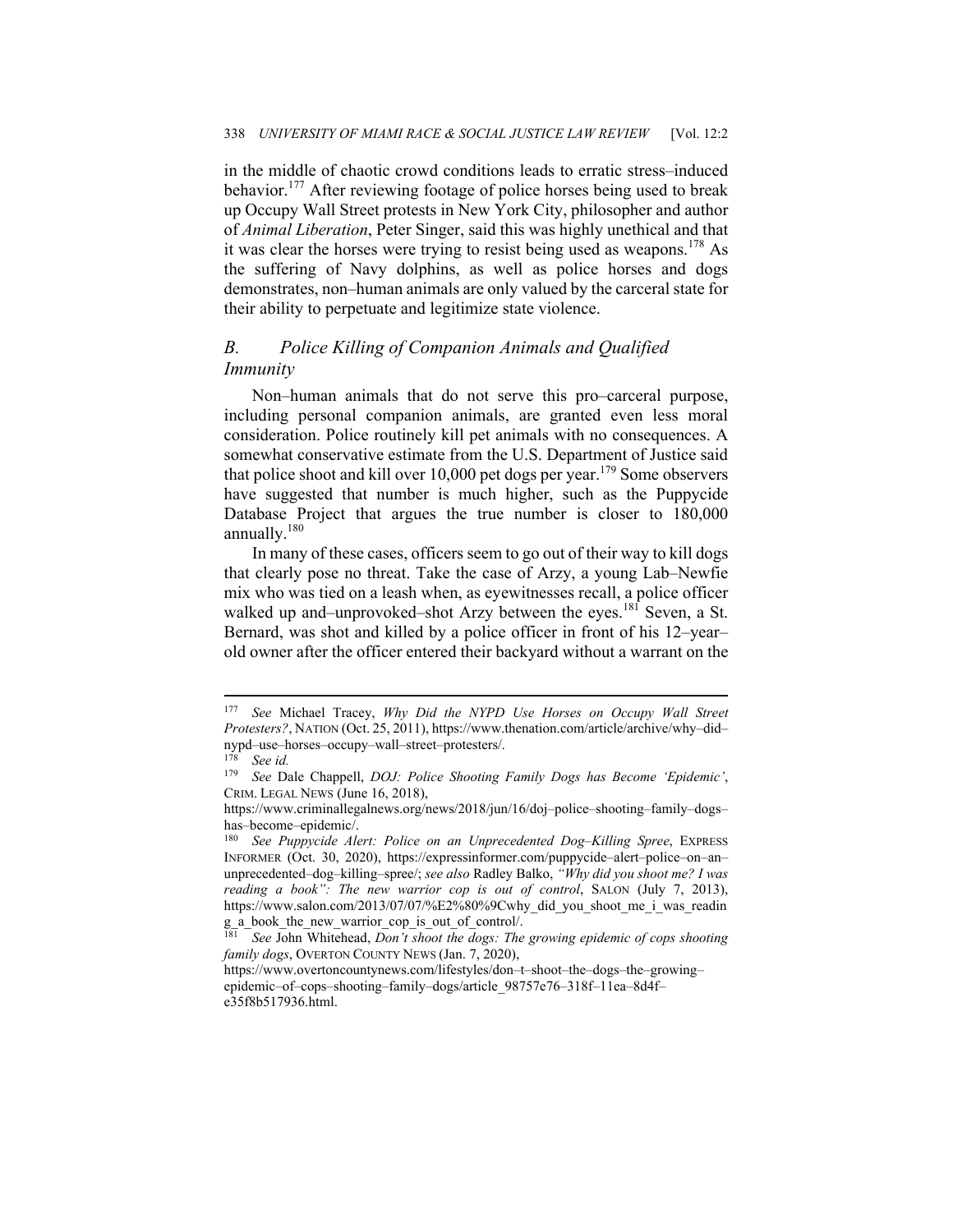basis of a false tip.182 Chloe, a 10–year–old Rottweiler Doberman, was killed by officers in Windsor, Ontario in her owner's backyard.<sup>183</sup> Rodley Balko, a journalist of policing, has written that officers have "shot dogs that were chained, tied, or leashed, going so far as to kill pets while merely questioning neighbors about a crime in the area, cutting across private property while in pursuit of a suspect, and after responding to false burglar alarms."<sup>184</sup>

This epidemic of police murdering dogs has largely gone unchallenged by the institutional forces meant to hold police accountable. In some jurisdictions, discharging a firearm at non–human animals is even excluded from the police force's definition of serious use of force.<sup>185</sup> Yet, at the same time, harming a police dog comes with enormous repercussions,<sup>186</sup> demonstrating the value placed on dogs' lives only when they are acting in service of the police. All police officers need to do to justify shooting and killing a dog or any other non–human animal is to allege a perceived imminent threat to their own safety.<sup>187</sup> The Sixth Circuit has held that a dog barking and moving during the commotion of a raid is sufficient to justify killing the dog.<sup>188</sup> In fact, the Sixth Circuit held in the same case that killing an already shot and wounded dog was perfectly reasonable for officers even if the wounded dog had gone to hide in a corner of the basement and the officer who fired the final shot had to go behind the furnace to find her and kill her.<sup>189</sup> Given that the officers' conduct was seen by the court as reasonable, the doctrine of qualified immunity protected them from civil liability.<sup>190</sup>

<sup>182</sup> *See id.* 

<sup>183</sup> *See* Jennifer La Grassa, *Windsor woman in disbelief after police shoot, kill dog in her backyard*, CBC NEWS (Mar. 18, 2021),

https://www.cbc.ca/news/canada/windsor/windsor–woman–shoot–police–dog–1.5955583 (Police came and knocked on the door, looking for a friend of the homeowner's son's. At the same time, other officers circled to the back of her house, entered her yard – where she had let her dog out once she heard the doorbell – and proceeded to shoot and kill her dog Chloe).

<sup>184</sup> RADLEY BALKO, THE RISE OF THE WARRIOR COP: THE MILITARIZATION OF AMERICA'S POLICE FORCES 291 (2013). 185 *See, e.g.*, District of Columbia Metropolitan Police G.O. RAR–901.07, *supra* note

 $\begin{array}{l} 120. \\ 186 \end{array}$ 

<sup>186</sup> For example, in Texas, engaging in conduct likely to kill or seriously injure a police animal is a second–degree felony punishable by up to 20 years in prison. *See* TEX. PENAL CODE ANN. § 38.151 (West 2021); *see also* FLA. STAT. ANN. § 843.19 (West 2021) (making injuring or killing a police animal a second–degree felony punishable by up to 15 years in prison).

<sup>&</sup>lt;sup>187</sup> See Brown v. Battle Creek Police Department, 844 F.3d 556, 567 (6th Cir. 2016).

<sup>188</sup> *See id.* at 569. 189 *See id.* at 570. 190 *See id.* at 564–65.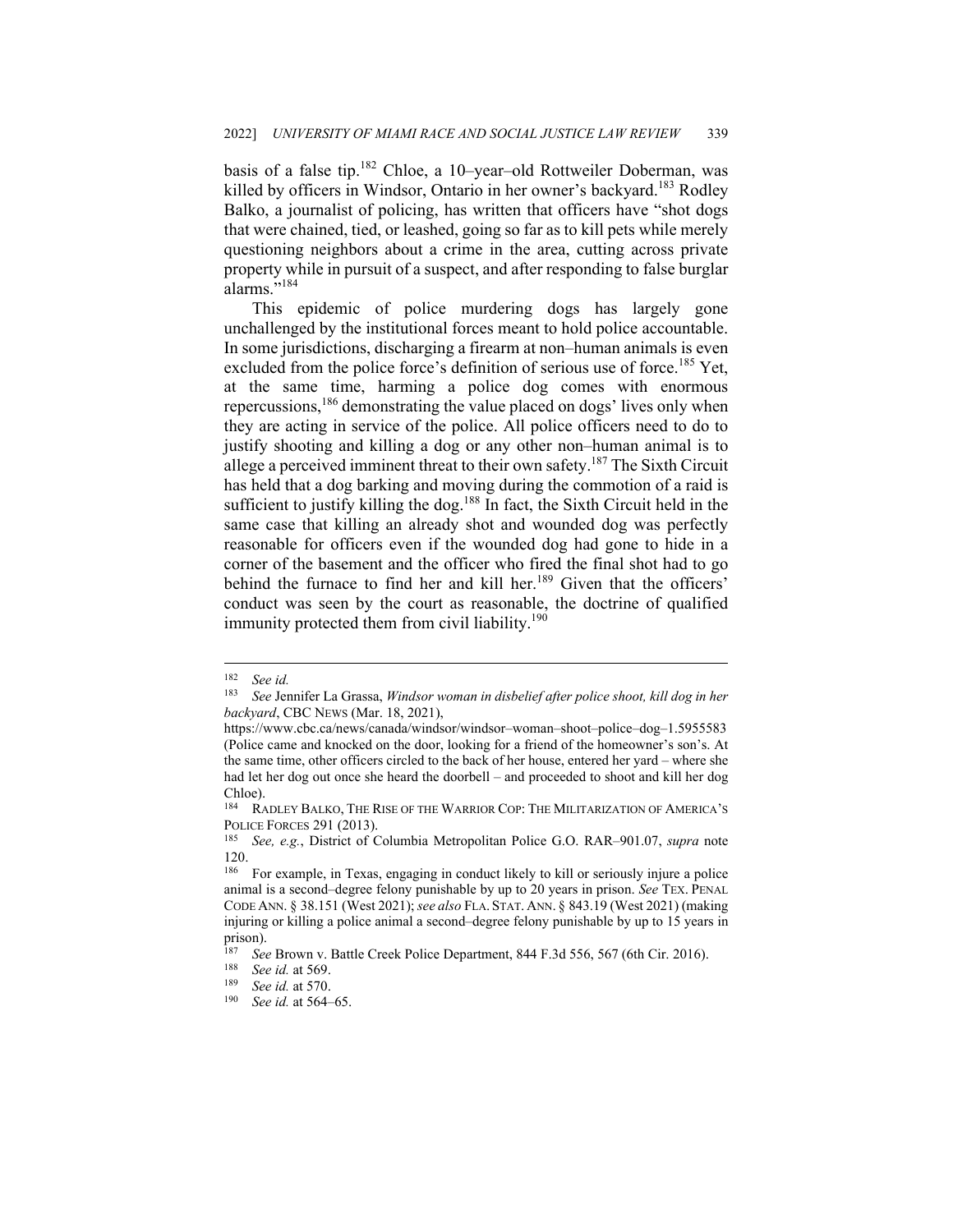Qualified immunity works more broadly to shield law enforcement officers, not just when they kill companion animals, but when they engage in all manner of harmful behavior that violates peoples' constitutional rights.<sup>191</sup> Take the case of Malaika Brooks, a mother who was tased three times and dragged into the street in front of her 11–year–old son even after informing police that she was seven months pregnant.<sup>192</sup> When Ms. Brooks sued the Seattle Police, federal judges agreed her constitutional rights had been violated but dismissed the case due to qualified immunity.<sup>193</sup> The doctrine means that when police officers violate peoples' rights, there is no avenue for victims to seek remedy if the criminal legal system fails to hold officers accountable. Qualified immunity is thus a perfect example at the intersection of how the carceral state and legal system oppress both marginalized people and non–human animals. In both Malaika Brooks' case and that of the dog shot and killed while hiding behind the furnace in its basement, the same theory of qualified immunity protected the armed officers from any accountability for their brazen use of violent force. This same structure and systems of legal oppression work to uphold state violence against marginalized human communities and non–human animals alike.

Non–human animals are violently and systemically oppressed by the carceral state. They are co–opted into service and placed in the line of danger, brutalized during training, and killed by police officers in people's backyards. But animals are sometimes also seen as co–oppressors, such as the horses who disrupt protests or the attack dogs who bite civilians. Importantly, animals have no agency in their relationship with law enforcement. Dolphins are not signing up to join the Navy. Dogs do not choose to endure brutal training only to be sent into dangerous situations or left to die in hot cars by their handlers. In fact, animals frequently exhibit signs that they reject being used as weapons. Horses show their fear before being kicked and forced into crowds.<sup>194</sup> Police dogs only bite because they have been conditioned over several years that biting is the only way to end the pain.195 Rather than seeing animals as co–oppressors, they should be seen as allies suffering under the same system of oppression.

<sup>191</sup> *See* Amir H. Ali & Emily Clark, *Qualified Immunity: Explained*, APPEAL: LAB (June 19, 2020), https://theappeal.org/the–lab/explainers/qualified–immunity–explained/ (as one example, the authors cite the case of Malaika Brooks, a seven month pregnant woman who was tased three times, taunted, and dragged along the concrete by Seattle police officers who were never held accountable).<br> $\frac{192}{20}$  See id

<sup>192</sup> *See id.* 

<sup>193</sup> *See id.* 

<sup>194</sup> *See* Tracey, *supra* note 177.

<sup>195</sup> *See* Renaud, *supra* note 155.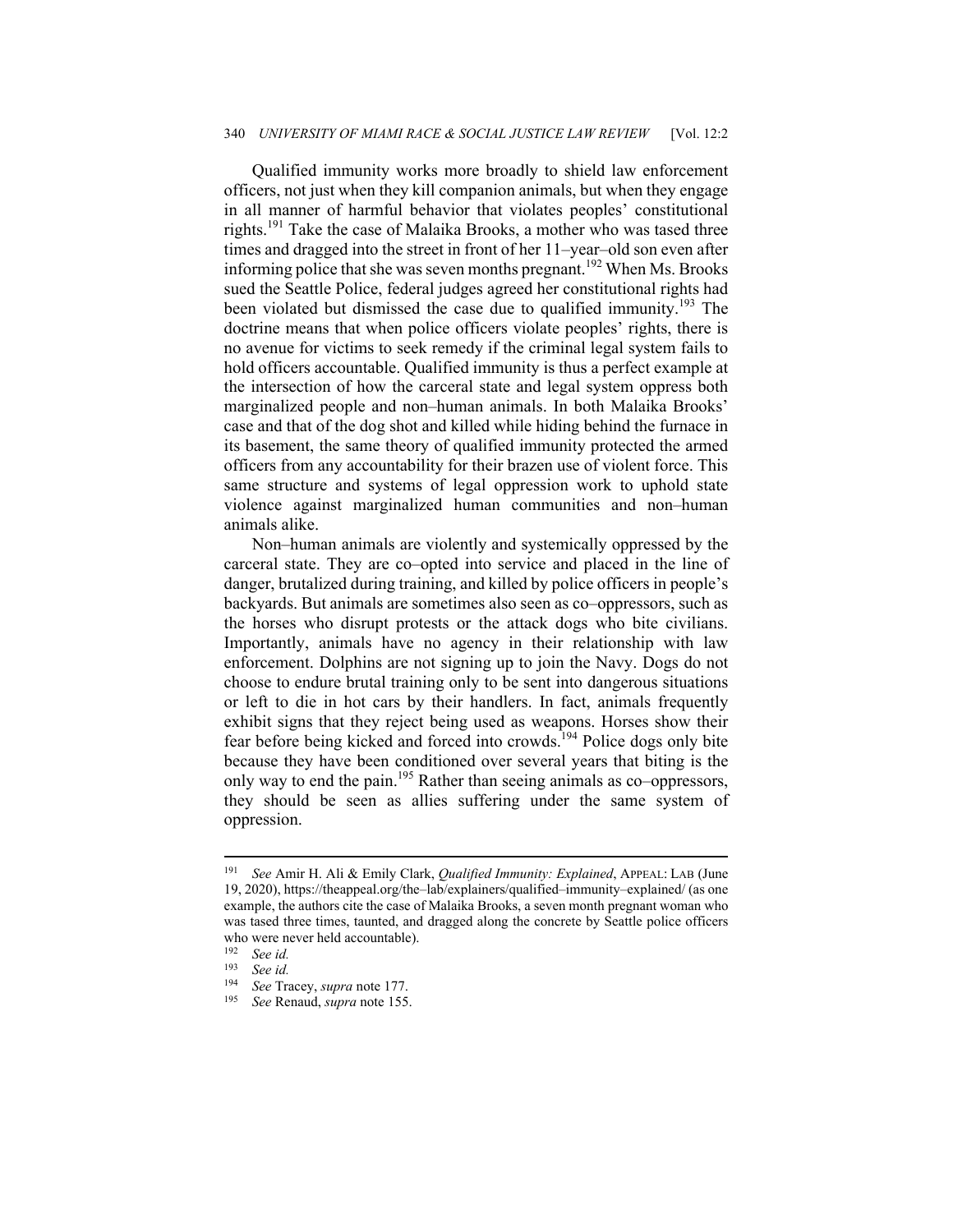The privileged status some animals may enjoy ends the moment they cease to be useful to the carceral state. This is how police departments can publicly praise their K–9 officers while their human officers go out and kill pet dogs on the job. This mirrors the conditional rights granted to some members of marginalized communities when their interests overlap with or serve the purpose of the carceral state but that can still be taken away at a moment's notice.<sup>196</sup> The system works the same way when faced with opposition to adapt itself and maintain its power. When the opposition to police violence against Black communities is loudest, the system will sacrificially give up on one of its own to save the system as a whole.<sup>197</sup> Similarly, when an instance of particular police brutality against an animal is captured on film, that officer is held up as a bad apple and individually punished while the rest of the force goes on shooting and killing

<sup>196</sup> *See, e.g.*, Calvin Eaton & Emily Hessney Lynch, *For Black Americans, Freedom is Conditional*, I HEART ROC (June 5, 2020), http://www.iheartroc.com/work/freedom–is– conditional/ ("For Calvin and other Black folx, everything is always conditional. You have to act the "right" way. You can't exude Blackness in a way that threatens white people. You have to cut your hair a certain way or shave a certain way. Freedom is conditional."); *see also* Opal Palmer Adisa, *Sister Outsider*, *in* TEMBA TUPU/WALKING NAKED: AFRICANA WOMEN'S POETIC SELF–PORTRAIT (Nagueyalti Warrren ed., 2008) ("we/women Black/are always/outside/even when/we believe/we're in").<br><sup>197</sup> In April 2021 when officer Derek Chauvin was convicted of second–degree murder

for his killing of George Floyd, many activists saw the fact that his superior officers had turned on him as evidence that the police will turn over one of their one if it works towards accomplishing their ultimate end of reducing public scrutiny and continuing their work terrorizing communities. *See, e.g.*, Zoe Christen Jones et al., *What Derek Chauvin's guilty verdict means for the future of policing*, CBS NEWS (Apr. 24, 2021),

https://www.cbsnews.com/news/derek–chauvin–guilty–verdict–policing–future/ ("Alexis Hoag, a former civil rights lawyer and lecturer at Columbia Law said, 'I'm of the mind that the Minneapolis Police Department, and really the state of Minnesota, offered Derek Chauvin up as a sacrificial lamb to assuage the demands of the public.'"); Degen Pener, *Kendrick Sampson: Why the Derek Chauvin Guilty Verdict is "Huge" but "Not Justice"*, HOLLYWOOD REP. (Apr. 20, 2021), https://www.hollywoodreporter.com/news/kendrick– sampson–on–derek–chauvin–verdict ("[T]hey want to separate themselves and have Chauvin act as the sacrificial lamb so that they can get back to business as usual."); Bree Newsome (@BreeNewsome), TWITTER (Apr. 20, 2021, 6:06 PM),

https://twitter.com/BreeNewsome/status/1384629632494866435 ("The establishment wanted to use George Floyd case  $\&$  the conviction of Chauvin as evidence that the system can work, offering Chauvin up as the sacrificial lamb to preserve the policing system."). *See also* Mariame Kaba & Kelly Hayes, *A Jailbreak of the Imagination: Seeing Prisons for What They Are and Demanding Transformation*, TRUTHOUT (May 3, 2018), https://truthout.org/articles/a–jailbreak–of–the–imagination–seeing–prisons–for–what–

they–are–and–demanding–transformation/ (discussing the conviction of pharmaceutical executive Martin Shkreli as a moment that is "held up as one where the system worked, because someone we feel contempt for was punished. The system will occasionally offer such kernels, but they don't add up to justice.").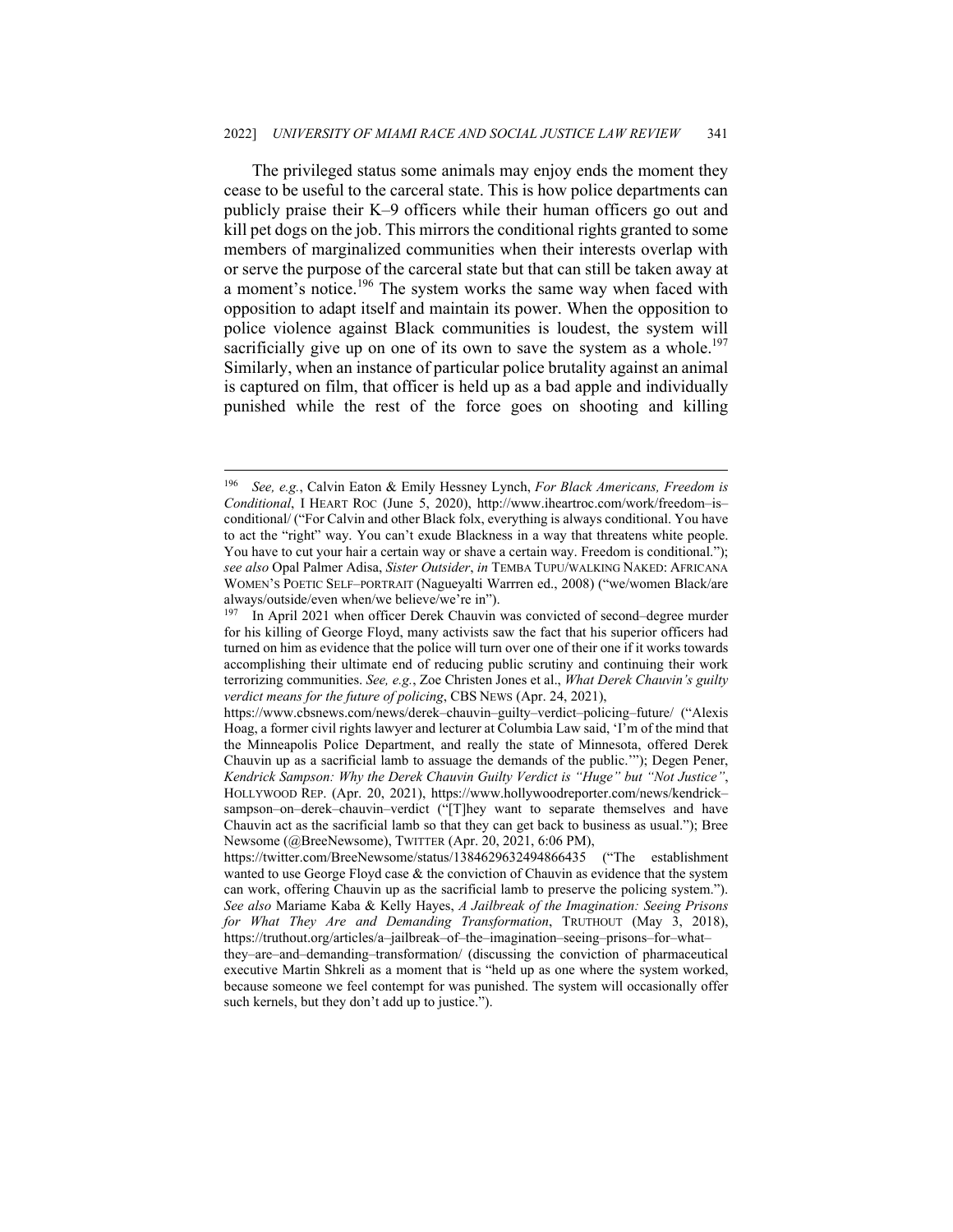animals.198 It is through recognizing this shared system of oppression that animal liberation must be incorporated into police and prison abolition.

## *C. The Language of Oppression*

The shared system of carceral oppression similarly uses language to buttress the parallel and mutually reinforcing systems of speciesism, racism, and sexism.199 The most extreme forms of language as a tool of oppression may make headlines, such as when LAPD officers refer to Black and brown suspects as "dog biscuits."<sup>200</sup> But there are also more commonly accepted entries in our daily vernacular that reinforce speciesist and racist hierarchies.<sup>201</sup> We use racist, animalistic metaphors to describe Black and brown suspects,<sup>202</sup> while animalized imagery is also utilized to legitimize law enforcement's use of violence. Laws are said to "have teeth" or not have any "bite" while police dogs act as the literal "teeth of the law" with humans using dogs' strength to enforce "the sovereign principle of order."203 This language even reaches into our advertising to children with McGruff, the crime–fighting, trench coat–wearing bloodhound promising to "take a bite out of crime."204 This eclectic "lexicon of devourment," as sociologist and historian Tyler Wall has put it,205 legitimizes oppression through daily reminders of the violence supposedly needed to maintain order.

This use of animalistic language lends legitimacy to the exercise of state violence through biopower as the natural maintainer of order as well as further isolating non–human animals from the realm of moral consideration. Police animals become coded as a form of advanced social control technology rather than as sentient beings with their own desires and emotional needs. In this way, language supports the subjugation of

*Id.* 

<sup>198</sup> *See, e.g.*, Weston, *supra* note 160 (an officer captured on video body slamming a dog into a car during training was fired and his superiors discussed how this was an individual's failings, without evaluation of how brutal dog training can be or how officers can kill dogs in the line of work).

<sup>199</sup> *See generally* MARGARET WETHERELL & JONATHAN PORTER, MAPPING THE LANGUAGE OF RACISM: DISCOURSE AND THE LEGITIMATION OF EXPLOITATION (1992); Roger Yates, *Language, Power, and Speciesism*, 3 CRITICAL SOC'Y 11 (2010).<br><sup>200</sup> Parry, *supra* note 60.<br><sup>201</sup> See JANE H. HILL, THE EVERYDAY LANGUAGE OF WHITE RACISM (2008); George

Jacobs, *Bias Against Other Animals: A Language Awareness Issue?*, 19 GLOBAL ISSUES: INTEGRATING GLOBAL ISSUES INTO LANGUAGE TEACHING 25 (2006). 202 *See* Eduardo A. Vasquez et al., *The animal in you: Animalistic descriptions of a* 

*violent crime increase punishment of perpetrator*, 40 AGGRESSIVE BEHAV. 337 (2014) (describing the dehumanization that members of marginalized communities face during criminal proceedings and how that has been linked with harsher sentencing).

<sup>203</sup> Wall, *supra* note 19, at 3–4. 204 *See id.*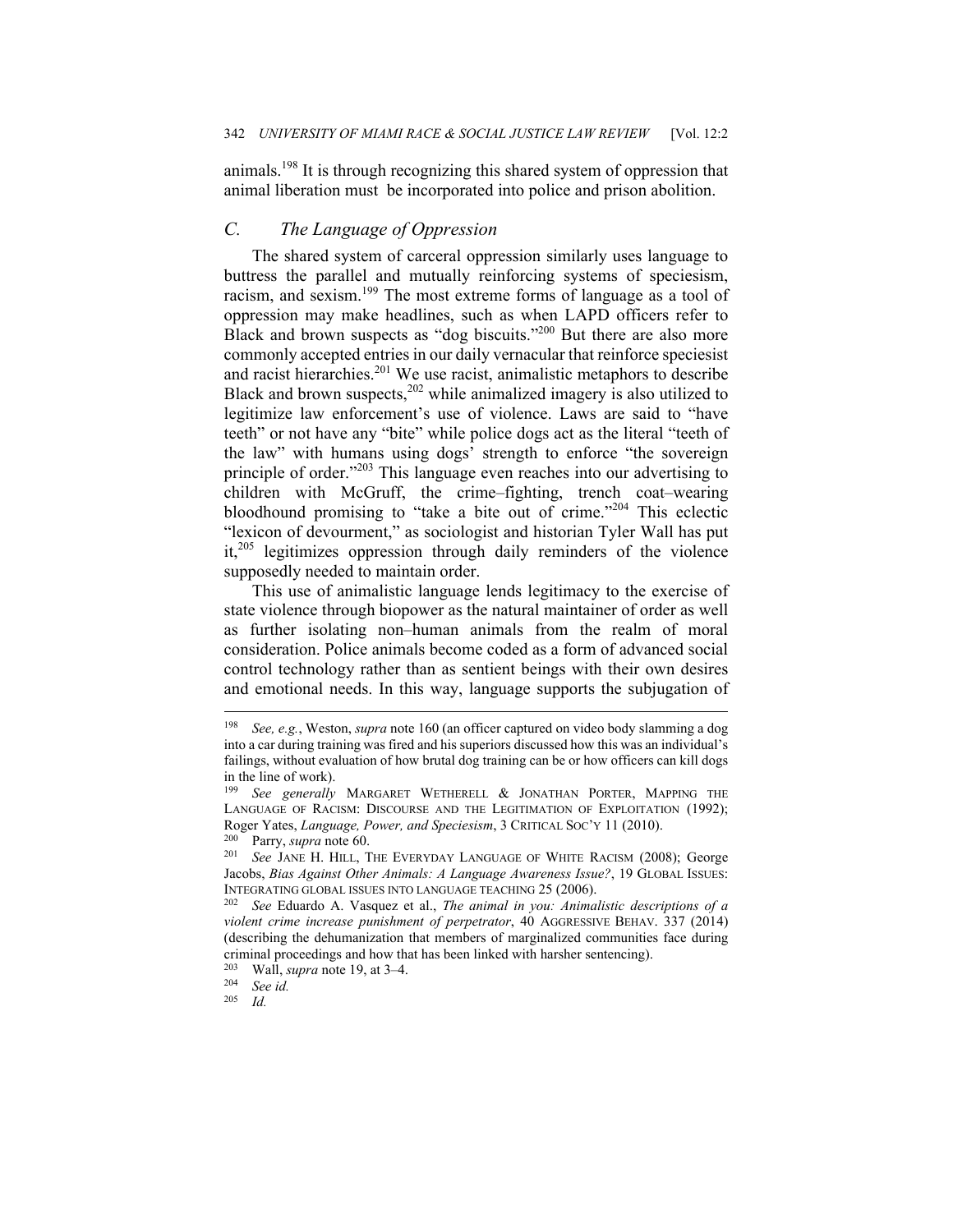racial minorities as well as non–human animals through a linguistic tradition of white male supremacy.

The language used when discussing aggressive police animals also encodes gender carceral power, with police forces preferring male dogs over females who are seen as lacking the "right temperament" for street patrol.<sup>206</sup> This plays into the broader machismo culture of hyper– masculine policing that posits performing maleness ought to include responding to disrespect with violence and that equates physical domination with righteousness.<sup>207</sup> Male police dogs are preferred over female according to a reading of some pre–supposed natural hierarchy and then animalistic language is coded onto humans to subjugate female– coded bodies. Bodies coded as female or non–male are derogatorily referred to as "dogs," "bitches," "chicks," "catty," "cows," or "dumb bunnies."<sup>208</sup> The obvious implication being that to be any of these animalistic traits is to be lower than the most "quintessentially human" heterosexual white male.<sup>209</sup>

The sociologist Carol L. Glasser has written that advertising and popular language that accepts this positioning that women and racial minorities are animals, and thus degraded relative to the non–animal white male, reinforces all oppression.<sup>210</sup> This is not to say that this shared oppression takes the same form when applied to different groups, in fact it manifests itself in very different ways, but it is demonstrative of the overarching power dynamic that accepts the secondary status of non– males, non-whites, and non-humans.<sup>211</sup> Philosopher and ethicist Lori Gruen has characterized this intersection by asking "who benefits?" and

<sup>206</sup> *Id.* at 6. 207 *See generally* Frank Rudy Cooper, *"Who's the Man?": Masculinities Studies, Terry Stops, and Police Training*, 18 COLUM. J. GENDER L. 671 (2009); Aurelia Terese Alston, The Force of Manhood: the Consequences of Masculinity Threat on Police Officer Use of Force (Apr. 17, 2017) (MS thesis, Portland State University) (on file with Portland State University); Frank Rudy Cooper, *America's police culture has a masculinity problem*, CONVERSATION (July 19, 2016), https://theconversation.com/americas–police–culture– has–a–masculinity–problem–62666; Myisha Cherry, *The Police and Their Masculinity Problem*, HUFFPOST (Nov. 26, 2014), https://www.huffpost.com/entry/the–police–and– their–masc\_b\_6225834.

<sup>208</sup> *See* Joan Dunayer, *Sexist Words, Specieist Roots*, *in* ANIMALS AND WOMEN: FEMINIST THEORETICAL EXPLORATIONS 11–12 (Carol J. Adams & Josephine Donovan eds., 1995). 209 Harvard Animal Law, *2/25/19 – Carol Adams "#MeToo and the Sexual Politics of* 

*Meat"*, YOUTUBE (Mar. 31, 2019), https://www.youtube.com/watch?v=kd9phAMfisI; *see generally* CAROL ADAMS, THE SEXUAL POLITICS OF MEAT (1990). 210 *See* Carol L. Glasser, *Tied Oppressions: An Analysis of How Sexist Imagery* 

*Reinforces Speciesist Sentiment*, 12 BROCK REV. 51 (2011). 211 *See id.*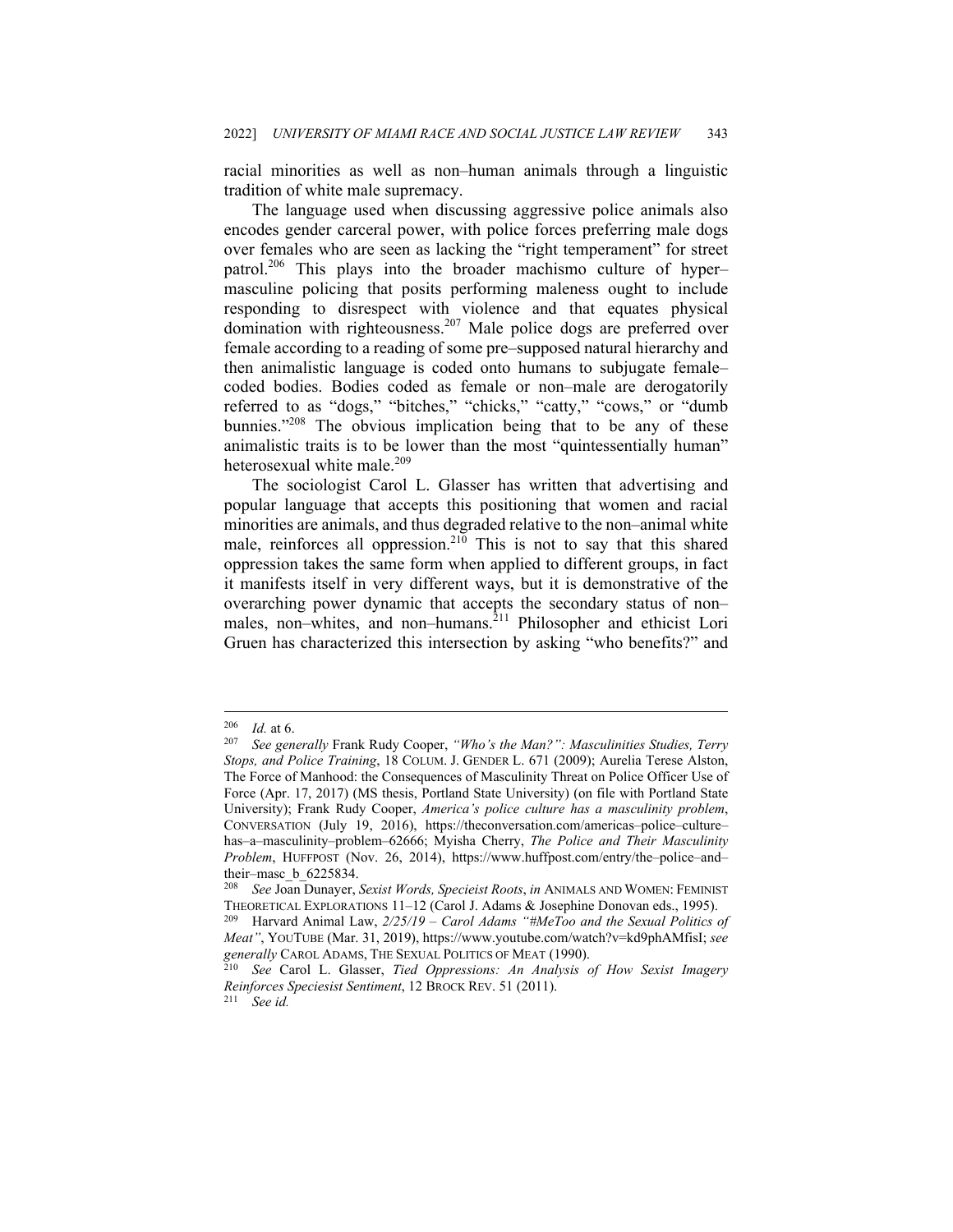noting that in both contexts it is the same people, privileged white men, who come out on top. $212$ 

#### *D. Intersectional Roots*

As activist and co–founder of the VINE Sanctuary, pattrice jones has articulated, systems of intersecting oppression "spring from the same roots."213 As this paper has discussed, they use many of the same tactics and "have the same patterns of thought and patterns of behavior behind them."214 For example, in the Western worldview much of the world is seen in ranked dualisms – thus, white is opposed to and dominant over non–white, human is opposed to dominant over non–human, and so on.<sup>215</sup> These dualisms then translate into commodification, control, and privilege.<sup>216</sup>

Psychologist Dr. Melanie Joy has described these dualisms and the psychology of oppression as dysfunctional relational dynamics.<sup>217</sup> While Dr. Joy says humans are often good at acknowledging these dysfunctional relational dynamics when they see them in others, it is far harder to truly appreciate our own role in dysfunctional social power relations.<sup>218</sup> pattrice jones similarly notes that almost all people simultaneously hold statuses as oppressor and oppressed, with the former being harder to accept.<sup>219</sup> However, failure to truly account for the psychology and anatomy of oppression, including our role in it, will make any struggle for justice susceptible to "reproducing the oppressive framework in our own liberation movements."<sup>220</sup>

A failure to relate to one another in compassionate ways inhabits the moral landscape of both the animal rights and racial justice movements. In the carceral context, these often spring from the same root – a dualism that pits the police against anyone not working in service of the carceral capitalist state. Police dogs may be given some degree of moral

<sup>212</sup> *See* Activist History, *Anti–Carceral Veganism Webinar*, YOUTUBE (Jul. 13, 2020), https://www.youtube.com/watch?v=BIsx5R–4kXk&ab\_channel=ActivistHistory. 213 Farm Animal Rights Movement, *Commonalities of Oppression – pattrice jones*,

YOUTUBE (Apr. 10, 2013),

https://www.youtube.com/watch?v=x0FjZQC8gcs&list=WL&index=113&t=362s&ab\_c hannel=FarmAnimalRightsMovement. 214 *Id.* 

<sup>215</sup> *See id.* 

<sup>216</sup> *See id.* 

See MELANIE JOY, POWERARCHY: UNDERSTANDING THE PSYCHOLOGY OF OPPRESSION FOR SOCIAL TRANSFORMATION 16 (2019).<br>
<sup>218</sup> See id. at 16–17.<br>
<sup>219</sup> See Commonalities of Oppression, supra note 213.<br>
<sup>220</sup> APH KO, *Why Animal Liberation Requires an Epistemological Revolution*, *in* APHRO–

ISM 88, 90 (2020).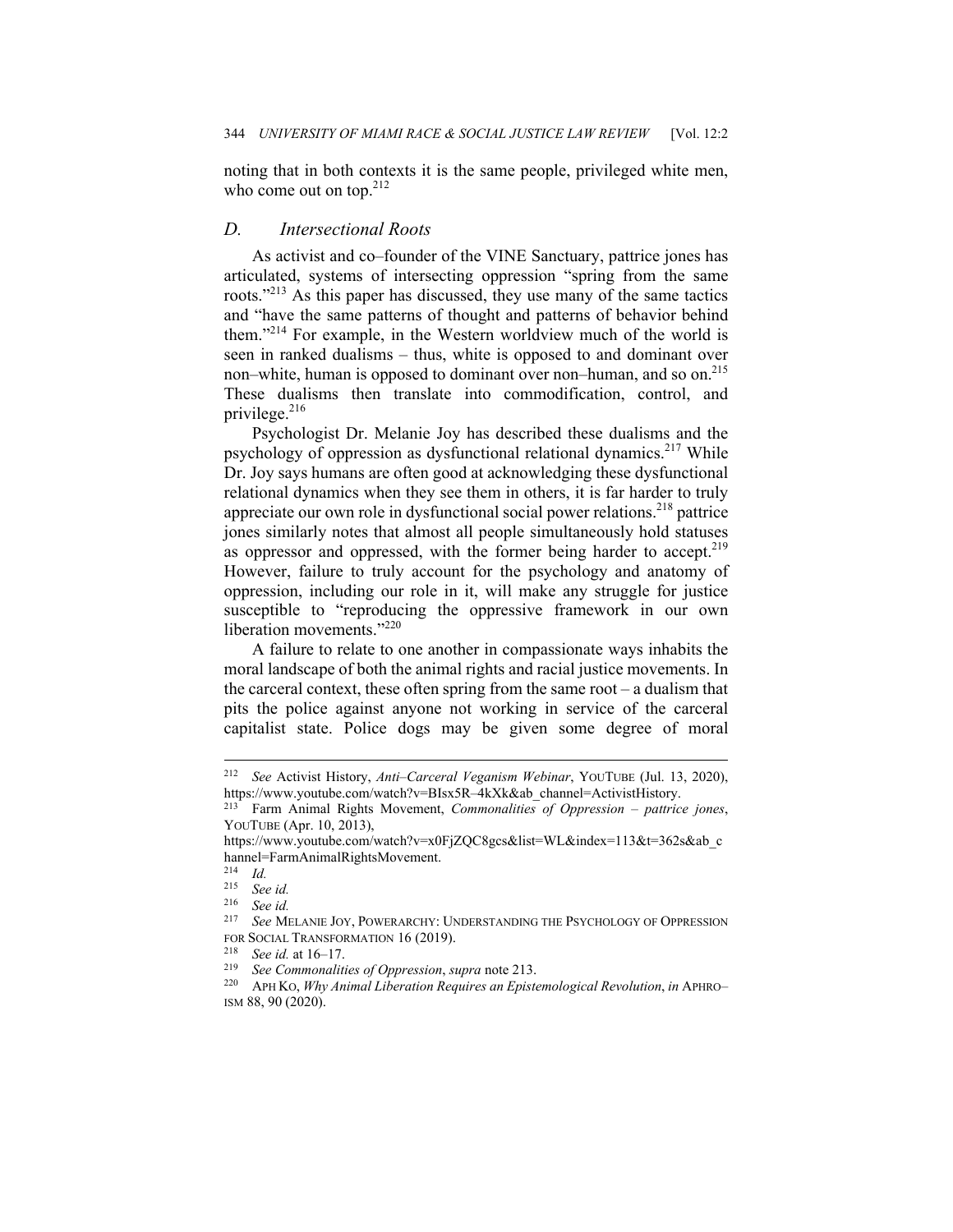consideration while they are useful to police but are then euthanized when their service ends.<sup>221</sup> Companion animals, of no use to the carceral state, are afforded even less moral consideration and are even more disposable. This disposability is heightened for dogs owned by people of color, who were once explicitly banned from owning dogs<sup>222</sup> and now are restricted by racially coded breed–specific legislation.<sup>223</sup> Thus, by working alongside police many animal activists are in fact tacitly condoning the hierarchy that subjugates non–human animals to secondary status.

Similarly, author and animal activist Syl Ko has been critical of the racial justice movement for reinforcing white supremacist hierarchies by ending the analysis of animalization by arguing that people of color are humans not animals.<sup>224</sup> Such an argument does nothing to counter the assumption that dualisms exist and that non–humans can be subjected to pain and suffering, it is merely a dispute about where to draw the species line. The binary framework of "human" and "animal" that this argument works within is not organic but produced, and in failing to critique this, it can effectively reproduce the same system of oppression that places whiteness at the top and animal at the bottom.<sup>225</sup> Conversely, many antispeciesist efforts fail to consider the racist logic of "species" in their analysis.<sup>226</sup>

In fact, as Ko has also argued, some anti–speciesist campaigns may be encouraging the very same animal–human divide they are trying to fight by falsely conflating outcomes of oppression instead of systems of oppression.227 Ko notes that comparisons between the aesthetics of suffering, such as posters conflating the chains of the Atlantic slave trade to the bars of factory farm cages, are wrong because they fail to get at the, as jones puts it, common root of both systems of oppression. It is not that oppression is experienced the same way; in fact, it is experienced in wildly

<sup>&</sup>lt;sup>221</sup> See Kihlander, *supra* note 168.<br>
<sup>222</sup> See Yingling & Parry, *supra* note 12, at 95.<br>
<sup>223</sup> See Linder, *supra* note 147.<br>
<sup>224</sup> See SYL Ko, *Addressing Racism Requires Addressing the Situation of Animals, in* APHRO–ISM 44, 45 (2020); *see also* Vevolution, *Christopher Sebastian McJetters: Exploring Connections between Black Liberation & Animal Liberation*, YOUTUBE (Mar. 4, 2017), https://www.youtube.com/watch?v=H\_ebX07H4wM (arguing that the false binary which places people of the global majority in competition with nonhuman animals over the status of animality and humanity as one created by a white supremacy society, and that "Black liberation doesn't exist in opposition to animal rights, they're two things that need to be destabilized together").

<sup>225</sup> *See id.* at 46. 226 *See id.* at 48. 227 *See* SYL KO, *We Can Avoid the Debate About Comparing Human and Animal Oppression, if We Simply Make the Right Connections*, *in* APHRO–ISM 82, 84 (2020).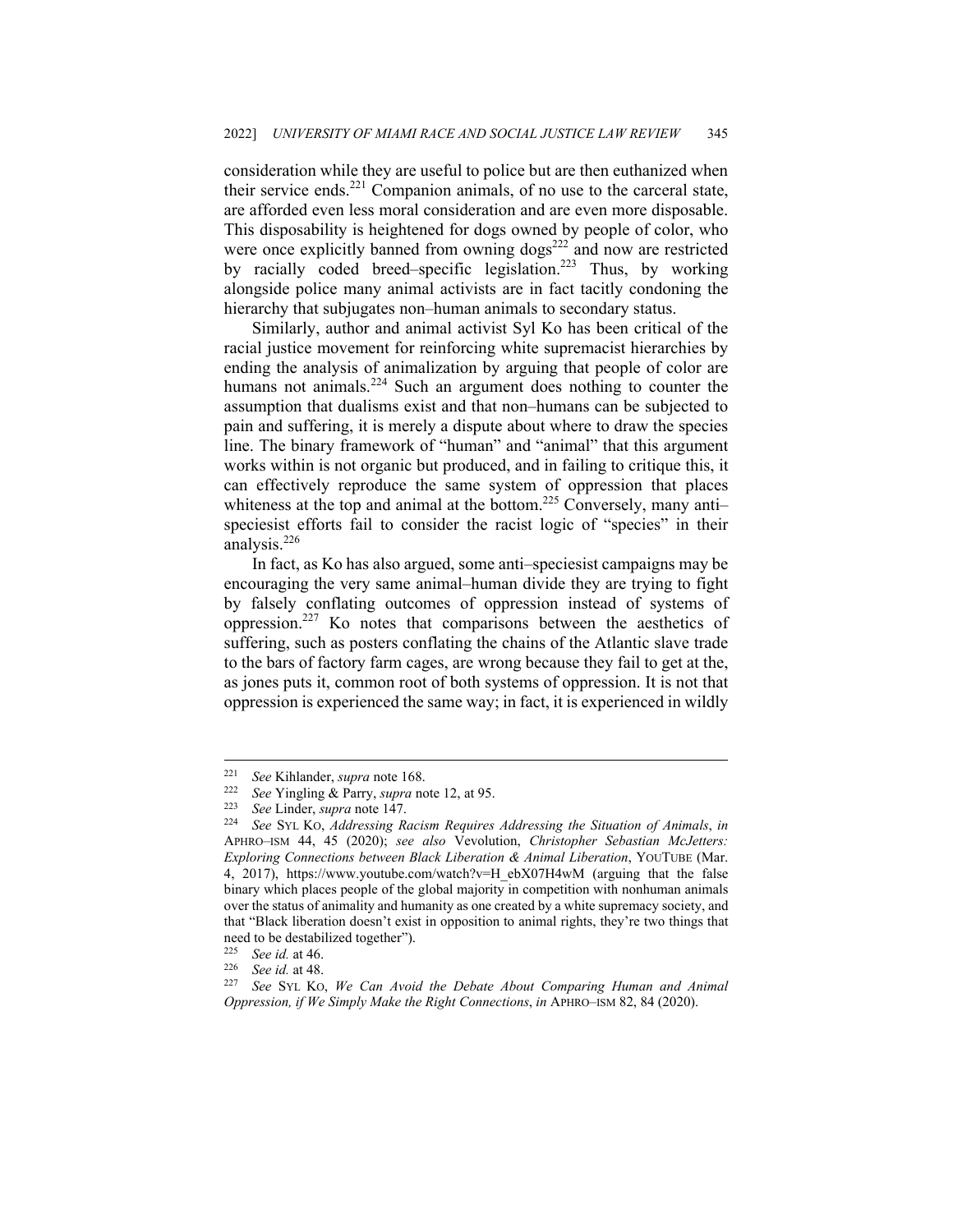different ways by different populations. Rather, the origin of oppressions is what is shared.

Understanding this shared origin and incorporating it into advocacy is to acknowledge that anti–speciesist, anti–racist, and anti–genderist work must challenge the carceral state's hegemonic status of domination. This paper has analyzed the intersection between the use of non–human animals to oppress BIPGM communities in forced service to the carceral state and the oppression of those same animals at the hands of the carceral state by attempting to understand the common root that binds these systems of oppression. As a response, this paper argues that ending the use and abuse of animals is an integral component of the abolitionist project.

## IV. ENDING THE USE OF ANIMALS BY THE CARCERAL STATE IS AN ESSENTIAL PART OF ABOLITION

Given the tremendous suffering inflicted on non–human animals co– opted into service for the carceral state, this paper argues there is a moral imperative to end the use of animals by the carceral state immediately. This would mean no dogs would need to endure the suffering of police academy training, no horses would be forced into confusing and dangerous crowds against their will, and no dolphins would be killed fighting in wars they should have no part in. But ending the use of animals by the carceral state is alone insufficient—decarceration is an essential component of the animal liberation project. Vice versa, the police and prison abolitionist movement should include non–human animals in its moral consideration in order to fully address the hierarchy and dualities of white supremacy and colonialism that racial justice movements seek to dismantle.

In policy terms, this means ending the use of non–human animals by the carceral state. This is not unprecedented, and varying degrees of moratoria or bans have been proposed in jurisdictions across the country on police use of canines.228 Current police animals should be adopted out and those not eligible for adoption due to aggression, severe anxiety, or PTSD should be provided sanctuary care. A handful of such sanctuaries

<sup>228</sup> *See, e.g.*, DIST. OF COLUMBIA POLICE REFORM COMM'N, DECENTERING POLICE TO IMPROVE PUBLIC SAFETY: A REPORT OF THE DC POLICE REFORM COMMISSION 110 (2021) (recommending a moratorium on most police uses of canines); Matt Misterek, *Police dog Maverick retires. Could he be among last of his kind in Washington state?*, NEWS TRIBUNE (Mar. 12, 2021), https://www.thenewstribune.com/opinion/article249880773.html (reporting that Washington State legislature had considered a full ban on police dogs but diluted it down to a consideration of limitations on their use during arrests); *NJ's Attorney General Considering Ban on Using K–9s During Arrest*, POLICEMAG (Jan. 6, 2021), https://www.policemag.com/589514/njs–attorney–general–considering–ban–on–using– k–9s–during–arrests.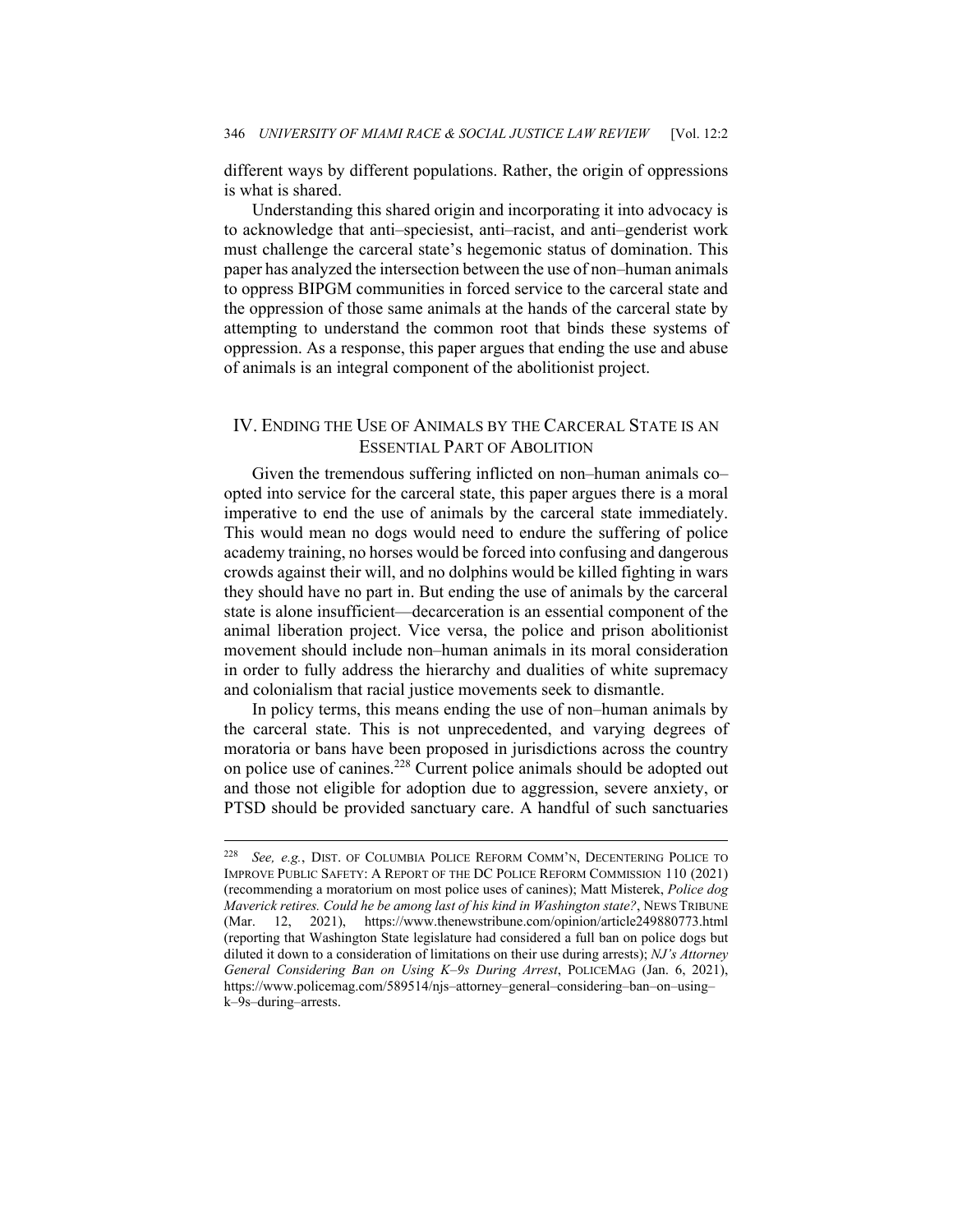and adoption programs already exist, $229$  and they should be given the funding needed to aid in the transition to a world without police animals.

Qualified immunity, the doctrine that is used to protect police officers when they commit atrocious harms against both people and their companion animals,<sup>230</sup> should be ended as well. A number of jurisdictions have already done away with qualified immunity, $2^{31}$  and these efforts should be made nationwide. Furthermore, a necessary policy response is divesting away from police departments to invest in communities.

Reducing the police budget and reallocating resources helps protect the interests of both abolitionist and animal liberation activists as it means there will be fewer police and therefore fewer situations where harm can arise. If there are simply fewer police officers, there will be fewer officer– involved shootings of people and animals alike. Given the epidemic of police killings, this is a priority. Cities and counties across the country should sharply cut their police budgets over the next few years.<sup>232</sup> This money should be reallocated and invested in communities. That means counsellors rather than cops in schools, replacing police with mental health first responders or animal–trained responders whose first instinct is not to shoot, and implementing violence intervention programs that can prevent harm before it happens—including harm against non–human animals. As Dr. A. Breeze Harper, an activist and scholar of race and veganism, has advocated, animal activism should be incorporated into harm prevention programs.<sup>233</sup>

Outside of the law enforcement context, racist breed–specific legislation should be ended. Breed–specific laws were passed largely to enforce against and to exclude people of color.<sup>234</sup> They cause harm to

<sup>229</sup> *See, e.g.*, Laura Mueller, *Adopting Retired Police Dogs*, SPRUCE PETS (Apr. 6, 2021), https://www.thesprucepets.com/how–to–adopt–retired–police–dogs–4584724 (explaining how retired police dogs, or dogs who fail training, are adopted out to officers and the general public); BRANTÔME POLICE HORSES & FRIENDS / MAISON DE REPOS DES CHEVAUX, http://www.brantomepolicehorses.com/ (last visited Apr. 26, 2021) (sanctuary in France that provides a forever home for former British police horses).

<sup>230</sup> *See supra* Part III.B. 231 *E.g.*, H.B. 4, 55th Leg., 1st Sess. (N.M. 2021); NEW YORK, N.Y., INT. NO. 2220  $\frac{(2021)}{232}$ .

<sup>232</sup> *See, e.g.*, *Defund MPD and Refund Our Communities FY 2022 Budget*, ACTION NETWORK,

https://actionnetwork.org/petitions/defund–mpd–and–refund–our–communities–fy2022– budget/ (last visited Apr. 27, 2021) (petition by Black–led coalition to reduce the Metropolitan Police Department's budget by 50 percent over the next three years and to reinvest that money into communities).

<sup>233</sup> *See* Vera L. Chang, *Redefined Palate: Sistah Vegan Project's Breeze Harper Dishes on Mindful Eating*, CIV. EATS (Dec. 19, 2013), https://civileats.com/2013/12/19/redefined– palate–sistah–vegan–projects–breeze–harper–dishes–on–mindful–eating/. 234 *See supra* Part II.B.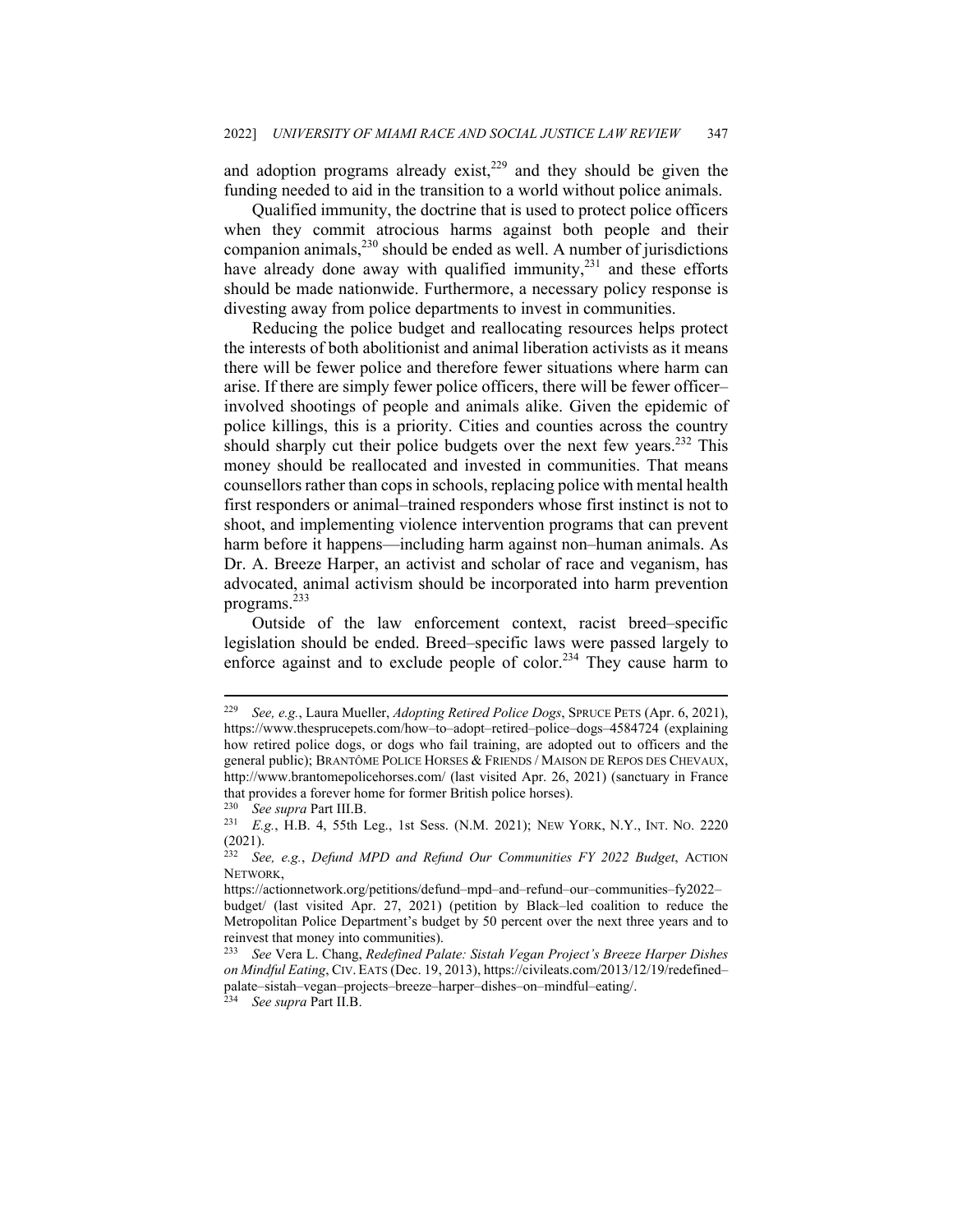people and to dogs, and they should be overturned and prohibited. Similarly, more public resources should be put towards helping people with companion animals keep them in their homes rather than removing pets from people without the resources to care for them. A model here is the Humane Society of the United States' "Pets for Life" program, which provides free veterinary care for those otherwise unable to access or afford services.<sup>235</sup> As a means of responding to breed–specific legislation and the racially disparate impacts of policing animal cruelty, Pets for Life is a success in taking an explicitly racial and economic justice approach to its work.

Even more broadly, as part of this decarceration effort, human use of non–human animals should be ended across a range of fields; from policing to cosmetic testing<sup>236</sup> to entertainment.<sup>237</sup> Like with policing, the use of non–human animals in these other contexts reaffirms the hierarchy that places human above non–human, and thus perpetuates white supremacy. Expanding our moral consideration will mean not only ceasing to needlessly harm animals, but also ending the use of animals as tools to cause violence to other living beings.

Finally, animal advocates and police and prison abolitionists can achieve more by working together than on their own. The systems of oppression that work against BIPGM communities and non–human animals spring from the same source and many of the same tools are used in both contexts, from language and physical violence to the control of reproduction and bodily autonomy. By recognizing this shared mission and taking policy steps to truly address the underlying power structure, we can all work towards a better world for all peoples and animals.

#### **CONCLUSION**

Every year in the United States, police officers acting on behalf of the public shoot and kill thousands of family's dogs. Dogs, horses, and other

<sup>235</sup> *See Keeping Pets for Life*, HUMANE SOC'Y UNITED STATES,

https://www.humanesociety.org/issues/keeping–pets–life (last visited Nov. 23, 2020); HUMANE SOC'Y UNITED STATES, COMMUNITY SUPPORT: THE FUTURE OF COMPANION ANIMAL WELFARE 1 (2017). 236 *See generally Be Cruelty–Free Campaign*, HUMANE SOC'Y INT'L,

https://www.hsi.org/issues/be–cruelty–free/ (last visited Apr. 27, 2021); *Ending cosmetic testing on animals*, CRUELTY FREE INT'L, https://www.crueltyfreeinternational.org/what– we–do/our–campaigns/ending–cosmetics–testing–animals (last visited Apr. 27, 2021). 237 *See generally Animals in Entertainment*, ANIMAL LEGAL DEF. FUND,

https://aldf.org/issue/animals–in–entertainment/ (last visited Apr. 27, 2021); *Ending wild animal entertainment*, WORLD ANIMAL PROTECTION,

https://www.worldanimalprotection.us/our–work/animals–wild/ending–wild–animal– entertainment–02 (last visited Apr. 27, 2021).